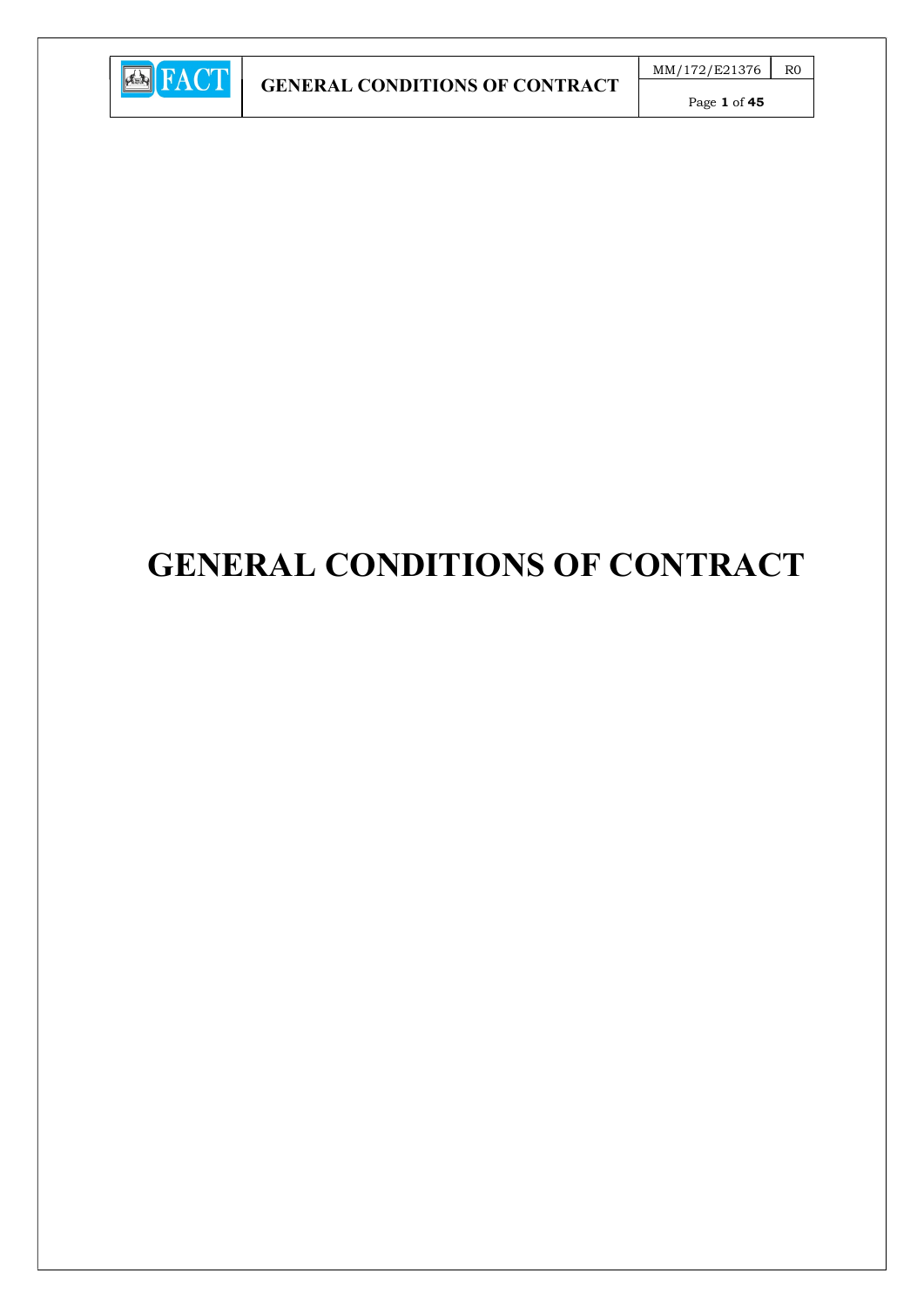

# **CONTENTS**

## **ARTICLES**

- 1. DEFINITIONS
- 2. PERFORMANCE BOND
- 3. SCOPE OFSERVICES
- 4. TIME SCHEDULE
- 5. TECHNICAL DOCUMENTS
- 6. OWNER/CONSULTANT'S REPRESENTATIVE
- 7. CONTRACTOR'S REPRESENTATIVE
- 8. CONTRACTOR TO INFORM HIMSELF
- 9. SUPPLIES BY OWNER/CONSULTANT
- 10. MATERIALS BY CONTRACTOR
- 11. QUALITY OF WORK
- 12. INSPECTION BY OWNER/CONSULTANT
- 13. PRICE
- 14. TERMS OF PAYMENT
- 15. CHANGE IN WORK
- 16. VARIATIONS & OMISSIONS
- 17. ACCESS TO SITE
- 18. CONSTRUCTION POWER AND WATER
- 19. CONSTRUCTION EQUIPMENT
- 20. ACCOMMODATION AT SITE
- 21. TESTS ON COMPLETION AND TAKING OVER
- 22. TEMPORARY STRUCTURES
- 23. INSURANCE AND LIABILITY FOR DAMAGES
- 24. WORKING HOURS
- 25. SAFETY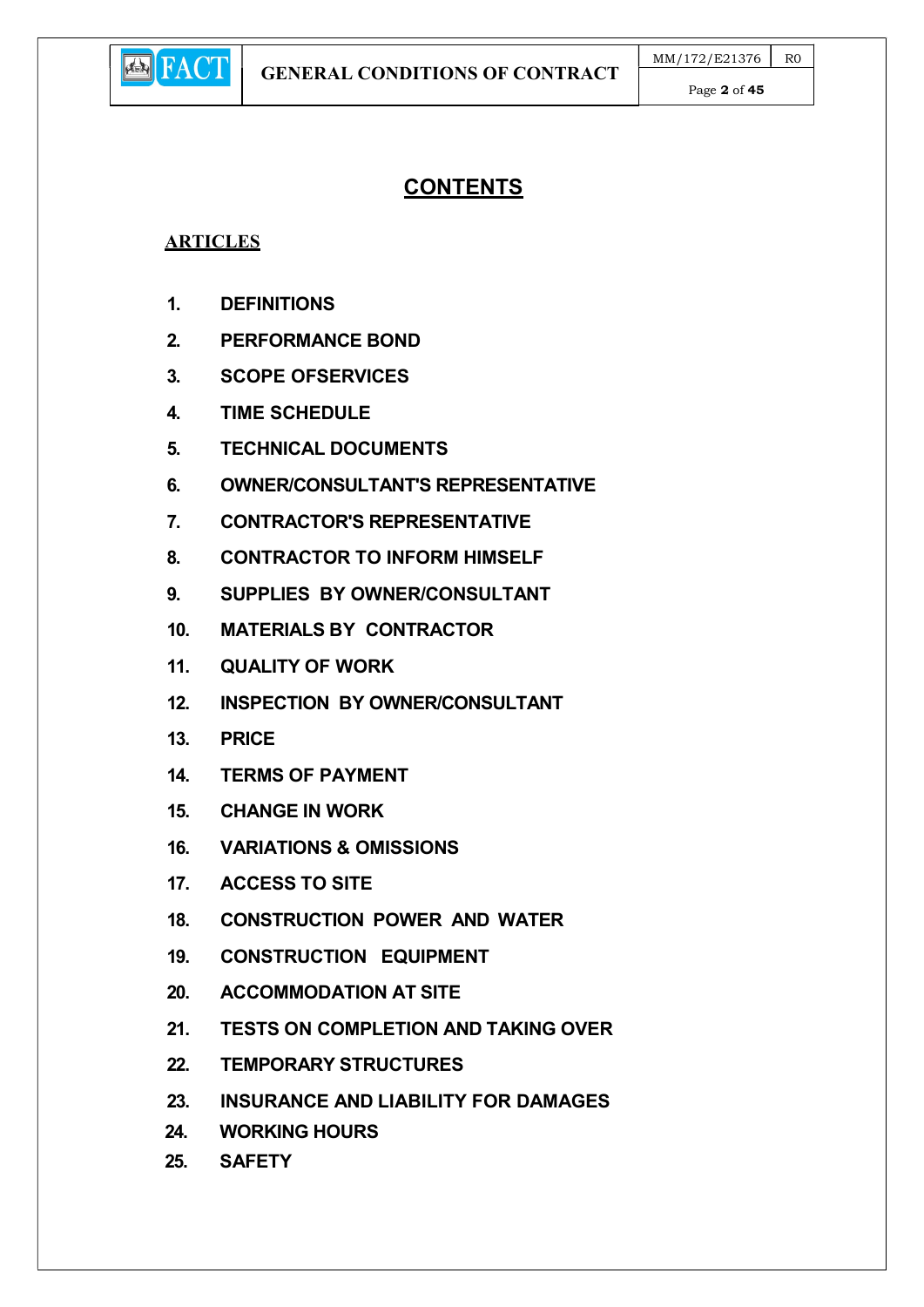GENERAL CONDITIONS OF CONTRACT

Page 3 of 45

- 26. OWNER/CONSULTANT'S REGULATIONS
- 27. STATUTORY REGULATIONS
- 28. LAWS RELATING TO LABOUR
- 29. APPRENTICES ACT
- 30. WARRANTY AND MAINTENANCE PERIOD
- 31. GUARANTEES FOR TIME-SCHEDULE
- 32. DELAY BY OWNER / CONSULTANT
- 33. SPECIAL CONDITIONS OF CONTRACT
- 34. SUB-LETTING AND ASSIGNMENT
- 35. CLAIMS

**ED** FACT

- 36. PATENTS
- 37. SECRECY
- 38. NON-WAIVER
- 39. LANGUAGE AND UNITS
- 40. FORCE MAJEURE
- 41. SETTLEMENT OF DISPUTES AND ARBITRATION
- 42. LAWS AND LEGAL JURISDICTION
- 43. SUSPENSION AND TERMINATION
- 44. RECOVERY OF DUES FROM CONTRACTOR
- 45 CONSEQUENTIAL LOSSES
- 46. EFFECTIVE DATE AND VALIDITY
- 47. NOTICES AND ADDRESSES
- 48. ENTIRE AGREEMENT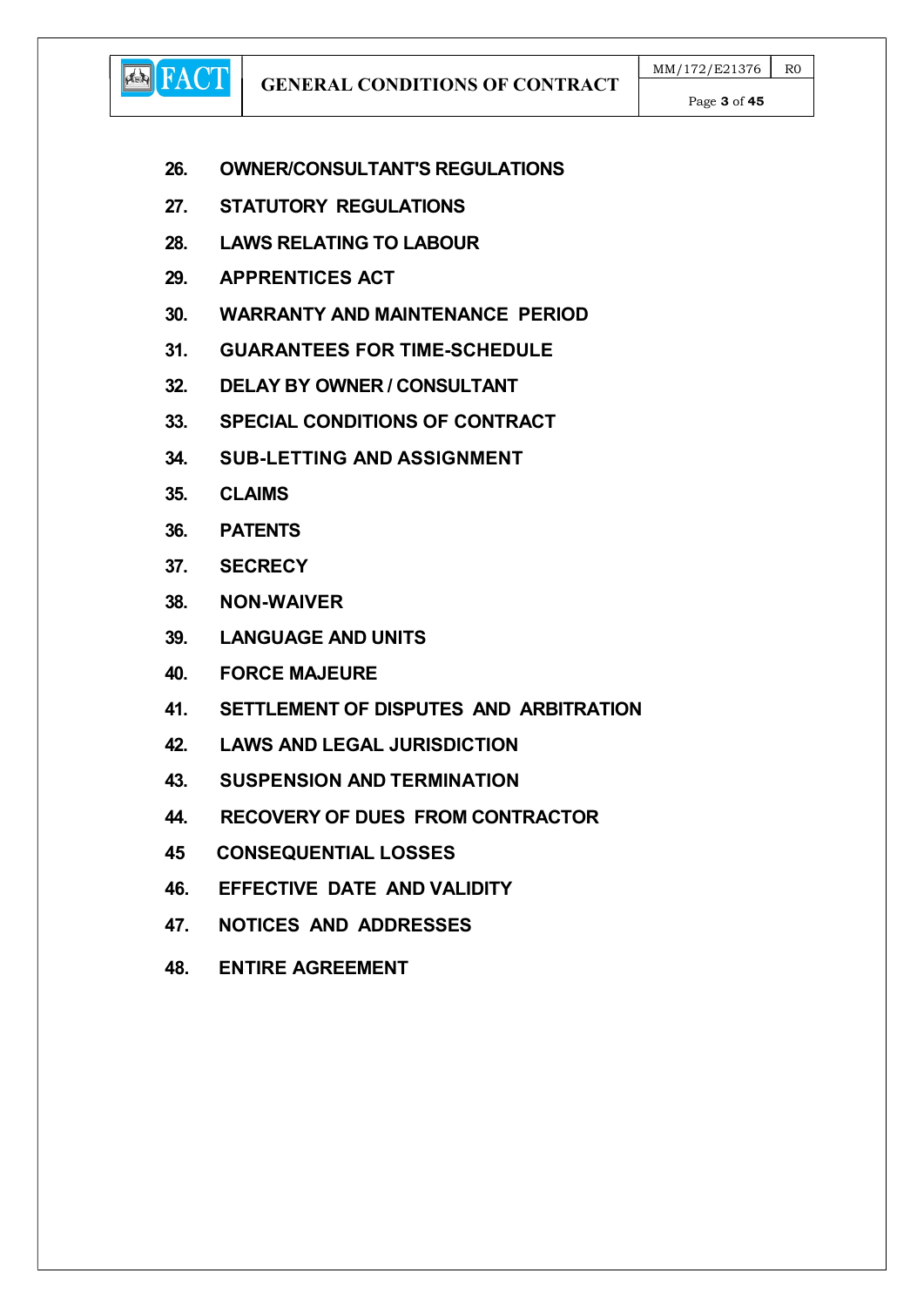## SCHEDULES

**E** FACT

- $SCHEDULE A$  : SCOPE OF WORK
- SCHEDULE B : PROGRAMME OF WORK
- SCHEDULE C : TECHNICAL DOCUMENTATION
- SCHEDULE D : SITE CONDITIONS
- SCHEDULE E : SUPPLIES BY OWNER / CONSULTANT
- SCHEDULE F : SCHEDULE OF RATES FOR EXTRA ITEMS
- SCHEDULE G : PAYMENT SCHEDULE
- SCHEDULE H : SITE FACILITIES
- SCHEDULE L ; PROFORMA BANK GUARANTEE FOR PERFORMANCE BOND
- SCHEDULE N ; PROFORMA FOR RELEASE CERTIFICATE
- SCHEDULE P : SAFETY PRACTICES
- SCHEDULE Q : SPECIAL CONDITIONS OF CONTRACT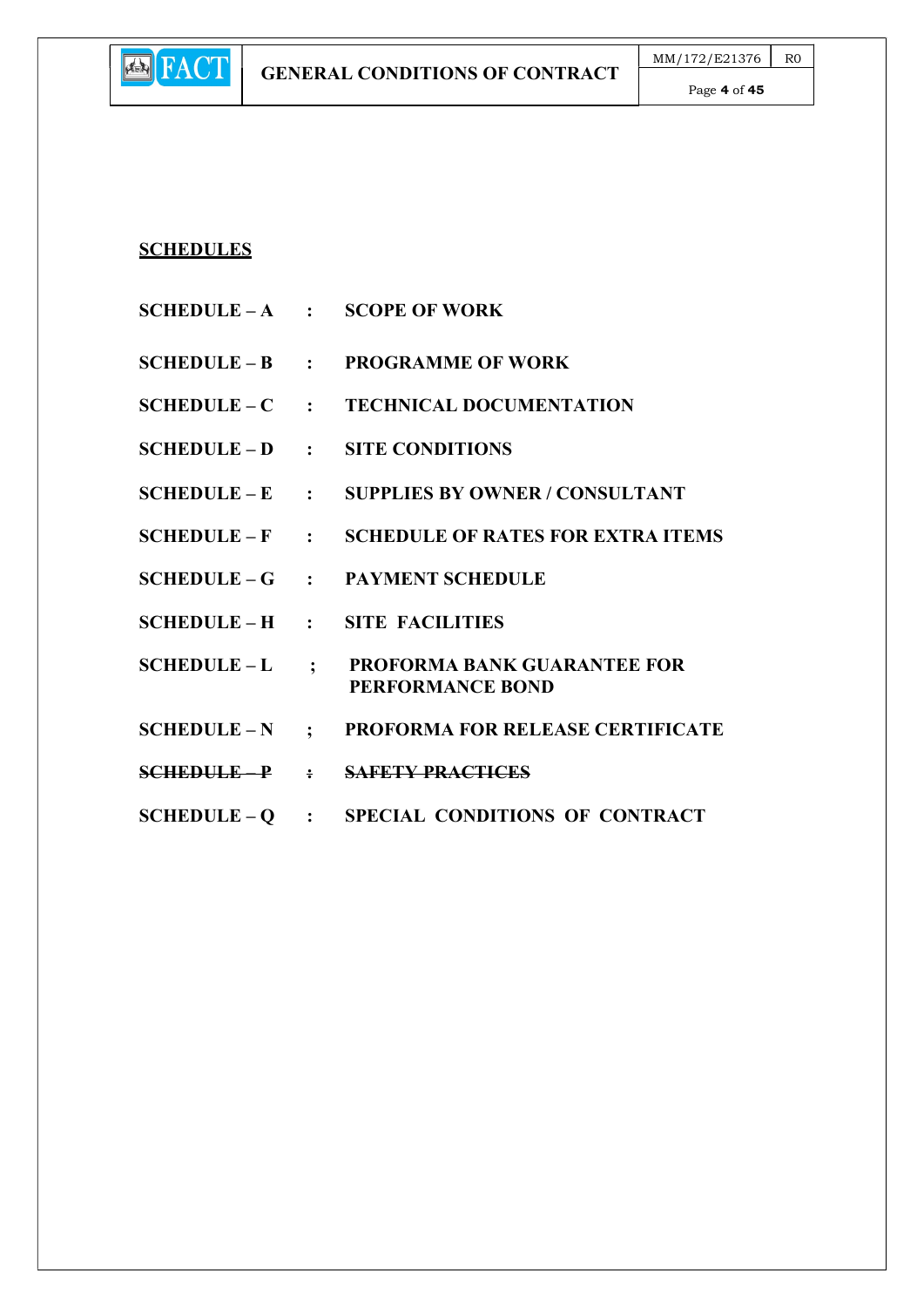

#### ARTICLE-1 DEFINITIONS

The following expressions shall have the meanings specified against the respective item, wherever used in this document, unless repugnant to the context and meaning thereof.

- 1.1 CONTRACT means this Agreement including the Articles, Schedules, Annexes and Appendices as listed in the List of Titles forming part hereof and any written amendments thereto executed by authorized signatories on behalf of the parties hereto.
- 1.2 'DATE OF CONTRACT' means the Date on which CONTRACT is signed by either party after signature by the other.
- 1.3 'WORK' means all duties, responsibilities and obligations to be discharged by CONTRACTOR pursuant to CONTRACT.
- 1.4 'EQUIPMENT' means any item of plant and machinery, equipment accessory or thing to be supplied by OWNER and erected / installed by CONTRACTOR or to be supplied and erected / installed by CONTRACTOR.
- 1.5 'PROJECT' means the facility being set up by OWNER as per details and location in SCHEDULE-D.
- 1.6 'SITE' means the land in possession of OWNER where PROJECT is being set up and WORK is to be performed by CONTRACTOR.
- 1.7 'INITIAL CONTRACT PRICE' means the value of WORK contracted initially as per SCHEDULE-F and excluding value of EQUIPMENT, services and any material provided by OWNER/CONSULTANT free of cost to CONTRACTOR.
- 1.8 'CONTRACT PRICE' means the aggregate sum payable by OWNER / CONSULTANT to CONTRACTOR for work performed as per CONTRACT but excluding value of EQUIPMENT, services and any material provided by OWNER/CONSULTANT free of cost to CONTRACTOR.
- 1.9 'OWNER/CONSULTANT'S REPRESENTATIVE' shall have same meaning as defined in Article-6.1hereof.
- 1.10 'ENGINEER-IN-CHARGE' shall have same meaning as defined in Article-6.2 hereof.
- 1.11 'CONTRACTOR'S REPRESENTATIVE' shall have the same meaning as defined in Article-7hereof.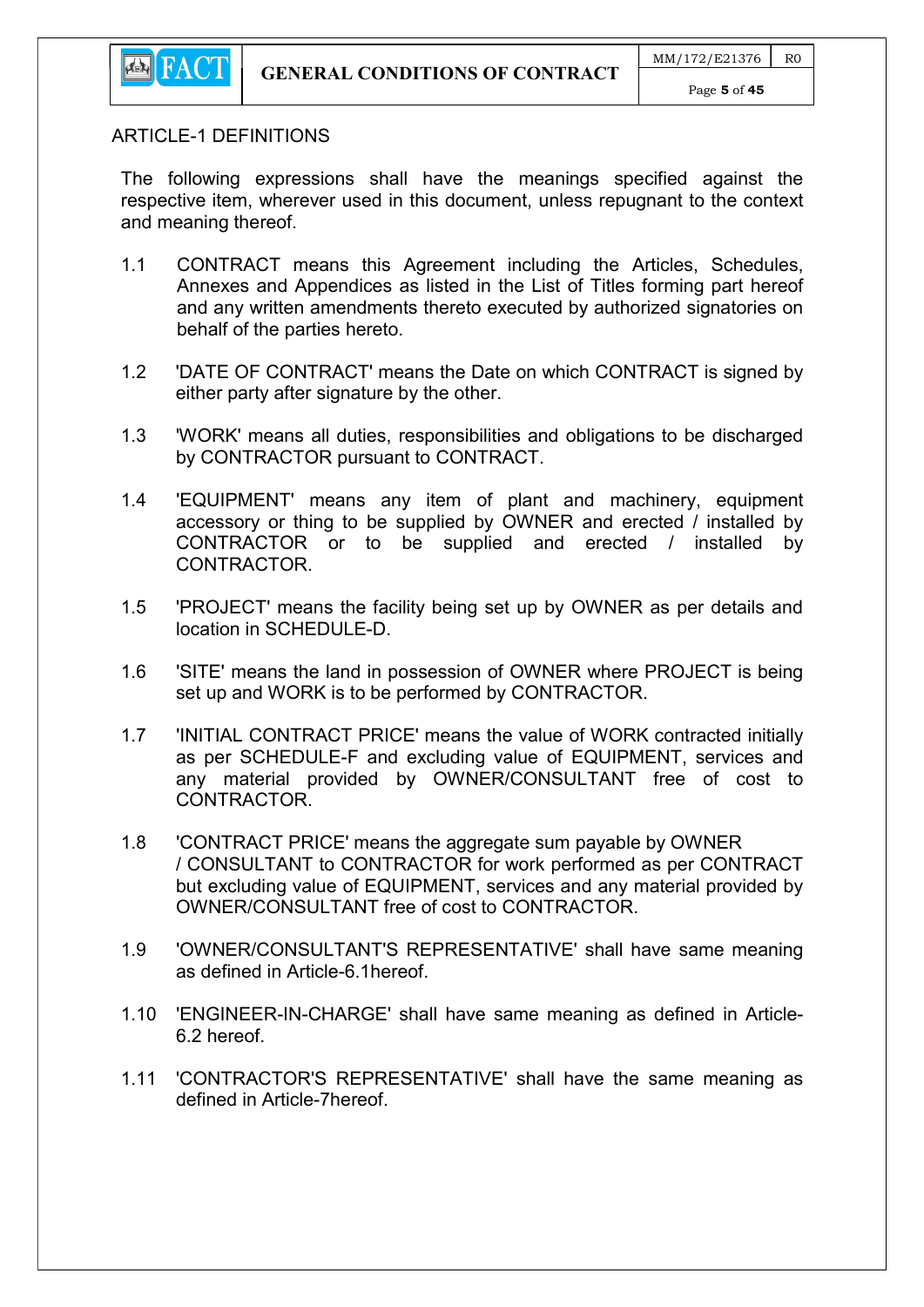

1.12 'ZERO DATE' means the date on which CONTRACTOR'S responsibilities for time- schedule commence as defined inArticle-4.1.

#### ARTICLE-2 PERFORMANCEBOND

- 2.1 Within fifteen (15) days of the ZERO DATE, CONTRACTOR shall provide OWNER with a Bank Guarantee as per proforma given in SCHEDULE-L hereof, from a Nationalized Bank in India for a sum calculated at ten (10) percent of the initial Contract Price, towards security for due and faithful performance of CONTRACTOR. The Bank Guarantee shall be kept valid until all obligations of CONTRACTOR including the warranties vide Article-30 are fulfilled and a discharge certificate is issued by OWNER/CONSULTANT (also refer Schedule–B).
- 2.2 However, in case the amount of Performance Bond is less than Rs.10, 000- CONTRACTOR shall deposit with OWNER either in cash or as Demand Draft drawn in favour of OWNER and payable at State Bank of India, Udyogamandal, Kerala State, for a sum calculated at ten (10) percent of the initial Contract Price in lieu of the Bank Guarantee referred to in Article-2.1 within 15 days of ZERO DATE. No interest is payable by OWNER/CONSULTANT to CONTRACTOR for such deposits.

#### ARTICLE-3 SCOPE OFSERVICES

- 3.1. CONTRACTOR shall carry out WORK as described in detail in the SCHEDULE-A, Schedule of Work, all in conformity with the drawings, specifications, codes, standards and instructions provided by OWNER/CONSULTANT from time to time or specified herein as applicable.
- 3.2. CONTRACTOR'S responsibility includes preparation of any detailed working drawings, cutting diagrams, fabrication drawings and / or such other technical documentation as may be necessary to elaborate the information provided by OWNER/CONSULTANT in the manner described in Article-5.4hereof.
- 3.3. CONTRACTOR shall also purchase and provide for use in carrying out WORK, pre-fabricated or otherwise, such items of materials and supplies as are required for carrying out WORK in addition to EQUIPMENT and materials directly provided by OWNER/CONSULTANT.
- 3.4. The quantities indicated in SCHEDULE-A and / or Schedule-F are only approximate and CONTRACTOR shall carry out all items of WORK in required quantities as per drawings and specifications provided by OWNER/CONSULTANT, subject to provisions of Article-15hereof.
- 3.5. Work shall be executed with all due diligence, in the manner specified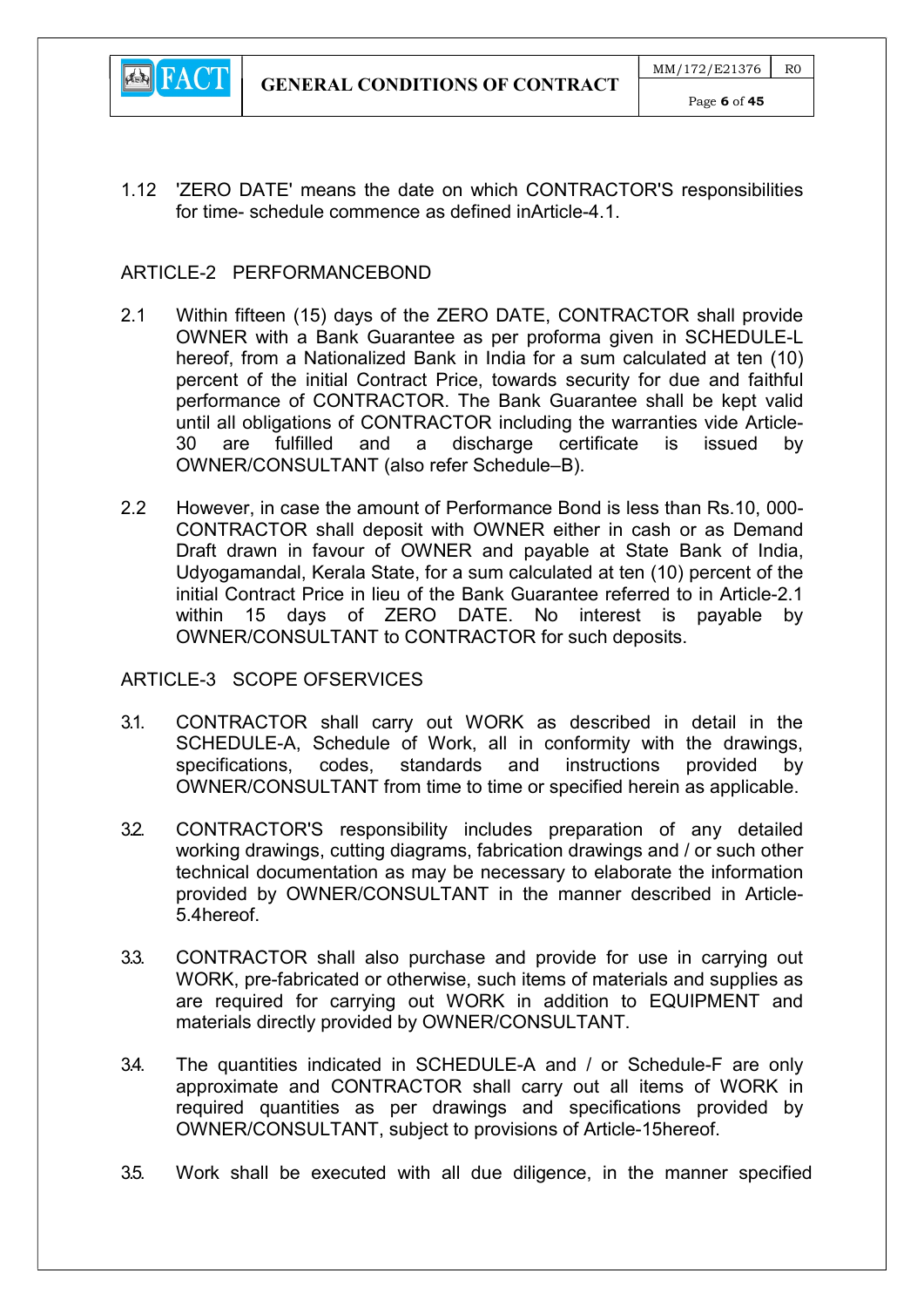

herein, to the satisfaction of OWNER/CONSULTANT'S REPRESENTATIVE within the time schedule agreed to herein for the respective item. CONTRACTOR shall post at SITE appropriate number of qualified and competent supervisory staff for day-to day supervision of work.

- 3.6. Workmen engaged by CONTRACTOR shall be qualified, experienced and competent for the respective item of works and will be subject to craft-test prescribed by ENGINEER-IN-CHARGE. Where necessary, supervisors and workmen engaged by CONTRACTOR shall hold licenses / permits for carrying out the respective work.
- 3.7. CONTRACTOR further undertakes to co-operate with OWNER / CONSULTANT as well as other Contractors appointed by OWNER / CONSULTANT and operating at SITE and agrees to freely exchange technical information as may be reasonably asked for by OWNER / CONSULTANT.

#### ARTICLE-4 TIME-SCHEDULE

- 4.1. CONTRACTOR shall carry out work in a phased manner and hand over the respective items to OWNER/CONSULTANT after carrying out such tests as are prescribed herein within the programme given in SCHEDULE-B, PROGRAMME OF WORK. The responsibilities of CONTRACTOR in respect of programme vide SCHEDULE-B will be effective from the date on which Letter of Intent has been issued by OWNER/CONSULTANT and indicated as 'ZERO DATE' in the said SCHEDULE–B, provided that OWNER / CONSULTANT gives CONTRACTOR, any mobilisation advance if agreed to herein within 15 days of receipt from CONTRACTOR the related invoice along with the Performance Bond vide Article-2 hereof and the Bank Guarantee towards Security for such advance payment vide Article-14 hereof, both in the prescribed proforma.
- 42 Time is the essence of the CONTRACT and CONTRACTOR understands the necessity of achieving the stage-wise targets in the specified sequence as set-forth in SCHEDULE-B and hereby undertakes to mobilise the required resources and exercise due diligence to adhere to them. During the implementation of CONTRACT, OWNER/CONSULTANT may issue to CONTRACTOR, where applicable, instructions/ requirements in respect of priorities and sequence in the overall interest of the PROJECT and CONTRACTOR shall fully co-operate with OWNER/CONSULTANT in following these instructions and submit to OWNER/CONSULTANT detailed working programmes for achievement of these, which shall be reviewed and approved by ENGINEER-IN-CHARGE.
- 4.3. Within 30 days of ZERO DATE, CONTRACTOR shall give to OWNER / CONSULTANT in triplicate a detailed programme for assembling materials, submission of fabrication drawing/cutting diagrams, etc. mobilisation of Construction Equipment, Tools and Tackles, mobilisation of skilled and unskilledlabourinvariouscategories/disciplinesatvariousphasesofwork,pre-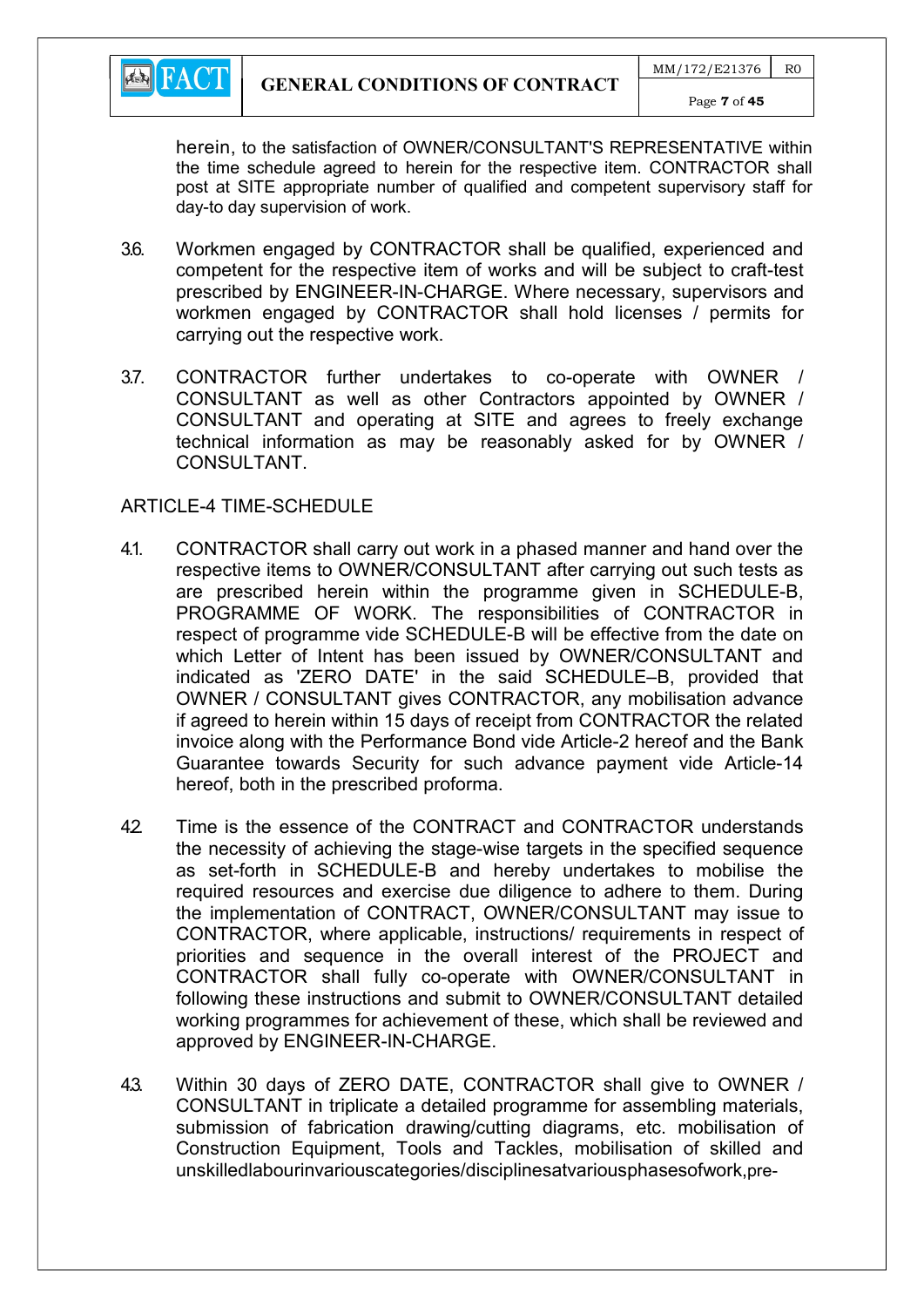

fabrication in shop, pre-fabrication at SITE, assignment of supervisory personnel and such other activities, matching with the Programme of work vide SCHEDULE-B. In the event OWNER/CONSULTANT is not satisfied that the programme proposed by CONTRACTOR is adequate to meet targets set forth in SCHEDULE-B, CONTRACTOR shall modify the programme suitably to the satisfaction of OWNER/CONSULTANT and carry out the activities accordingly.

- 4.4 CONTRACTOR recognizes possibility of inclement weather conditions at SITE and agrees to take all reasonable precautions and measures necessary to permit execution of WORK as per agreed programme despite such adverse conditions and CONTRACTOR shall not be entitled for any additional payment what so ever, on this account.
- 4.5 CONTRACTOR shall not be entitled for extension of time schedule for any reason whatsoever except as provided in Articles-15.7,32.2 and 40.3 hereof.

#### ARTICLE-5 TECHNICAL DOCUMENTS

- 5.1. The Technical Documents enclosed as part of SCHEDULE-C hereof are, unless otherwise specified, preliminary and typical and are intended only to generally represent the nature of WORK to be executed. OWNER / CONSULTANT will be issuing to CONTRACTOR, from time to time, final and more detailed drawings and documents as are listed in SCHEDULE-C as also new drawings whenever necessary to depict the scope of work. CONTRACTOR shall execute WORK only based on documents bearing the stamp "GOOD FORCONSTRUCTION".
- 5.2 Documents once issued by OWNER/CONSULTANT for construction may subsequently be revised without prejudice to Article-15 hereof; and as soon as the revised issues are received CONTRACTOR shall withdraw the previous issue from the field and return to OWNER/CONSULTANT for cancellation.
- 5.3 CONTRACTOR shall carryout the WORK in strict conformity with the drawings, specifications and such other documents and instructions provided by OWNER/CONSULTANT and standards and codes of practice prescribed by OWNER/CONSULTANT for the respective items of WORK. Where OWNER/CONSULTANT'S own standards are referred to, the same will be provided by OWNER/CONSULTANT; but where other published standards/codes of practice are prescribed, CONTRACTOR shall make own arrangements to be equipped with copies of such documents for use in execution of WORK and failure to do so shall be deemed negligence in performance of CONTRACT. In the event of any conflict or contradiction between any two or more of the documents provided by OWNER/CONSULTANT or between such documents and the prescribed codes/standards, CONTRACTOR shall bring the same to the attention of ENGINEER-IN CHARGE as soon as it is noticed by CONTRACTOR; and the decision of the ENGINEER-IN-CHARGE shall be followed.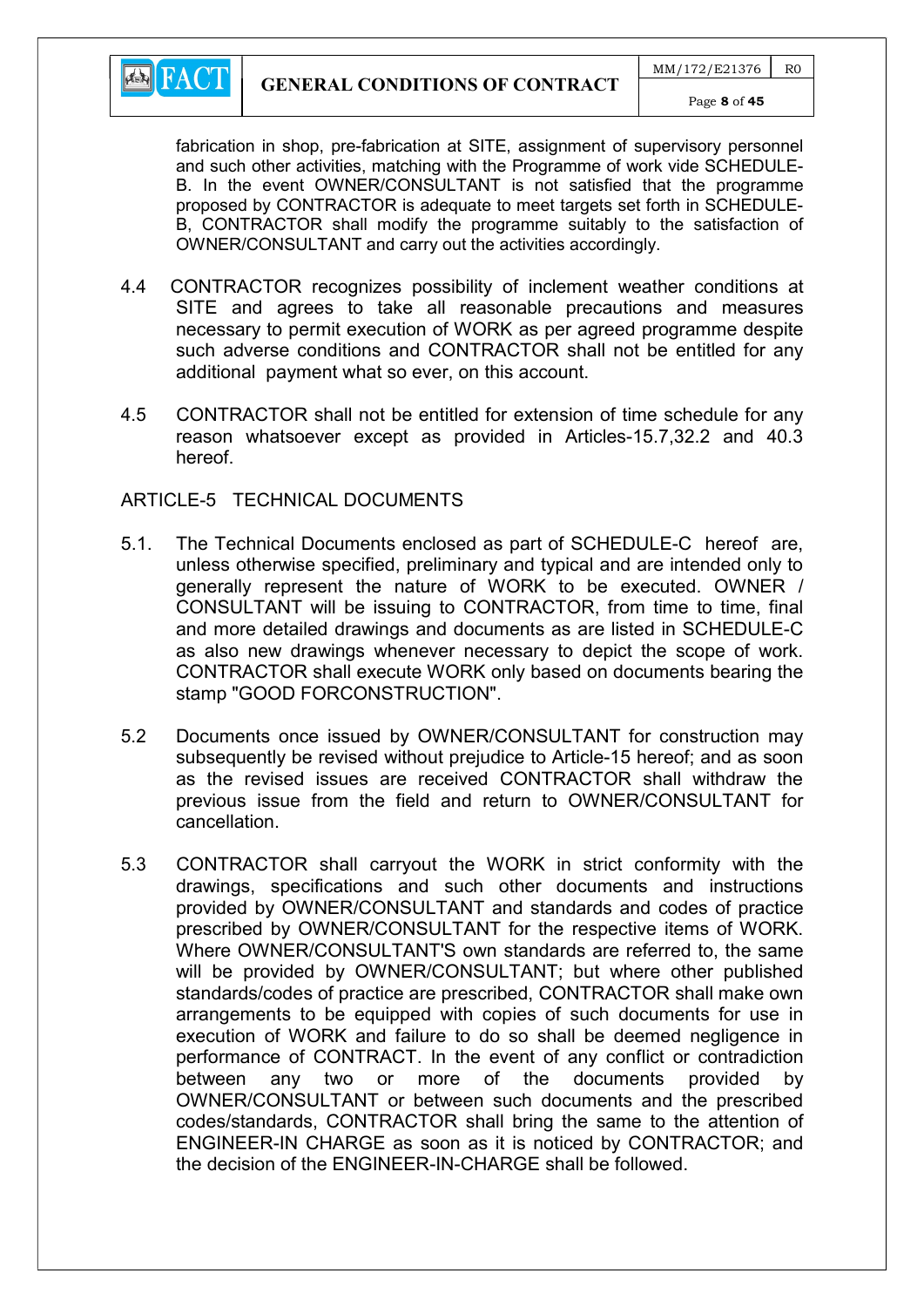GENERAL CONDITIONS OF CONTRACT



responsibility.

- 5.4 Wherever necessary, CONTRACTOR shall prepare detailed working drawings, cutting diagrams, fabrication drawings and/ or such other technical documents all in conformity with Technical Information provided by OWNER/CONSULTANT and as may be necessary for execution of WORK and submit same to OWNER/CONSULTANT in required number of copies well in advance in commencement of related WORK. OWNER/CONSULTANT shall return one copy to CONTRACTOR with comments, if any, within Ten (10) working days of receipt from CONTRACTOR and CONTRACTOR shall execute WORK only based on documents reviewed/ approved by OWNER/CONSULTANT. However, CONTRACTOR is solely responsible to ensure that WORK is executed as per designs; drawings, specifications and other technical information provided by OWNER/CONSULTANT and review /comments by OWNER/CONSULTANT in the aforesaid manner of CONTRACTOR'S documents shall not absolve CONTRACTOR of his
- 5.5 Installation of special items of EQUIPMENT shall be taken up only after thorough study of Manufacturer's instructions for handling, assembly and installation, detailed circuit diagram, etc. as may be applicable as per SCHEDULE-A and CONTRACTOR shall ensure availability of such information for EQUIPMENT supplied by the CONTRACTOR.

#### ARTICLE-6 OWNER/CONSULTANT'SREPRESENTATIVE

- 6.1 All obligations of OWNER under CONTRACT shall, unless otherwise specifically mentioned, be carried out through FACT Engineering & Design Organization (FEDO) the Design & Engineering CONSULTANT of OWNER. The Resident Construction Manager appointed by FEDO at SITE shall be OWNER/CONSULTANT'S REPRESENTATIVE, and shall represent OWNER/CONSULTANT for all matters concerning this CONTRACT except as otherwise provided herein.
- 6.2 All instructions and orders to CONTRACTOR shall be issued by OWNER/CONSULTANT'S REPRESENTATIVE and/or an ENGINEER-IN-CHARGE nominated by him and communicated in writing to CONTRACTOR'S REPRESENTATIVE, if available at SITE or to CONTRACTOR at the address given in Article-47. WORK shall be executed under direction and to the satisfaction of the ENGINEER-IN-CHARGE, all in accordance with the provisions. CONTRACTOR shall proceed with WORK in accordance with the decisions, orders and/or instructions issued by OWNER/CONSULTANT'S REPRESENTATIVE or the ENGINEER-IN CHARGE provided that;
	- i) If the CONTRACTOR shall without undue delay after being given a decision, order or instruction otherwise than in writing, require it to be confirmed in writing, such decision, order or instruction shall not be effective until written confirmation thereof has been received by CONTRACTOR, and
	- ii) If the CONTRACTOR disagrees with or questions a written decision, order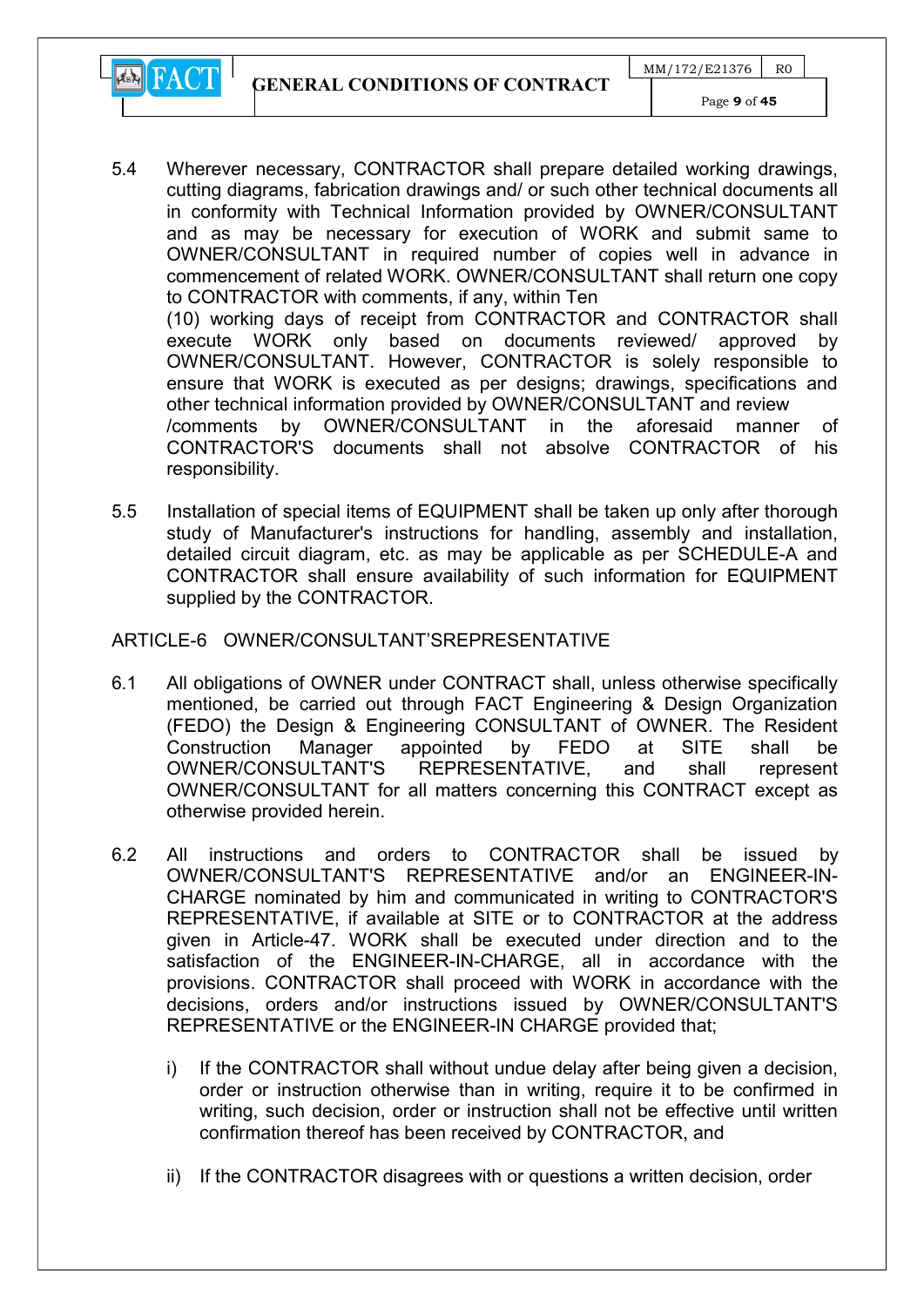

or instruction given by ENGINEER-IN-CHARGE he may give notice in writing to ENGINEER-IN-CHARGE within seven (7) days of receipt of such decision, order or instruction stating reasons there for; but issue of such notice shall not relieve CONTRACTOR of the obligation to proceed with WORK in accordance with the decision, order or instruction in respect of which the notice has been issued, without prejudice to other remedial measures provided herein.

6.3 OWNER/CONSULTANT may change the OWNER/CONSULTANT'S REPRESENTATIVE and/or ENGINEER-IN-CHARGE at any time, and shall inform CONTRACTOR promptly, in writing, of such changes.

## ARTICLE-7 CONTRACTOR'S REPRESENTATIVE

- 7.1 CONTRACTOR shall be represented at SITE by a technically qualified, competent and experienced Engineer whose name along with qualification and experience shall be intimated to OWNER/CONSULTANT in writing at least two (2) weeks prior to commencement of CONTRACTOR'S activities at SITE for approval by OWNER/CONSULTANT. The said representative shall be present at SITE during working hours and any orders, instructions or other communications delivered to him by OWNER/CONSULTANT, OWNER / CONSULTANT'S REPRESENTATIVE and/or ENGINEER-IN-CHARGE shall be deemed to have been received by CONTRACTOR.
- 7.2 Any communication received by OWNER/CONSULTANT from CONTRACTOR'S REPRESENTATIVE shall be deemed issued by CONTRACTOR and shall be binding on CONTRACTOR.
- 7.3 CONTRACTOR shall not change the Representative at SITE without prior written approval of OWNER/CONSULTANT.

## ARTICLE-8 CONTRACTOR TO INFORM HIMSELF

- 8.1 Certain information pertaining to SITE and considered relevant for the execution of WORK are given in SCHEDULE-D, SITE CONDITIONS. Some of the information given therein are likely to be typical and are intended only to give a general idea about SITE. CONTRACTOR is deemed to have visited the SITE and the locality and to have gathered clear idea of the locality, weather conditions, and access to SITE, space availability, sub-soil conditions, availability of materials, availability and terms of service by labour and such other information that may have influence on execution of WORK.
- 8.2 CONTRACTOR is deemed to have carefully examined specifications, schedules and drawings and also to have satisfied himself on the nature and extend of WORK to be executed before submission of a tender and entering into CONTRACT.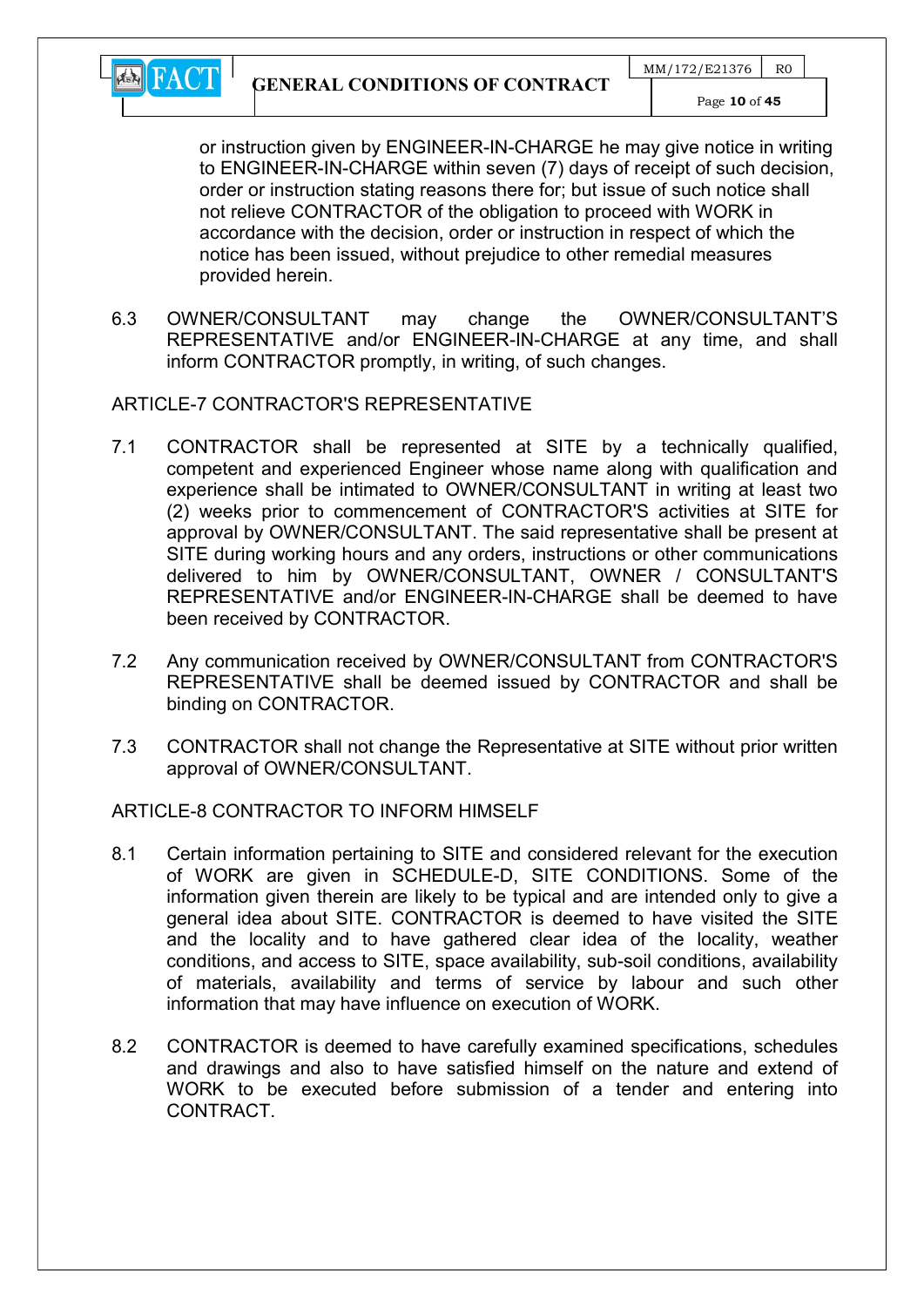

Page 11 of 45

#### ARTICLE-9 SUPPLIES BY OWNER/CONSULTANT

- 9.1 EQUIPMENT
- 9.1.1 EQUIPMENT and any materials to be provided by OWNER / CONSULTANT will be issued by OWNER/CONSULTANT and handed over to CONTRACTOR at the place of storage. Place of storage will be OWNER/CONSULTANT'S store at SITE or the open storage yard at SITE or at ground level near the plant premises where EQUIPMENT is to be erected depending upon OWNER/CONSULTANT'S convenience and all moving and handling from the place of storage to the actual place of WORK or the basement on which EQUIPMENT is to be erected, is to be carried out by CONTRACTOR.
- 9.1.2 It is likely that EQUIPMENT stored out-door are in the packing case and CONTRACTOR shall have to open the packing cases and inspect the items before taking over.
- 9.1.3 EQUIPMENT items which are shipped in parts will have to be assembled by CONTRACTOR prior to installation. Any special tools provided by Manufacturer for this purpose will be made available to CONTRACTOR against appropriate receipt; but all other tools and tackles will have to be provided by CONTRACTOR. Special tools, if any provided by OWNER/CONSULTANT shall be returned to OWNER/CONSULTANT immediately after use.
- 9.1.4 EQUIPMENT shall be handled by CONTRACTOR very carefully in a professional and workman like manner. In the event of any damage to EQUIPMENT or part thereof due to negligence or use of wrong tool or wrong practices in dismantling, handling, assembling and / or installation or careless storage after taking over by CONTRACTOR, CONTRACTOR shall not only be liable to pay the cost of repair/ replacement but also liquidated damages vide Article-31 hereof for delay in completion of the related WORK beyond the guaranteed date to the extent such delay as occurred on account of repair/replacement.
- 9.2 MATERIALS
- 921 Materials issued by OWNER/CONSULTANT for use in fabrication / installation by CONTRACTOR are listed in SCHEDULE-E.
- 922 Materials will be issued to CONTRACTOR from OWNER / CONSULTANT'S Store at SITE against appropriate indent in the form provided by OWNER/CONSULTANT, countersigned by the ENGINEER- IN-CHARGE and transport from store to place of WORK will have to be done by CONTRACTOR. CONTRACTOR shall hold such material in safe custody and shall maintain proper accounts of its use. Such accounts shall be available for inspection by OWNER/CONSULTANT, if required. No material shall be removed from SITE without written approval of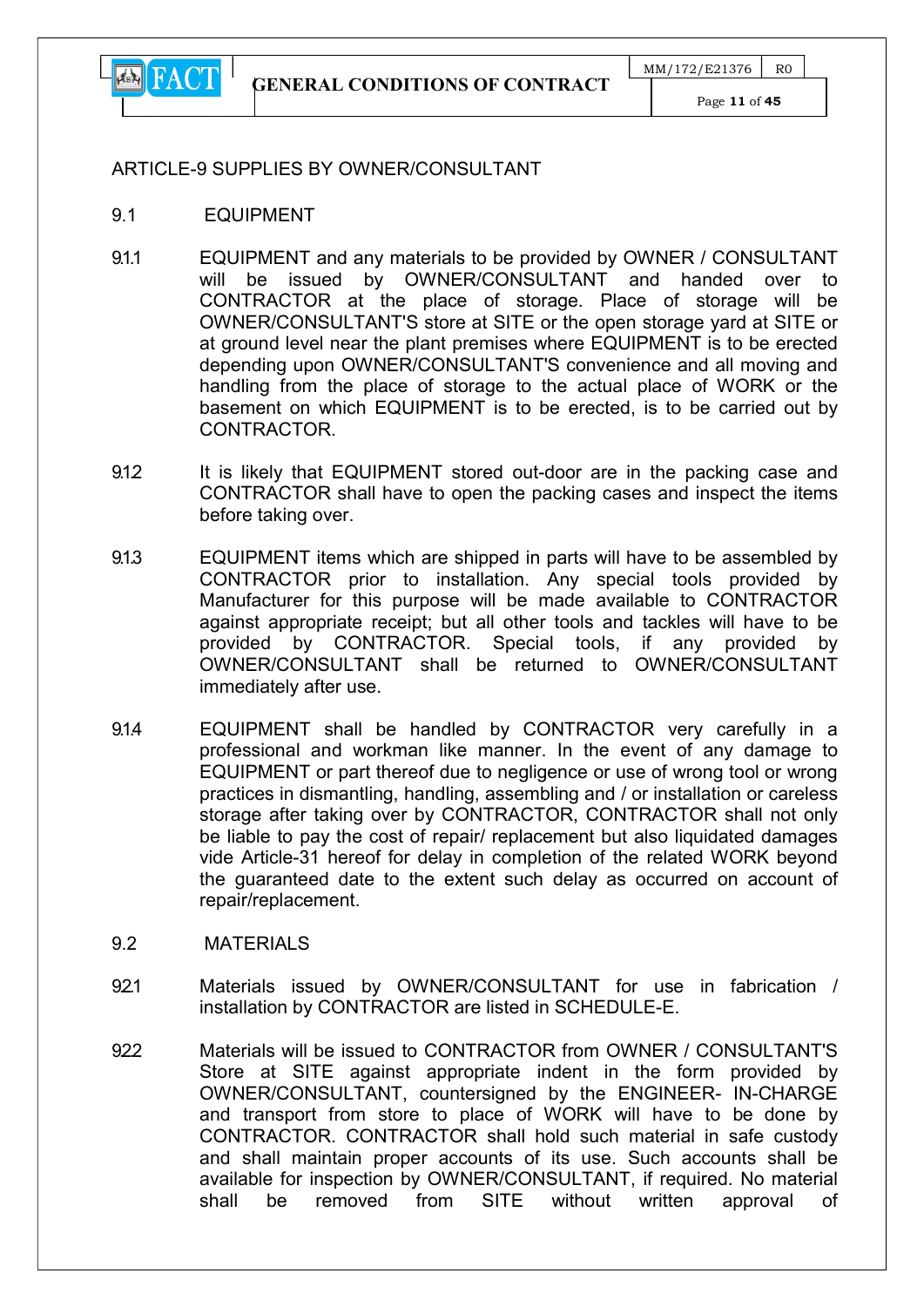

#### OWNER/CONSULTANT.

- 923 Materials will be issued only during normal working hours of the SITE Store.
- 924 The maximum cutting allowance and wastages permissible for each item of material is shown in SCHEDULE-Q. CONTRACTOR is not entitled to receive from OWNER/CONSULTANT quantities in excess of those legitimately required including the cutting allowance and wastages and OWNER/CONSULTANT may refuse issue of excess quantities required consequent to wastage in any manner by CONTRACTOR. In such cases CONTRACTOR may have to make his own arrangements for the additional quantities, required at his own cost and carry out WORK within the agreed time. However, OWNER/CONSULTANT may issue such additional quantities, if available, and recover from the bills of CONTRACTOR at rate specified for this purpose in SCHEDULE–E in the absence of such rates at OWNER/CONSULTANT'S book value or market rate whichever is higher, plus 15%thereof.
- 925 In case of urgency, OWNER/CONSULTANT may at the request of CONTRACTOR and at the sole discretion of OWNER/CONSULTANT issue to CONTRACTOR any material required for the WORK butnot included in SCHEDULE-E and cost of such issues shall be paid by CONTRACTOR to OWNER/CONSULTANT'S account in advance at price specified by OWNER/CONSULTANT.
- 926 Any excess materials drawn by CONTRACTOR, but not used in WORK shall be returned to OWNER/CONSULTANT'S Store at SITE and receipt obtained; and credit will be given for the quantity so returned.
- 92.7 CONTRACTOR shall return to OWNER the cut pieces and scraps of material issued by OWNER/CONSULTANT as well as any containers in which they are issued. Such items shall be properly accounted and delivered at the dump-yard at SITE indicated by OWNER/CONSULTANT and no credit will be given to CONTRACTOR on this account.
- 928 In case it is observed that CONTRACTOR has used materials in quantity less than what is legitimately required and the ENGINEER-IN-CHARGE is not satisfied with the reason given by CONTRACTOR, CONTRACTOR shall have to dismantle the work so executed and re-do the same at no cost to OWNER/CONSULTANT. In any case the contract price will be adjusted for such short-usage.
- 929 OWNER/CONSULTANT gives no assurance that material to be issued by OWNER/CONSULTANT will be readily available as and when indented by CONTRACTOR, CONTRACTOR is advised to give a monthly programme of his requirement for each calendar month at least 30 days prior to the first of the calendar month. This programme should indicate the expected requirement in sizes, and quantities and the dates on which required. If CONTRACTOR fails to take such advance action, he shall not be entitled for any extension of time-schedule consequent to delay by OWNER/CONSULTANT in issue of materials, even if such delay has affected WORK.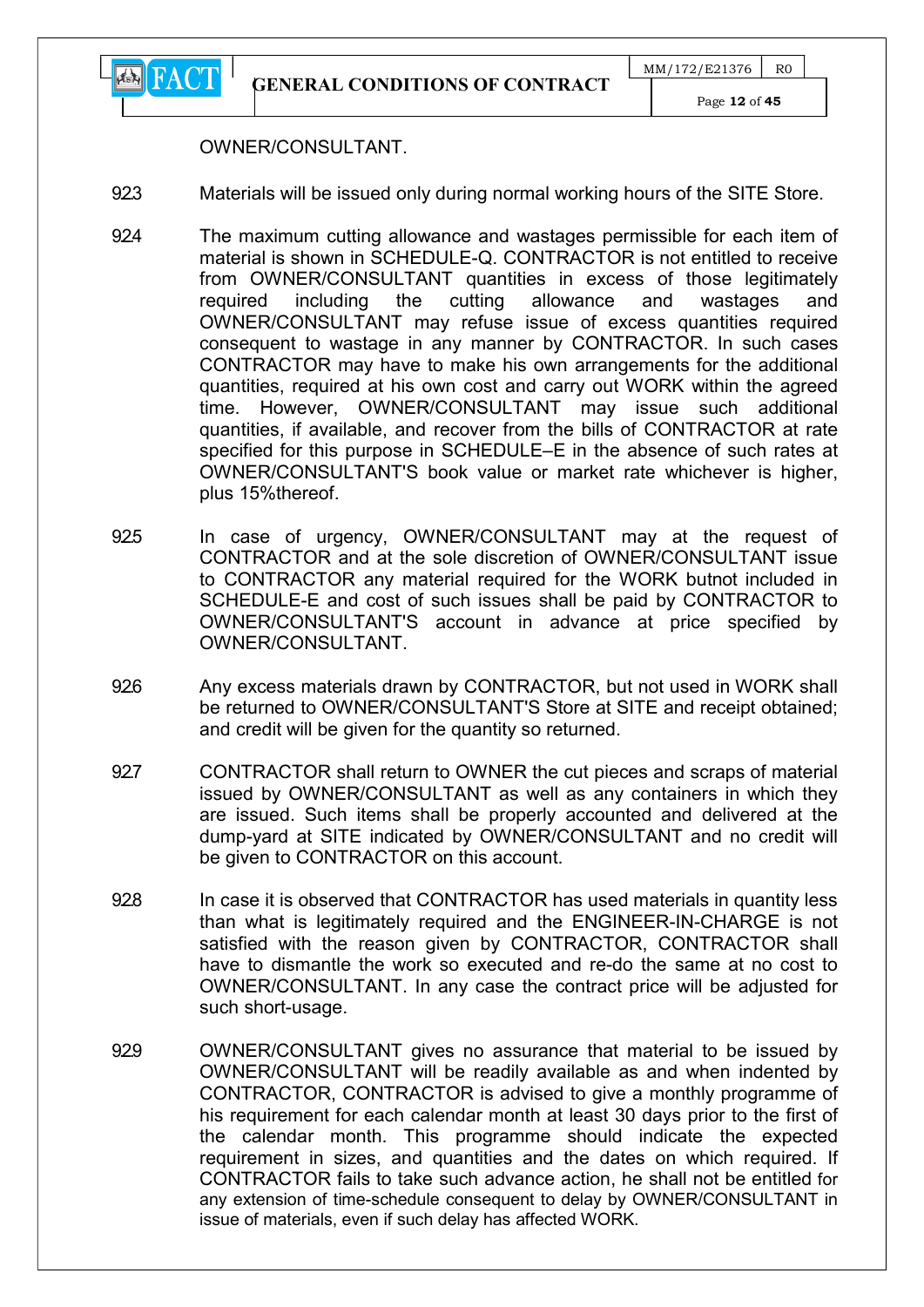

## ARTICLE-10 MATERIALS / FOUIPMENT BYCONTRACTOR

- 10.1 CONTRACTOR shall procure in time at his own cost and use in WORK all MATERIALS / EQUIPMENT required in carrying out WORK other than EQUIPMENT and materials issued by OWNER/CONSULTANT vide Article-9 hereof. Materials so procured and brought to SITE shall be stored by CONTRACTOR at place allotted for the purpose by ENGINEER-IN-CHARGE and security arrangements shall be made by CONTRACTOR. CONTRACTOR shall provide such materials in sufficient quantities and in time so that WORK can be proceeded with uninterruptedly and shall take advance action in procurement of items which are in scarce supply or availability of which are seasonal.
- 10.2 MATERIALS / EQUIPMENT provided by CONTRACTOR shall be brand new and of specification agreed to herein or as approved by ENGINEER-IN- CHARGE. MATERIALS / EQUIPMENT brought to SITE shall be used in WORK only after approval by ENGINEER-IN-CHARGE and if so required by him, CONTRACTOR shall provide test certificates and / or samples for verifying the quality. Mill certificates covering physical and analytical tests are to be produced as called for by ENGINEER-IN-CHARGE at no extra cost. If any further tests are to be carried out CONTRACTOR shall arrange for the same at no additional cost to OWNER/CONSULTANT. CONTRACTOR shall declare the manufacturer's name of such MATERIALS / EQUIPMENT and provide, if asked for, evidence relating to the source and purchase there from. Decision by ENGINEER-IN-CHARGE shall be final and binding on CONTRACTOR in respect of whether the material provided is conforming to agreed specification or not.
- 10.3 Rejected MATERIALS / EQUIPMENT shall be removed by CONTRACTOR from SITE immediately.
- 10.4 Approval by ENGINEER-IN-CHARGE or any other representative of OWNER/CONSULTANT shall not relieve CONTRACTOR of his responsibility to use material of specified quality suitable for WORK and re-work necessitated consequent to use of sub-standard MATERIALS / EQUIPMENT shall be promptly carried out by CONTRACTOR, free of cost to OWNER/CONSULTANT, irrespective of whether the item was approved by OWNER/CONSULTANT or not.

#### ARTICLE-11 QUALITY OF WORK

- 11.1 CONTRACTOR shall execute WORK in the most substantial, professional and workman-like manner in full conformity to the drawing and specifications and instructions provided by OWNER/CONSULTANT.
- 11.2 CONTRACTOR shall be responsible for the dimensional accuracy of WORK carried out within the measurement tolerance specified. In case where no measurement tolerance is specified, decision of ENGINEER-IN-CHANGE shall be final in respect of whether an item of WORK carried out conforms to required standard of dimensional accuracy or not.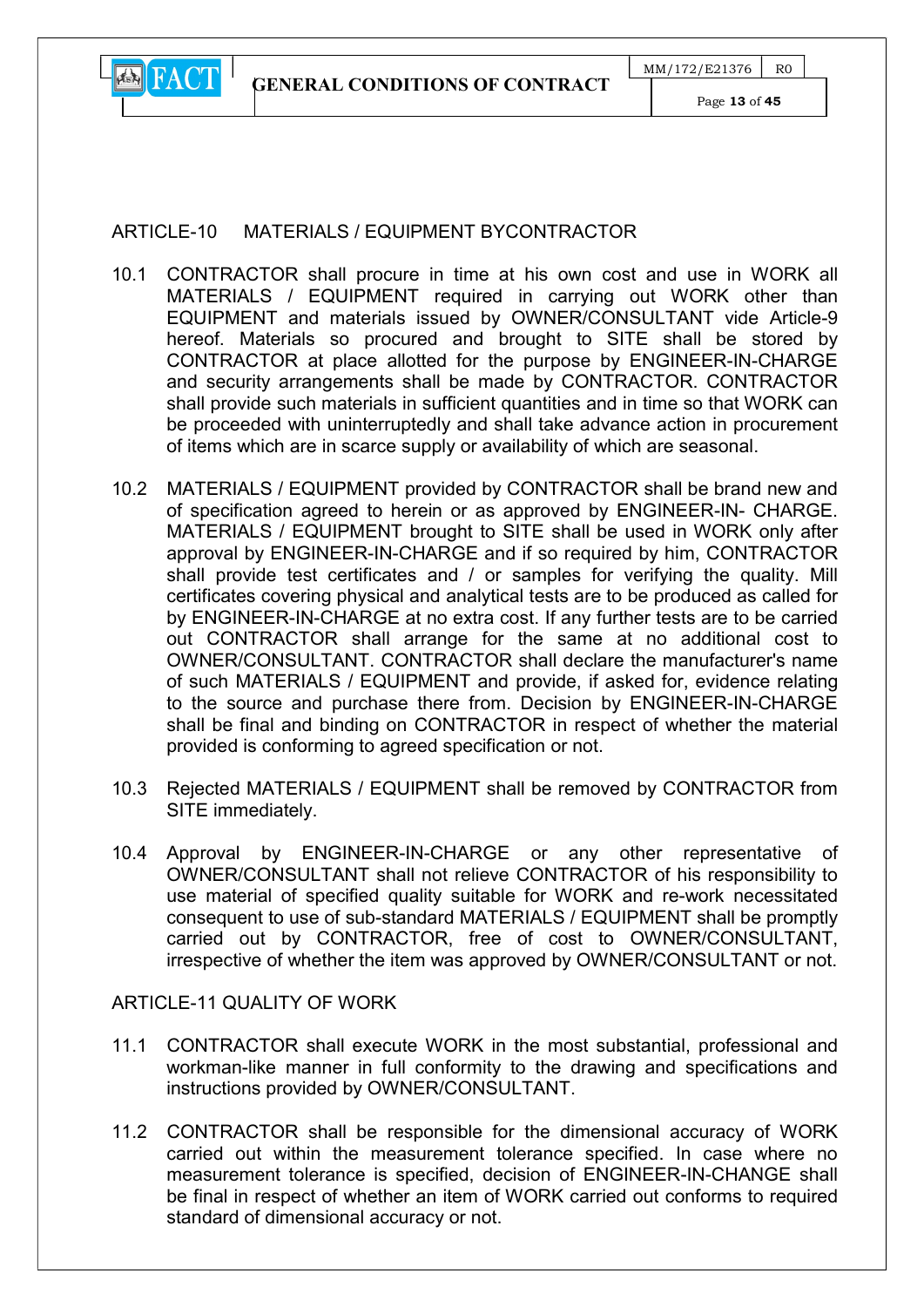

- 11.3 Any designs carried out by CONTRACTOR shall be done in a professional and engineer-like manner in conformity with applicable standards and codes of practice.
- 11.4 CONTRACTOR shall be responsible to ensure that WORK executed conforms to applicable statutory regulations in force on the date on which Letter of Intent is issued by OWNER/CONSULTANT. In the event of any change in such statutory regulations or any new regulations becoming effective after the date of Letter of Intent that have influence on WORK, CONTRACTOR shall promptly notify OWNER/CONSULTANT of the consequent changes required in WORK and its impact, if any, on cost and time-schedule agreed to herein and the provisions of Article-15 hereof will thereafter apply

## ARTICLE-12 INSPECTION BY OWNER/CONSULTANT

- 12.1 ENGINEER-IN-CHARGE or any other designated representative of OWNER/CONSULTANT shall at all reasonable times be entitled to inspect WORK or any part thereof. CONTRACTOR shall provide all necessary assistance to OWNER/CONSULTANT and shall make available all necessary scaffolding, tools and testing equipment to enable OWNER/CONSULTANT to carry out such inspection / tests. CONTRACTOR shall uncover any part of WORK or make openings for inspection as ENGINEER-IN-CHARGE may direct and make good such part to the reasonable satisfaction of OWNER/CONSULTANT.
- 12.2 On receiving notice from CONTRACTOR that WORK or part thereof is ready for inspection, ENGINEER-IN-CHARGE shall without unreasonable delay attend for the purpose of inspecting the related item of WORK. When tests are completed satisfactorily, CONTRACTOR shall give the test certificates within Five (5) days of completion of tests for signature by ENGINEER-IN-CHARGE. ENGINER-IN-CHARGE may waive at his discretion, right to attend any tests; but this shall not relieve CONTRACTOR of his responsibility to carry out necessary tests at each stage of WORK and provide the test certificates.
- 12.3 Whenever it is necessary to cover up any item or WORK in respect of which previous inspection is desired and CONTRACTOR has been notified accordingly in writing, CONTRACTOR shall give five (5) days' notice in writing to ENGINEER-IN-CHARGE before the said item is covered up. No such WORK shall be covered up or built upon unless it has been inspected and approved by ENGINEER-IN-CHARGE or his consent in writing to this being done without prior inspection has been obtained.
- 12.4 CONTRACTOR will, if so required by OWNER/CONSULTANT, provide specified numbers of test certificates, material analysis certificates and / or radiographic / NDT examination reports at no extra cost.
- 12.5 All tests shall be carried out as per procedure agreed to herein. If no such procedure is agreed to herein the procedure laid out in applicable standards / codes and as approved by ENGINEER-IN-CHARGE shall be followed. If in the opinion of ENGINEER-IN–CHARGE any tests carried out are not properly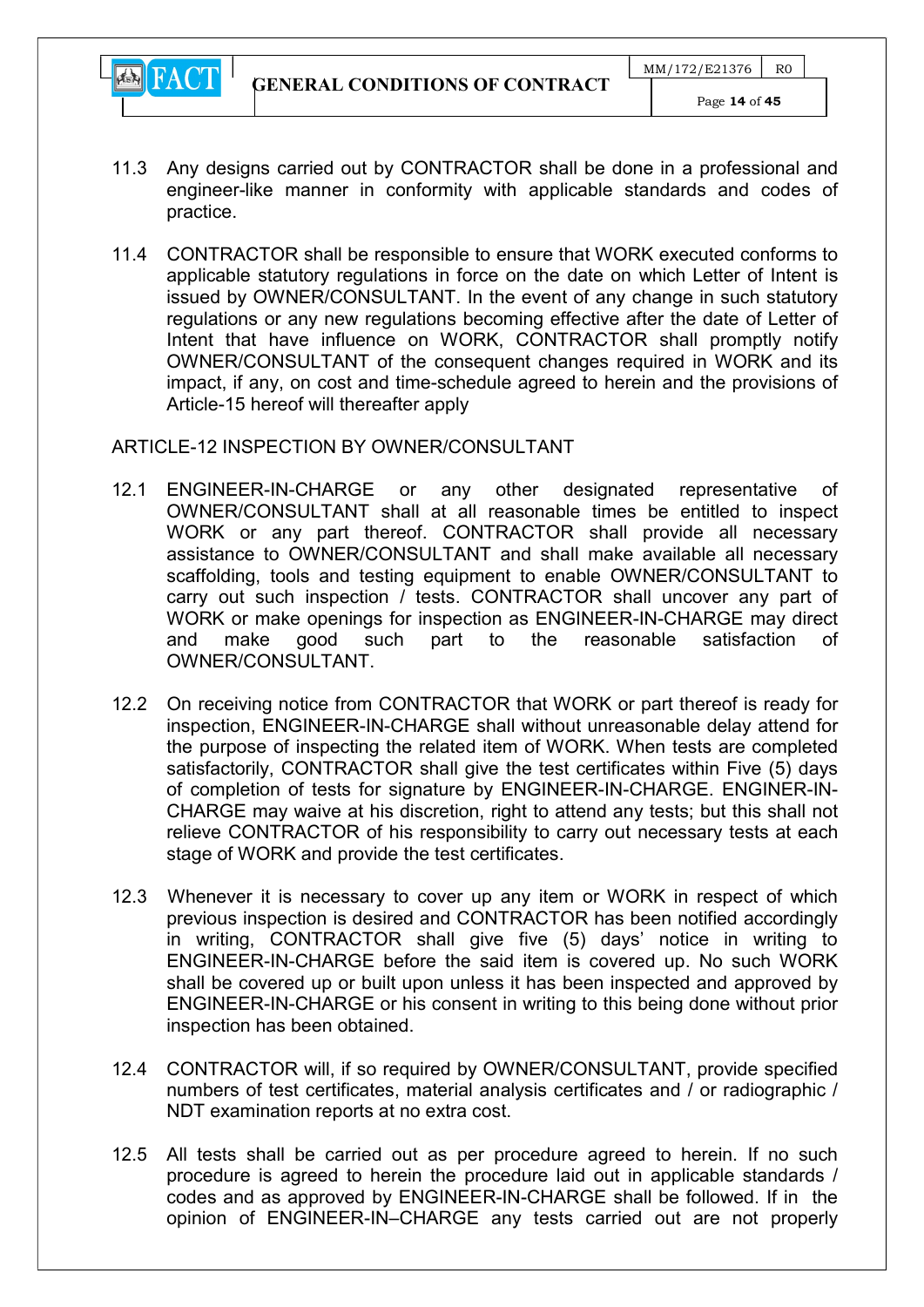

conducted, CONTRACTOR shall have to repeat the same at no additional cost to

OWNER/CONSULTANT.

- 12.6 If in the opinion of ENGINEER-IN-CHARGE results of any tests carried out is not reasonably satisfactory, he may reject the portion of WORK for which the test is not satisfactory and CONTRACTOR shall dismantle the rejected portion and redo the same at no additional cost and such repair/ rework shall be subjected to further inspection/test in the above-said manner.
- 12.7 That an item of WORK has been approved at the time of setting out or in stagewise inspection/test does not relieve CONTRACTOR of his responsibilities under Article-21 and Article–30thereof.
- 12.8 OWNER/CONSULTANT reserves the right to engage or for participation of representatives of OWNER/CONSULTANT'S Licensor or collaborator or any third party inspection agency that OWNER/CONSULTANT may appoint for the purpose, in inspection and testing of WORK and such representative may exercise with CONTRACTOR such authorities as OWNER/CONSULTANT may delegate to them.

#### ARTICLE-13 PRICE

- 13.1 In consideration of WORK, OWNER shall pay CONTRACTOR the sum specified in SCHEDULE-F, PRICES. The sum specified in SCHEDULE-F include all costs to CONTRACTOR in carrying out WORK except cost of any material to be issued free of cost by OWNER/CONSULTANT vide Article-9 hereof.
- 13.2 The price specified in SCHEDULE-F is inclusive of all costs such as labour, materials to be supplied by CONTRACTOR, materials to be provided by OWNER/CONSULTANT at CONTRACTOR'S cost, supervision, incidental charges such as loading and unloading, hoisting, setting out, temporary facilities, protective works, safety measures, tools and implements, construction equipment, hire charges of construction equipment provided by OWNER/CONSULTANT, royalties, licenses, testing and calibration, removal of debris and clearing SITE on completion of WORK and maintenance of WORK required hereunder and any other cost incidental to carrying out WORK.
- 13.3 Without prejudice to provisions under Article-15, all prices shall remain firm till completionofWORKandshallnotbesubjecttoescalationofanydescriptionincluding those on account of delays due to Force Majeure, unless otherwise stated in SCHEDULE-F.
- 13.4 All statutory deductions will be made at source in accordance with the rules and regulations prevailing from time to time.
- 13.5 Amounts specified in SCHEDULE-F are subject to deduction of Income Tax and OWNER/CONSULTANT shall withhold from the same such amount as is due at rates prevailing at the time of payment and remit the same to income tax authorities to the account of CONTRACTOR and provide CONTRACTOR with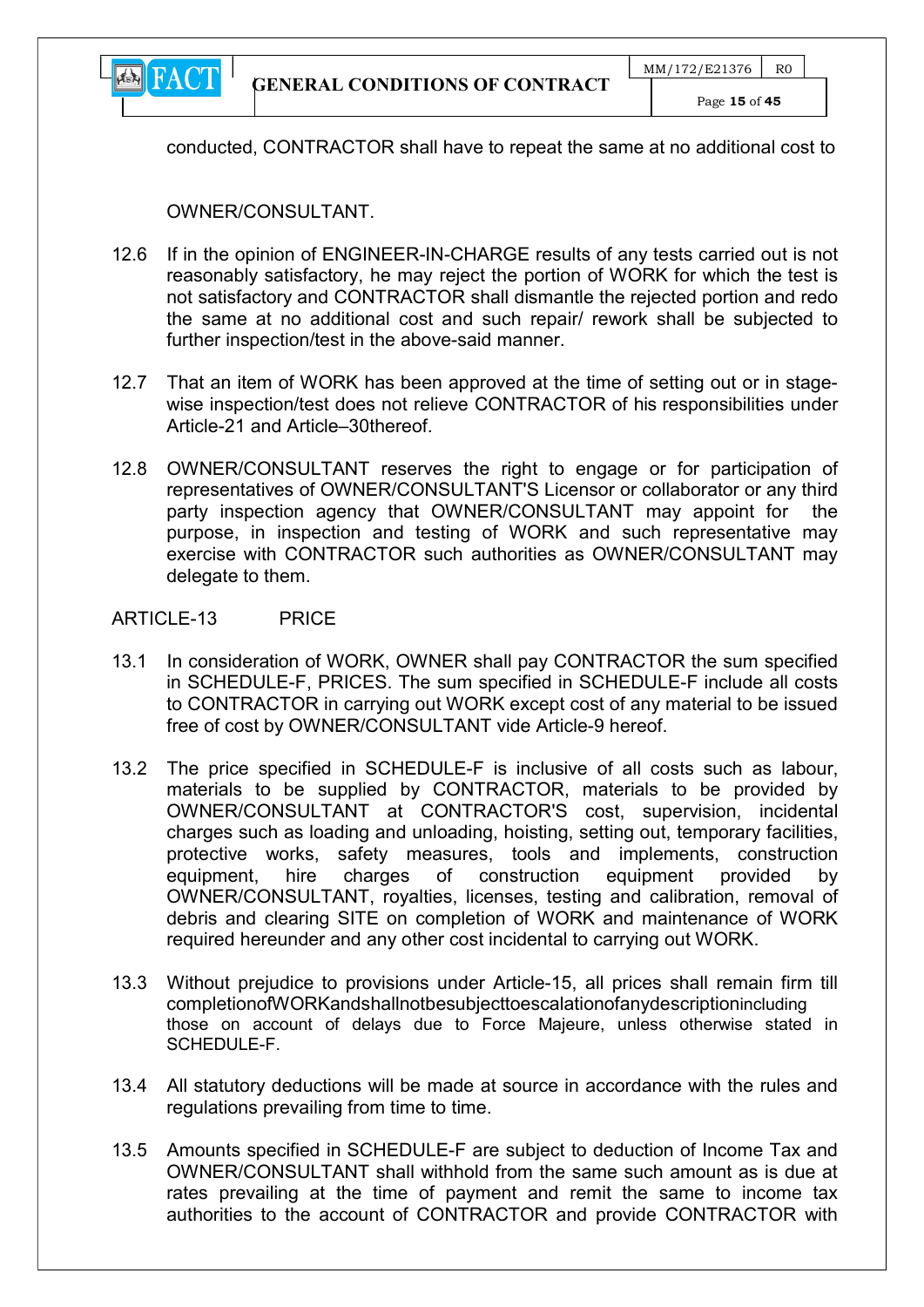

appropriate certificate of tax deduction. Any statutory variation in the rate of deduction of income tax shall not lead to any adjustment in Price.

## ARTICLE-14 TERMS OFPAYMENT

- 14.1 OWNER/CONSULTANT shall make payments to CONTRACTOR in installments as specified in SCHEDULE-G PAYMENTSCHEDULE
- 14.2 CONTRACTOR shall make all claims in the standard printed bill form prescribed by the OWNER/CONSULTANT and claims shall be serially numbered. Claims shall be made in triplicate copies and shall be submitted to the ENGINEER-IN-CHARGE.
- 14.3 In case mobilisation advance is agreed to in SCHEDULE-G, CONTRACTOR shall submit along with the invoice a Bank Guarantee from a Nationalised Bank in India, in the proforma vide SCHEDULE-M and payment will be made within 15 days of receipt of the said documents.
- 14.4 Claims for part payments shall not be more frequent than once a month. Any deduction to be made for materials issued by OWNER/CONSULTANT or for hire changes of construction equipment provided by OWNER/CONSULTANT will be deducted from the respective part bill and CONTRACTOR shall show such deductions also in the bill.
- 14.5 All part payments shall be treated as payments on account and not as value of WORK done and on satisfactory completion of WORK and issue of taking over certificate CONTRACTOR will be paid the total amount due after deduction of any liquidated damages due under CONTRACT, less payments already made and any other recoveries due from the CONTRACTOR.

## ARTICLE-15 CHANGE IN WORK

- 15.1 Any modification in specification and / or quantity of WORK due to any of the following reasons will constitute a CHANGE INWORK.
	- i) Increase or decrease in quantity of WORK as per final designs provided by OWNER/CONSULTANT as compared to those specified in SCHEDULE-F hereof, hereinafter referred to as "Variation inQuantity"
	- ii) Variation in specifications for any item of WORK as per final design given by OWNER/CONSULTANT as compared to SCHEDULE-F hereof or consequent to changes made after date of Letter of Intent in applicable statutory regulations hereinafter referred to as "Variation in Specification"
	- iii) Any new items of WORK not specified or included in SCHEDULE-A and for which any price or rate of cost is not specified in SCHEDULE-F hereinafter referred to as" Extra Item".
	- iv) Any re-work necessitated by change in design by OWNER / CONSULTANT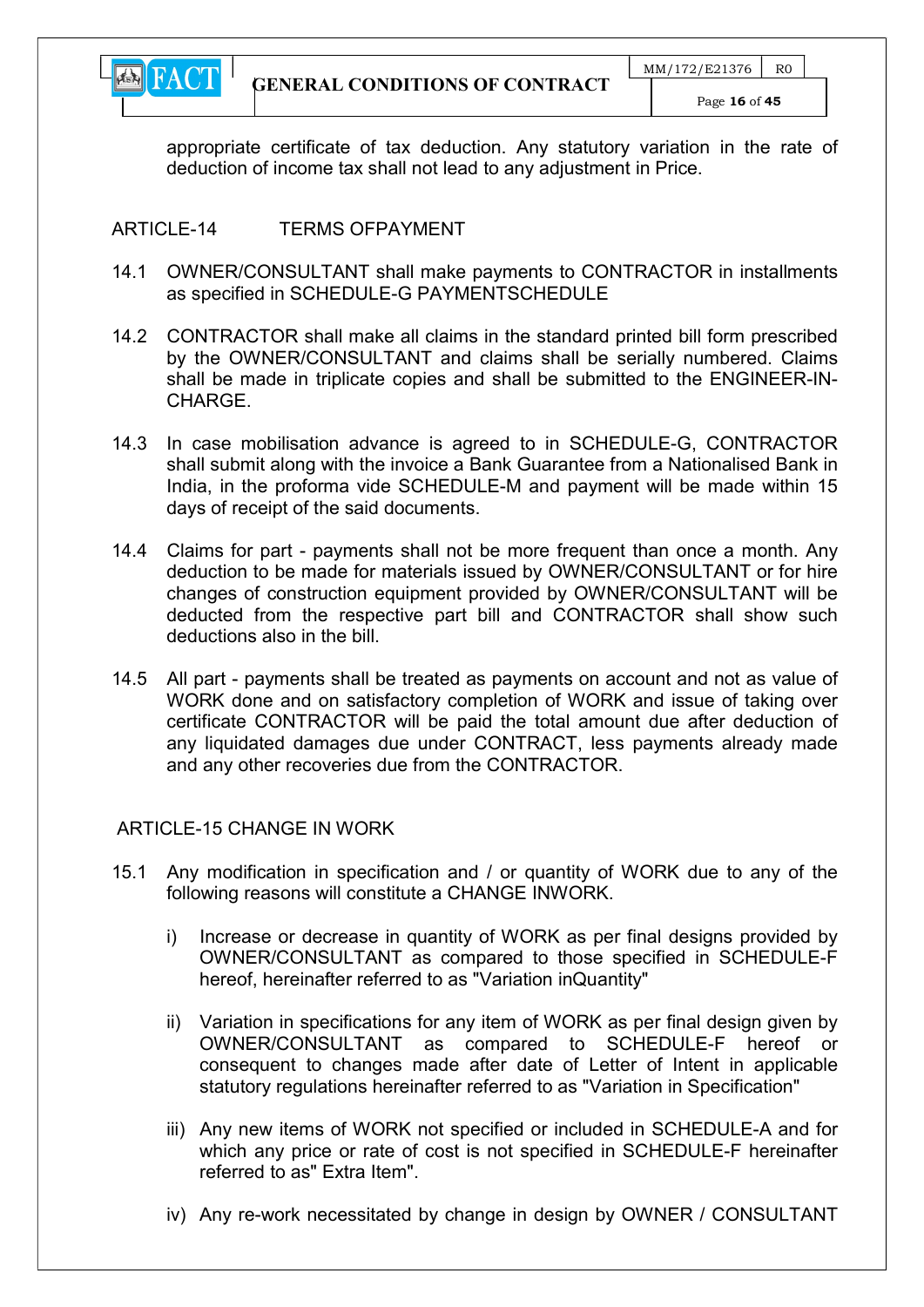

of an item of WORK already executed by CONTRACTOR as per CONTRACT, hereinafter referred to as "Requested Re-work".

Any modification or rework executed by CONTRACTOR by way of rectification of mistakes or making good defective WORK shall not be treated as CHANGE IN **WORK** 

- 15.2 In the case of "Variation in Quantity" of an item of WORK the Contract value for the item shall be adjusted pro-rata. In case aggregate increase or decrease in value of Contract due to Variation in Quantity and / or any other reason exceeds 25% of the Initial Contract Price as per Schedule-F the adjustment in price for such variations beyond the Initial 25% margin shall be discussed and agreed between the parties. However, CONTRACTOR'S prices shall be firm for variation up to (+) 25% of Initial Contract value.
- 15.3 In the event CONTRACTOR is called upon to carry out WORK with variation in specification but generally falling within the categories of WORK covered by CONTRACT, CONTRACTOR shall carry out the related CHANGE IN WORK without any extension of time-schedule. However, the price payable for the items affected by said variation in specification shall be determined based on rates agreed to in CONTRACT for other similar items; and in the absence of agreed rates for similar items it shall be determined in such manner as is specified for the purpose in SCHEDULE-F.
- 15.4 If CONTRACTOR is called upon to carry out any extra item, consideration receivable by CONTRACTOR for extra items shall be determined in the same manner as specified in Article 15.3above.
- 15.5 In the event CONTRACTOR is called upon to carry out any Requested Re- work, he shall be compensated for any dismantling, demolishing or reconstruction as is applicable and determined in the same manner as provided in Article 15.3 above.
- 15.6 Notwithstanding the above, if specific provisions are made for the adjustment ofpriceormethodofdeterminingthesameinSCHEDULE-FortheSpecialConditions of Contract vide SCHEDULE-Q provisions therein shall prevail over such provisions in the Article-5 which are in conflict with them.
- 15.7 In the event CHANGE IN WORK is of a substantial nature and is likely to affect CONTRACTOR'S obligations in respect of Time Schedule, CONTRACTOR shall request ENGINEER-IN-CHARGE in writing of any extension of time schedule require giving reasons therefore as such extension shall be effective only when approved by OWNER/CONSULTANT.

ARTICLE–16 VARIATIONS &OMISSIONS

16.1 CONTRACTOR shall not alter any of WORK except as directed in writing by ENGINEER-IN-CHARGE. OWNER/CONSULTANT shall have full powers during execution of CONTRACT to alter, amend, omit, add or otherwise vary WORK, from time to time by issue of written notice therefore to CONTRACTOR and CONTRACTOR shall carry out such variations and be bound by CONTRACT so far as applicable as though the said variation is stated in CONTRACT. In case, in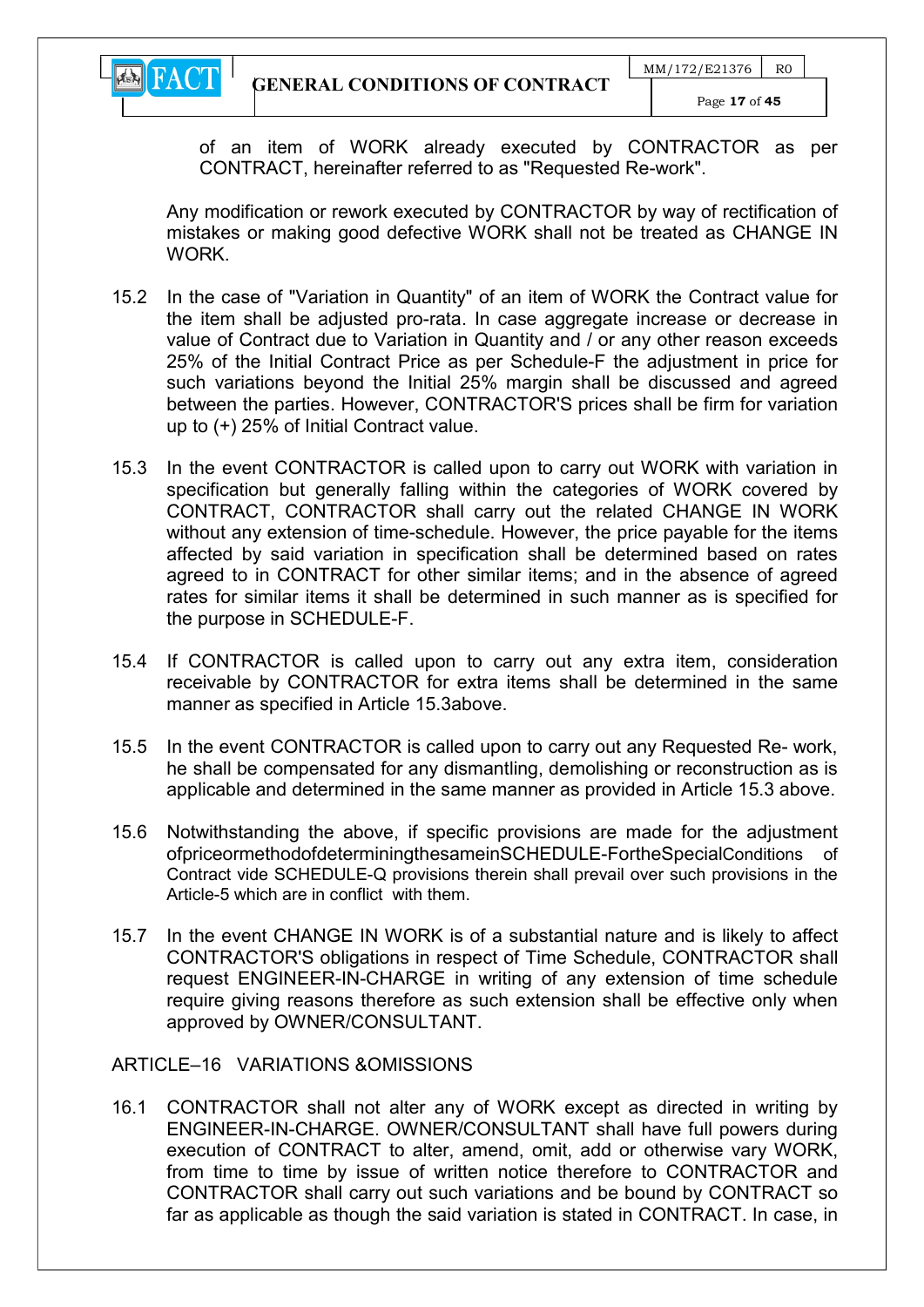

the opinion of CONTRACTOR, the said variation will involve an increase or decrease in the Contract Price or any of the other obligations of CONTRACTOR hereunder, subject to provisions under Article-15, CONTRACTOR shall within seven (7) days of receipt of the said notice advise ENGINEER-IN-CHARGE of that effect and only on receipt of written acceptance of same from ENGINEER-IN-CHARGE, CONTRACTOR shall give effect to the requested variation.

16.2 The difference in Contract Price; if any, occasioned by such variations shall be added to or decreased from the Contract price and paid in the same manner as Contract Price.

#### ARTICLE-17 ACCESS TOSITE

- 17.1 OWNER/CONSULTANT shall provide CONTRACTOR access to SITE and place within SITE where WORK is to be performed at all reasonable times, subject to Article-24 and 26 hereof. Unless specified elsewhere to the Contrary, OWNER/CONSULTANT shall also provide suitable road for transport of EQUIPMENT and Materials from the nearest public thoroughfare or OWNER/CONSULTANT'S Store to the place of work. Any approach road, bridges over trenches, ladders or such other means of access required in the area of work shall be made by CONTRACTOR at no cost to OWNER / CONSULTANT.
- 17.2 The access to SITE or place of work shall not be exclusive to CONTRACTOR but only such as to enable him to execute WORK. OWNER/CONSULTANT reserves the right to grant access to SITE and place of WORK to other contractors engaged by OWNER/CONSULTANT for carrying out work relating to PROJECT and CONTRACTOR shall fully co-operate with such other contractors and carry out WORK without causing any hardship to others. OWNER/CONSULTANT'S representatives and / or representative of any third-party engaged by OWNER/CONSULTANT for inspection and/ or any statutory authorities shall at all reasonable times have access to SITE and place of work.
- 17.3 Access to SITE granted herein shall not be construed as grant of any right of possession or Title to CONTRACTOR over SITE or part thereof.

#### AR TICLE-18 CONSTRUCTION POWER & WATER

- 18.1 OWNER/CONSULTANT shall provide CONTRACTOR with supply of electric power at nominal supply voltage of 415 V in 3 phase 50 C/s, 4 wire system at one points at the outgoing terminals of OWNER/CONSULTANT'S switchgear in the manner and for the purposes specified in SCHEDULE-H.
- 18.2 CONTRACTOR shall make his own arrangements to lay cables along such routes and in such manner as ENGINEER-IN-CHARGE approves and to distribute the power to various consuming units and lighting system installed by CONTRACTOR, all in accordance with applicable statutory rules and regulations, CONTRACTOR shall apply for, pay any fees related thereto and obtain statutory approvals for such installations that CONTRACTOR sets up and engage, where necessary, licensed electricians for attending to operation and up-keep for the said installation.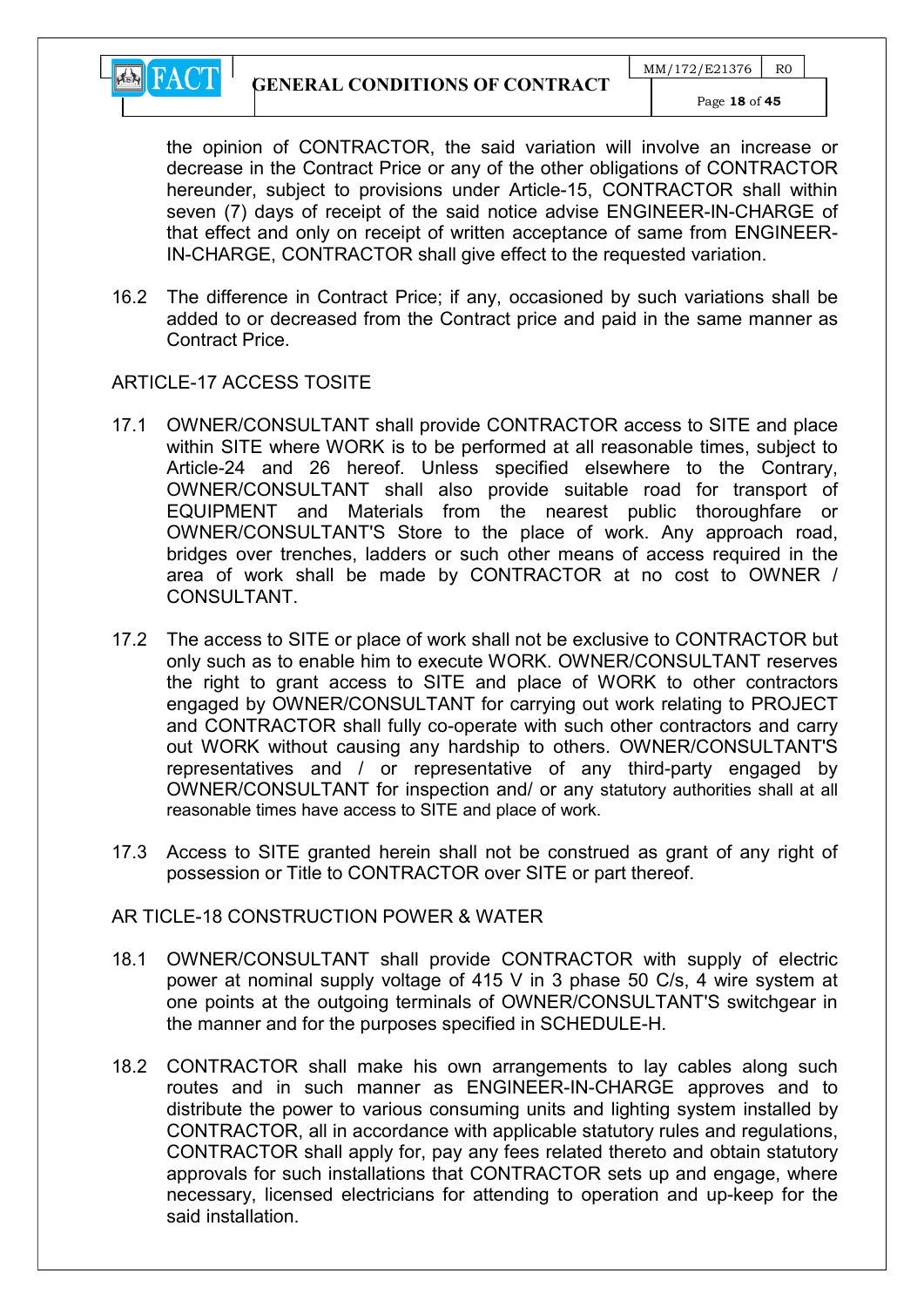GENERAL CONDITIONS OF CONTRACT



- 18.3 OWNER/CONSULTANT shall provide CONTRACTOR with supply of water for use in WORK carried out at SITE at one point in a manner and for the purposes as specified in SCHEDULE-H. CONTRACTOR shall make his own arrangements for laying pipelines from the above point to place of WORK and for distribution therein along a route and in manner approved by ENGINEER- IN-CHARGE. CONTRACTOR shall ensure that the installations made by CONTRACTOR are leak proof and that proper valves are provided at all distribution points in order to avoid any wastage of water. For use in higher elevations necessary surface tank and pumping arrangements shall be provided by CONTRACTOR at his cost.
- 18.4 Supply of power and water by OWNER/CONSULTANT in the above-said manner is free of cost to CONTRACTOR. OWNER/CONSULTANT shall endeavor to maintain supply of power and water uninterruptedly so that WORK can be proceeded with without interruption. However, in the event of any interruption in these supplies for short intervals of time due to any repair or maintenance of OWNER/CONSULTANT'S supply system or due to extraneous reasons, CONTRACTOR shall fully co-operate by re-scheduling the day's WORK and shall not be entitled for any extension of Time -Schedule or compensation for idle wages.

#### ARTICLE-19 CONSTRUCTION EQUIPMENT

- 19.1 CONTRACTOR shall provide all tools, tackles, hoisting equipment, safety appliances, ladders, scaffolding, test equipment and such other facilities as are required for carrying out WORK and OWNER/CONSULTANT does not undertake to provide any such facility except as provided here under CONTRACTOR'S equipment shall be used solely for the purpose of WORK and shall not be removed from SITE by CONTRACTOR without written permission of OWNER/CONSULTANT. CONTRACTOR shall be responsible to maintain and safeguard CONTRACTOR'S equipment against damage or loss.
- 19.2 Construction equipment available with OWNER/CONSULTANT and the hire charges for each are described in SCHEDULE-J. These equipment will be operated by OWNER/CONSULTANT'S crew and the hire changes include all running expenses. The hire changes will be reckoned for the period commencing with the time at which it is released for use by CONTRACTOR up to time when it is released by CONTRACTOR or time up to which CONTRACTOR has intended for his use whichever is later.
- 19.3 Construction equipment available with OWNER/CONSULTANT are limited and are intended for the common use of the PROJECT and OWNER/CONSULTANT does not undertake .to place these at the disposal of CONTRACTOR without specific prior commitment. CONTRACTOR shall discuss with ENGINEER-IN-CHARGE the requirements and programme of use well in advance and the equipment will be made available only during such times as the ENGINEER-IN-CHARGE agrees to. That OWNER/CONSULTANT'S construction equipment was not available in the time or for adequate duration shall not entitle CONTRACTOR for any increase in price or extension of Time Schedule unless agreed to otherwise in SCHEDULE-F and in such cases CONTRACTOR shall have to make his own alternative arrangements.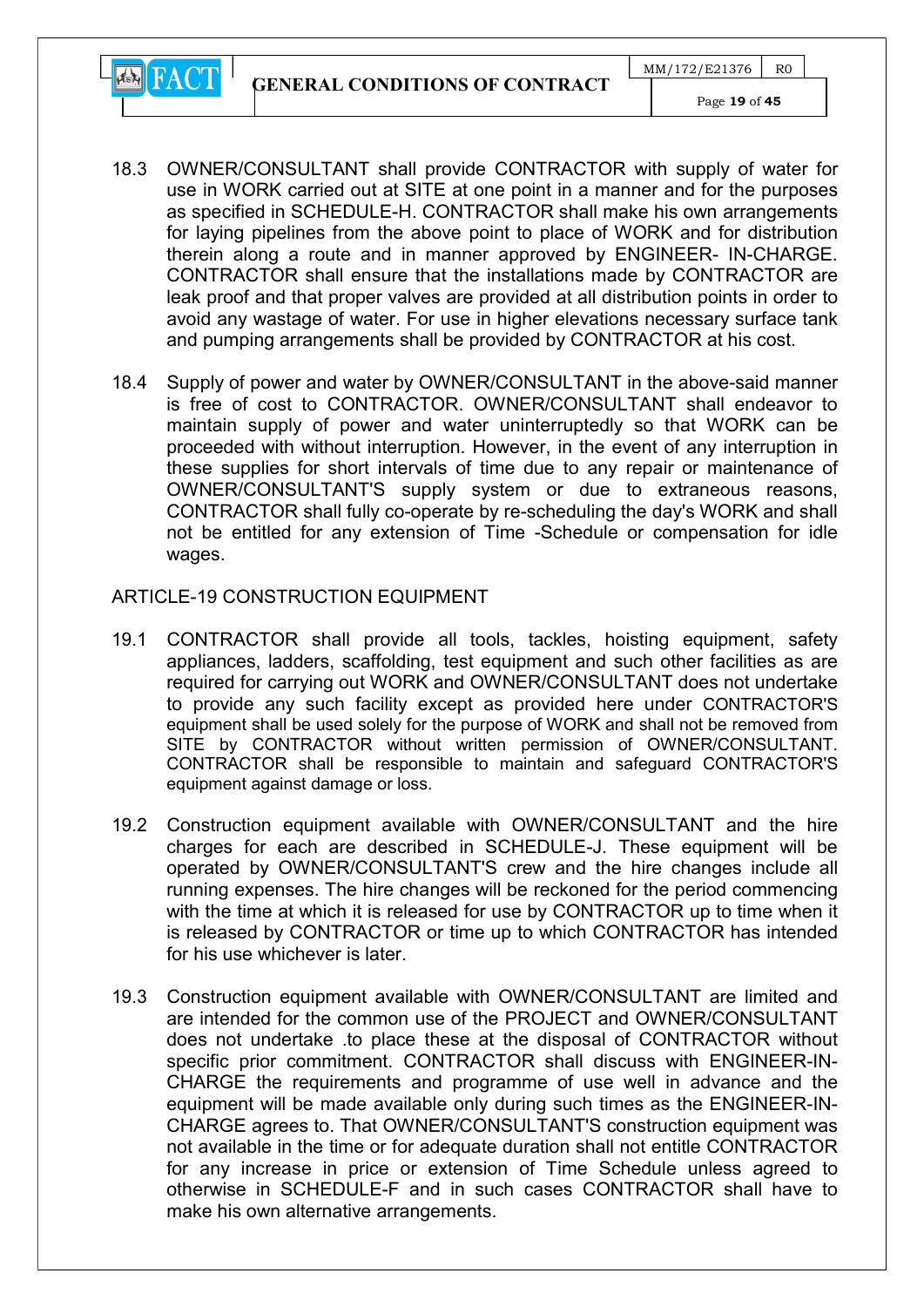

19.4 OWNER/CONSULTANT'S construction equipment placed at the disposal of CONTRACTOR shall be used by CONTRACTOR only for the purposes they are intended for and within its prescribed limits of application and CONTRACTOR shall be liable to bear cost of repair / replacement in case of any damage due to misuse or wrong application.

ARTICLE-20 ACCOMMODATION AT SITE & COMMUNICATION FACILITIES

- 20.1 OWNER/CONSULTANT does not undertake to provide any covered area or protected accommodation of any kind for use by CONTRACTOR for office, store, shop or residential accommodation.
- 20.2 OWNER/CONSULTANT shall allot leveled ground at convenient place in SITE within reasonable distance of the place of WORK where CONTRACTOR may build temporary structures for site office; store and fabrication shop and CONTRACTOR shall make arrangements for fencing and security. CONTRACTOR shall also make suitable arrangements for sanitation and hygiene in the place allotted to CONTRACTOR.
- 20.3 CONTRACTOR shall make his own arrangements for residential accommodation of staff and workmen, facilities for food and canteen and shall not set up any hutments, barracks or other form of residential units at any place within SITE or on other land belonging to OWNER/CONSULTANT unless specifically agreed to.
- 20.4 CONTRACTOR shall make his own arrangements for any telephone / telex / fax / email communication facilities he needs in carrying out WORK. In case of emergency, OWNER/CONSULTANT may permit use of available facility for which charges if any shall be borne by CONTRACTOR.

ARTICLE-21 TESTS ON COMPLETION & TAKING OVER

- 21.1 CONTRACTOR shall give ENGINEER-IN-CHARGE fifteen (15) days' notice in writing of the date on which he will be ready to carry out tests specified in SCHEDULE-A for the WORK or section of WORK if WORK is so divided in SCHEDULE-A. Unless otherwise agreed, these tests shall take place within ten (10) days after the date so notified by CONTRACTOR on such day / days as ENGINEER-IN-CHARGE notifies CONTRACTOR in writing. Tests shall be held as per procedure laid out in SCHEDULE-K hereof and within three (3) days of completion of tests CONTRACTOR shall submit to ENGINEER-IN- CHARGE three (3) copies of the report of the tests for his approval.
- 21.2 If in the opinion of ENGINEER-IN-CHARGE the tests on completion are being unduly delayed he may by notice in writing call upon the CONTRACTOR to make such tests within ten (10) days of receipt of such notice; and unless otherwise agreed, CONTRACTOR shall make the said tests on such day within the said 10 days as the ENGINEER-IN-CHARGE may fix and of which he shall give notice to ENGINEER-IN-CHARGE. If CONTRACTOR shall fail to make the tests within the time aforesaid, OWNER/CONSULTANT shall be entitled to proceed with the tests and all tests as made shall be at the risk and expense of CONTRACTOR.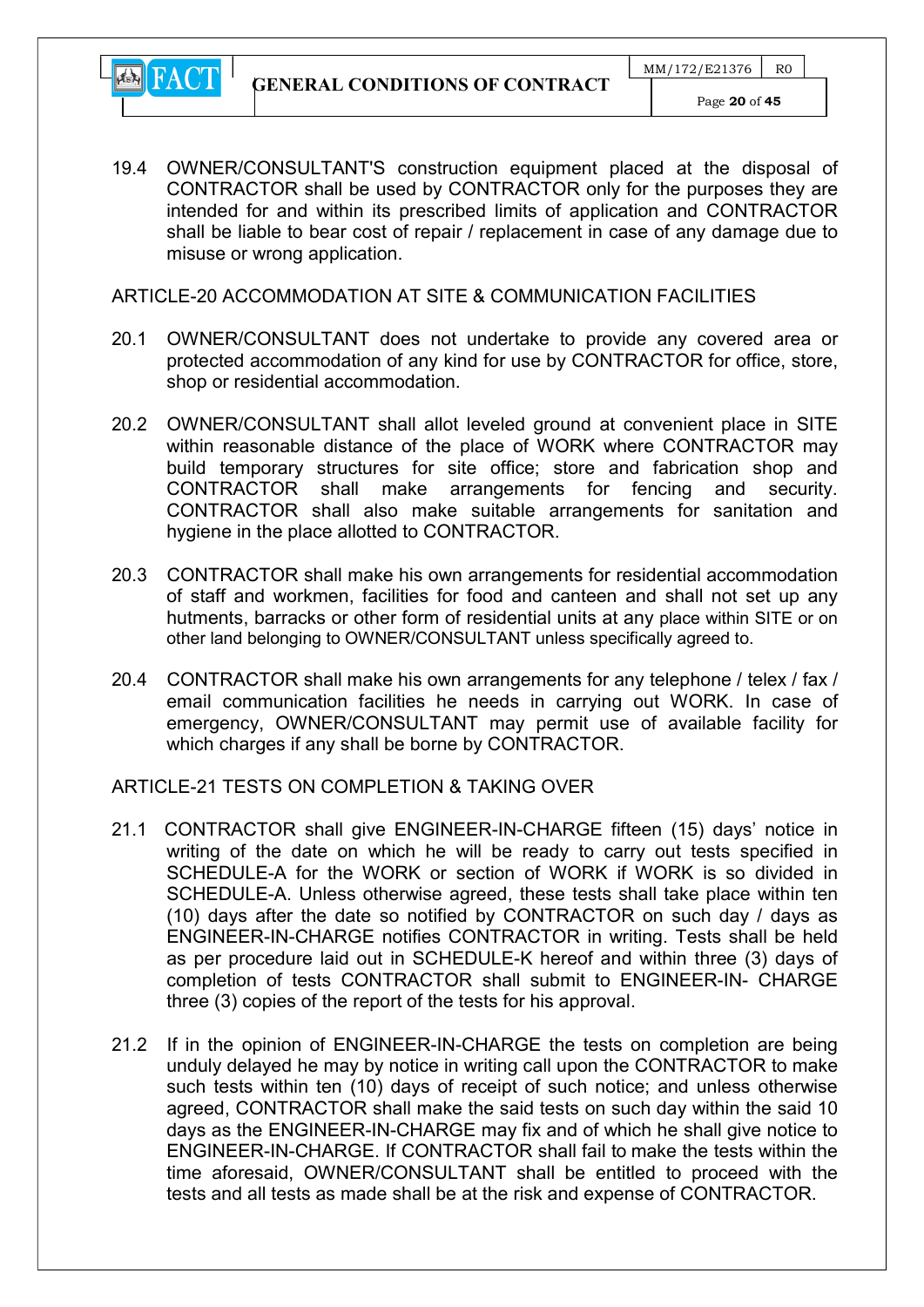GENERAL CONDITIONS OF CONTRACT

**EN** FACT



- 21.3 ENGINEER-IN-CHARGE may require CONTRACTOR at any time before commencement of a test or during the performance of the test to postpone or suspend the test if in his opinion the arrangements made by CONTRACTOR for carrying out the tests are inadequate or unsatisfactory; and in such case CONTRACTOR shall re-schedule the tests and conduct it in such manner as ENGINEER-IN-CHARGE approves.
- 21.4 Should any part of WORK fail to achieve the performance specified or to pass the tests prescribed in any other manner, CONTRACTOR shall at his own expense effect such changes consistent with good engineering practice, as are necessary to enable the WORK to pass further tests and conduct a fresh test after duly notifying ENGINEER-IN-CHARGE. If during the further tests, the WORK or any part thereof fails to achieve the performance specified, the WORK shall not be considered acceptable and CONTRACTOR shall replace, re-do or otherwise rectify them entirely at his own cost until they become acceptable, all within the time schedule agreed to vide Article–4, provided that in case the failure to pass tests is within permissible limits as Engineer-in- charge considers acceptable, OWNER/CONSULTANT may at its own discretionaccepttheWORKuponappropriatedeductioninContractpriceasmay be provided for elsewhere in CONTRACT or as mutually agreed to.
- 21.5 As soon as WORK has been completed in all respects in accordance with CONTRACT and has passed the prescribed tests, OWNER/CONSULTANT shall issue a certificate taking over the WORK (hereinafter referred to as Taking Over Certificate), stating the date on which WORK has been so completed and passed the tests, and the WORK shall be deemed taken over by OWNER/CONSULTANT on the said date. In the event of WORK being divided by this CONTRACT into two or more sections or not being completed in all respects but only to such an extent that it can be put to use by OWNER/CONSULTANT without hindering or being hindered by the execution of part remaining to be completed, OWNER/CONSULTANT shall be entitled to take over any section or sections before the other or the others by issuing a Taking Over Certificate in respect thereof.
- 21.6 If by reason of any default on the part of CONTRACTOR a Taking Over Certificate has not been issued in respect of every portion of WORK or every portion of a section of W ORK within Thirty (30) days of the date on which it should have been issued as per Time Schedule agreed in CONTRACT, OWNER/CONSULTANT shall be at liberty, without prejudice to other rights herein of OWNER/CONSULTANT to use the WORK of any portion thereof in respect of which a Taking Over Certificate has not been issued, provided that CONTRACTOR is afforded reasonable opportunity to take such steps as may be necessary to permit issue of Taking Over Certificate.
- 21.7 Issue of Taking Over Certificate or acceptance of WORK or part thereof in any other manner after passing prescribed tests or otherwise shall not relieve CONTRACTOR of his warranty obligations vide Article-30hereof.

#### ARTICLE-22 TEMPORARY STRUCTURES

22.1 Any temporary structure set up at SITE by CONTRACTOR shall be of sound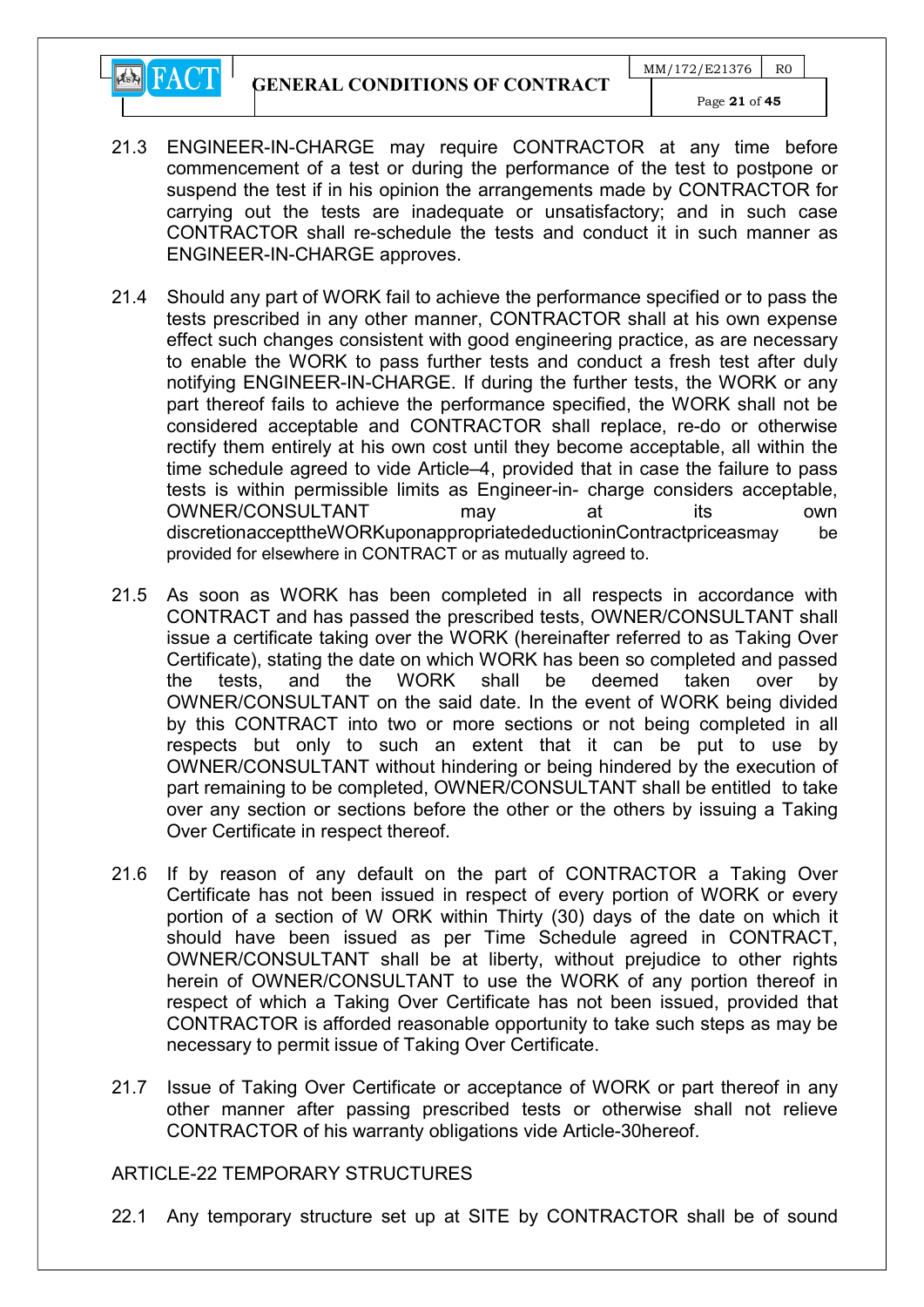

construction taking into account safety of EQUIPMENT and workmen and CONTRACTOR shall be solely responsible for any damage or consequence thereof of the same. If in the opinion of ENGINEER-IN-CHARGE such constructions are not of appropriate design or construction and are likely to imperil safety of EQUIPMENT and/or workmen he may notify CONTRACTOR accordingly and Contractor shall forthwith forbid its use until it is replaced or suitably modified in an acceptable manner.

- 22.2 Any temporary construction made by CONTRACTOR in connection with WORK shall be dismantled and removed by CONTRACTOR and the entire area where WORK was performed cleared of any surplus or scrap materials, rubbish or debris within Thirty (30) days of issue of Taking over Certificate or such earlier date as ENGINEER-IN-CHARGE may require.
- 22.3 If any temporary structure set up by CONTRACTOR at SITE including any power and water lines obstruct implementation of PROJECT in any manner at any stage of WORK, CONTRACTOR shall immediately on receipt of notice thereof from ENGINEER-IN-CHARGE dismantle and remove or shift the temporary structure or line, at his own cost, in such a manner that the obstruction is removed.

#### ARTICLE-23 INSURANCE AND LIABILITY FOR DAMAGE

- 23.1 CONTRACTOR shall during execution of WORK, properly cover up and protect any part of work liable to damage by exposure to weather and shall take every reasonable precaution against accident or damage to work from any cause.
- 23.2 All equipments and materials brought to SITE by CONTRACTOR for use in execution of WORK shall be at sole risk of CONTRACTOR. Only such materials as are actually used in WORK so as to form part thereof will be covered by the insurance cover arranged by OWNER/CONSULTANT.
- 23.3 OWNER/CONSULTANT shall have covered by storage-cum-erection insurance policies EQUIPMENT, materials supplied by OWNER / CONSULTANT, OWNER/CONSULTANT'S construction equipment, WORK executed at SITE and OWNER/CONSULTANT'S personnel. These policies apply only to insurance risks at SITE and no other location.
- 23.4 CONTRACTOR shall take care not to cause any damage to any equipment, materials and or construction of and or any work executed by any other Contractors or other third parties doing work at SITE and CONTRACTOR Indemnifies OWNER/CONSULTANT against any liabilities, whatsoever, consequent to damage caused by CONTRACTOR or CONTRACTOR'S workmen in the aforesaid manner.
- 23.5 CONTRACTOR indemnifies OWNER/CONSULTANT against any loss, damage or other liabilities in consequence of any negligent act or omission by CONTRACTOR or CONTRACTOR'S Workmen or theft or pilferage of any material and / or EQUIPMENT handed over to CONTRACTOR by OWNER/CONSULTANT. CONTRACTOR shall take appropriate insurance as may be required to cover the above responsibilities.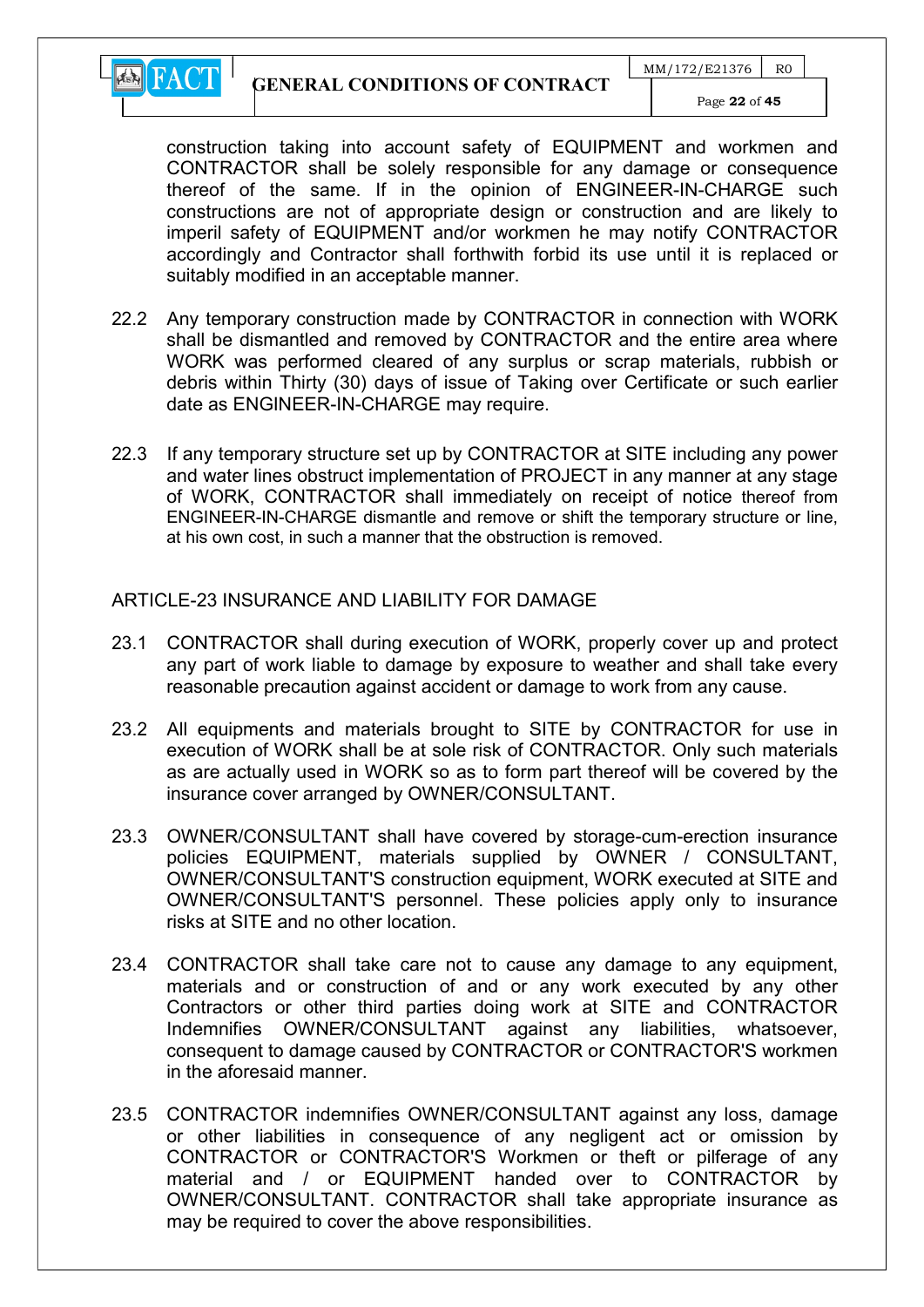

#### ARTICLE-24 WORKING HOURS

- 24.1 All days observed as Holidays by OWNER/CONSULTANT shall be Holidays and all other days shall be working days at SITE, CONTRACTOR shall be given, on request, the calendar of such Holidays for each year. CONTRACTOR shall carry out WORK normally on working days.
- 24.2 Working hours shall be 8 hours per day on all working days and timing will be as ENGINEER-IN-CHARGE may notify from time to time. Contractor's workmen will be permitted to enter SITE only thirty (30) minutes prior to commencement of working hours and shall leave SITE within thirty (30) minutes of close of working hours. However in special circumstances such as when ENGINEER-IN-CHARGE is satisfied that nature of WORK for the time being carried out is such that it shall have to be proceeded with uninterruptedly even beyond normal working hours or when CONTRACTOR is behind schedule and would not be able to complete WORK within normal working hours. OWNER/CONSULTANT shall permit CONTRACTOR to and CONTRACTOR shall perform WORK beyond normal working hours and any overtime wages or other costs receivable by CONTRACTOR'S workmen shall be fully borne by CONTRACTOR. CONTRACTOR shall seek for permission for engaging in WORK beyond normal hours well in advance.

## ARTICLE-25 SAFFTY

- 25.1 CONTRACTOR shall execute WORK in a safe and secure manner always ensuring safety of personnel engaged in WORK, EQUIPMENT, Materials, Construction Equipment and the WORK itself in all its phases. Safety codes for Construction specified in SCHEDULE-P shall be strictly adhered to and any violation of these will be deemed willful negligence on the part of CONTRACTOR.
- 25.2 In the event of any accident occurring at SITE in connection with WORK, CONTRACTOR shall submit a report of same to ENGINEER-IN-CHARGE immediately, and/in any case within 24 hours of its occurrence, and shall fully cooperate with OWNER/CONSULTANT in any enquiry held in connection with the same.

## ARTICLE-26 CONSULTANT'S REGULATIONS & RULES

- 26.1 CONTRACTOR shall observe and ensure that his supervisors and workmen observe all rules and regulations of OWNER/CONSULTANT applicable to SITE as may be communicated by OWNER/CONSULTANT from time to time. CONTRACTOR shall ensure that his supervisors and workmen engaged at SITE function in a disciplined manner.
- 26.2 Entry to SITE of CONTRACTOR'S men shall at all times be subject to security regulations of OWNER/CONSULTANT and controlled by issue of passes. Passes will be issued against application by CONTRACTOR in appropriate form within seven days of receipt of such application. OWNER/CONSULTANT may reject issue of pass or cancel a pass issued earlier to any person whose presence at SITE, in the opinion of OWNER/CONSULTANT is detrimental to the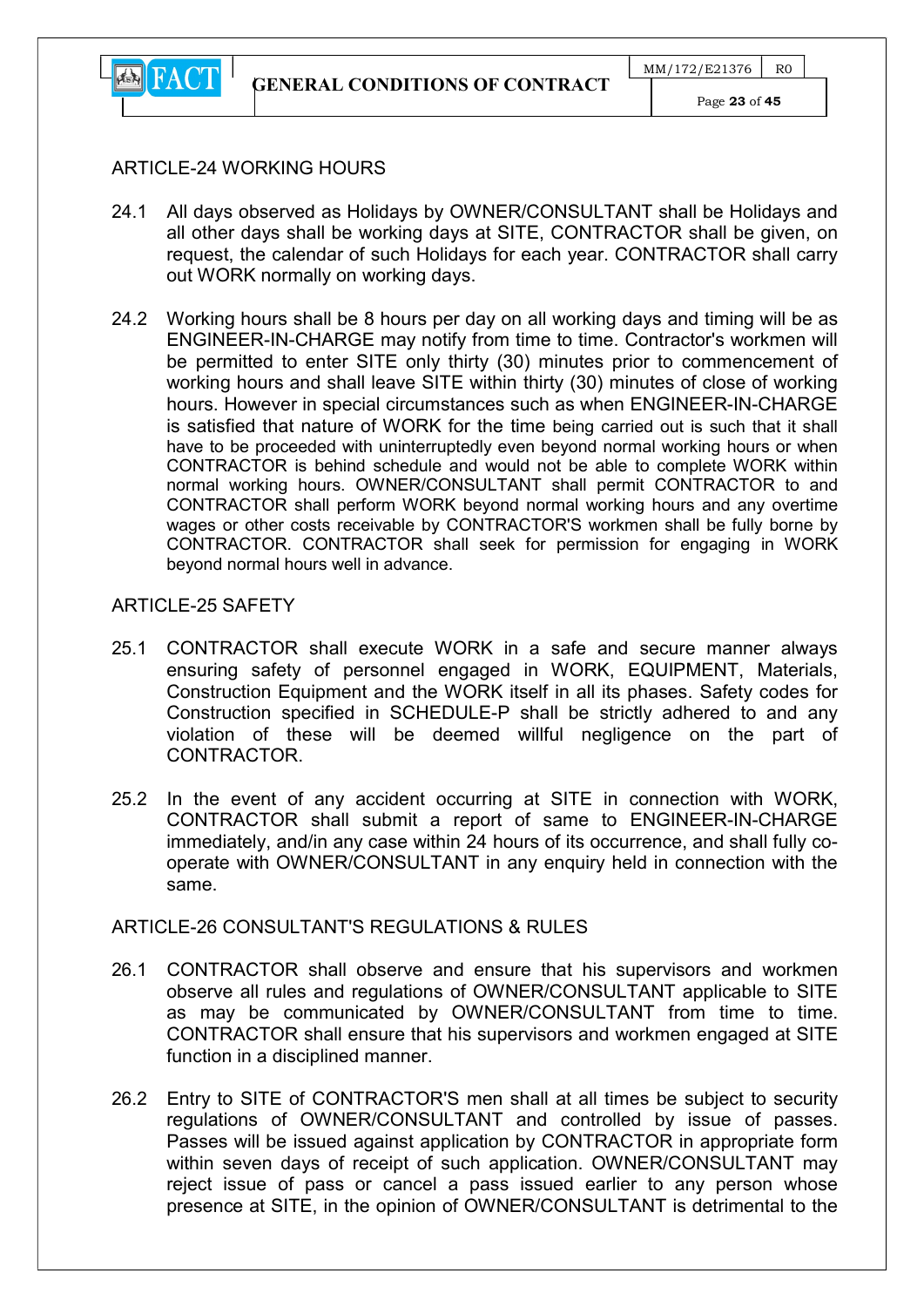GENERAL CONDITIONS OF CONTRACT



interest of OWNER/CONSULTANT.

**EN** FACT

26.3 In the event of any person or persons including CONTRACTOR'S REPRESENTATIVE engaged by CONTRACTOR for WORK violates any of the regulations of OWNER/CONSULTANT or does not function in a disciplined manner or is not, in the assessment of OWNER/CONSULTANT, competent to carry out the work for which he is engaged OWNER / CONSULTANT, may cancel the entry passes issued to such person / persons without any notice and CONTRACTOR shall make arrangements for substitutes immediately.

#### ARTICLE-27 STATUTORY REGULATIONS

- 27.1 CONTRACTOR shall in all matters arising out of performance of CONTRACT confirm at his own expense with all Acts, Orders, Regulations, Rules and By-Laws of Government of India, State Governments, local bodies and other authorities there under for the time being in force and applicable to WORK.
- 27.2 Where any temporary installations, facilities or apparatus set up by CONTRACTOR for carrying out WORK is subject to statutory regulations. CONTRACTOR shall ensure that these conform to such regulations applicable and also apply for pay necessary fees and obtain any approval required there under, prior to putting the same in to use.
- 27.3 Where WORK or any part thereof, other than those covered by Article-27.2 above, is subject to statutory regulations / approval, OWNER shall apply for such approvals and pay the fees; but CONTRACTOR shall provide at his own expense all information and assistance necessary to make such applications and to satisfy the Inspecting Authority representing the related statutory body that WORK carried out conforms to applicable regulation. Any WORK or part thereof rejected for non-compliance with statutory regulations shall be modified or replaced by CONTRACTOR at no cost to OWNER/CONSULTANT within the agreed Time-Schedule so as to make it conform to applicable regulations. CONTRACTOR shall not be responsible for any such liability if it has occurred due to the sole reason that EQUIPMENT, designs or materials supplied by OWNER / CONSULTANT do not conform to such applicable regulations.

## ARTICLE-28 LAWS RELATING TO LABOUR

- 28.1 CONTRACTOR shall comply with all Acts, Rules, Orders, Regulations, By- laws of Government of India; State Government. Local Bodies or an Office, authority or unit, there under pertaining to employment or labour at SITE and procure any license that is required for such employment.
- 28.2 CONTRACTOR shall be deemed Employer for these purposes and shall discharge all obligations of Employer. CONTRACTOR shall maintain such registers and records and display such information and notices as are required under these provisions and such registers shall at all-time be available for inspection by OWNER/CONSULTANT. Where the law require that any act of CONTRACTOR shall be carried out only in the presence of a representative of OWNER/CONSULTANT and witnessed by OWNER / CONSULTANT it shall be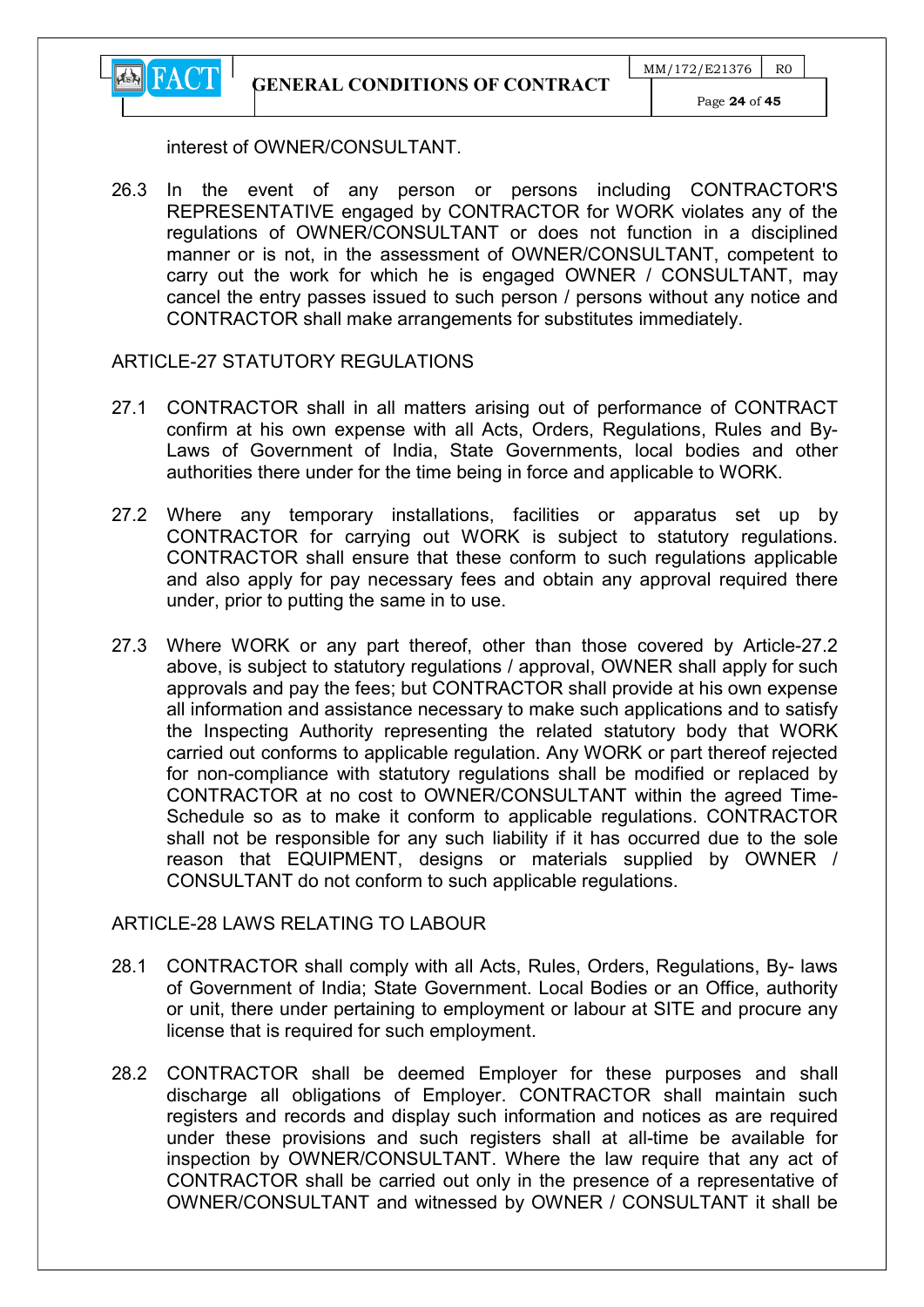

so carried and CONTRACTOR shall request ENGINEER-IN-CHARGE for the presence of OWNER/CONSULTANT'S representative. Any information or reports required from CONTRACTOR by OWNER/CONSULTANT, periodically or otherwise, for discharge of OWNER/CONSULTANTS obligations under such laws shall be provided promptly.

- 28.3. Payment of workmen Compensation and implementation of labour laws with regard to workmen employed by CONTRACTOR are CONTRACTOR'S liability and in case OWNER/CONSULTANT is compelled to incur any expense or any other amount on behalf of CONTRACTOR'S workmen, OWNER/CONSULTANT is entitled to recover that amount from any bills payable to CONTRACTOR or in any other manner as is provided in Article - 44 hereof or otherwise.
- 28.4 Contractor shall be responsible for all obligations under ESI Act, P. F. Act, Building and Other Construction Worker's Welfare Cess Act, 1996, Rules and Regulations there under and such other Acts and Regulations as may be relevant. Deduction towards ESI, PF, Building and Other Construction Worker's Welfare Cess etc. required as per applicable statutory regulations shall be made by the Contractor and the amounts so deducted along with the Contractor's own contributions as applicable shall be deposited with appropriate authorities. Evidence of this shall be produced by the Contractor when called upon to do so by OWNER/CONSULTANT and in any case every quarter. In case OWNER/CONSULTANT is called upon to pay any such expenses, these shall be reimbursed fully by CONTRACTOR and OWNER/CONSULTANT shall be entitled to recover the same from CONTRACTOR.
- 28.5 CONTRACTOR indemnifies OWNER/CONSULTANT against any claims from any person or persons engaged by CONTRACTOR in connection with WORK and in the event OWNER/CONSULTANT becomes directly liable for any payment consequent to breach or non-observance by CONTRACTOR of the provisions hereof, such amounts shall be payable by CONTRACTOR to OWNER/CONSULTANT, AND OWNER/CONSULTANT may recover such dues from any amount receivable by CONTRACTOR under CONTRACT without prejudice to any other mode of recovery.
- 28.6 In the event of any dispute between CONTRACTOR and persons engaged by CONTRACTOR at SITE, CONTRACTOR shall amicably resolve such disputes in such a way that WORK can be proceeded with uninterruptedly. In the event such disputes cannot be resolved in the above- said manner, CONTRACTOR shall immediately notify ENGINEER-IN- CHARGE of the existence of such a dispute and the nature thereof; but CONTRACTOR shall himself be responsible to take such measures as are necessary and permissible to have the situation resolved.
- 28.7 CONTRACTOR may have access to OWNER'S qualified first-aid personnel and ambulance in case of accidents where such facility is available. CONTRACTOR shall however provide a first-aid post for attending to minor injuries.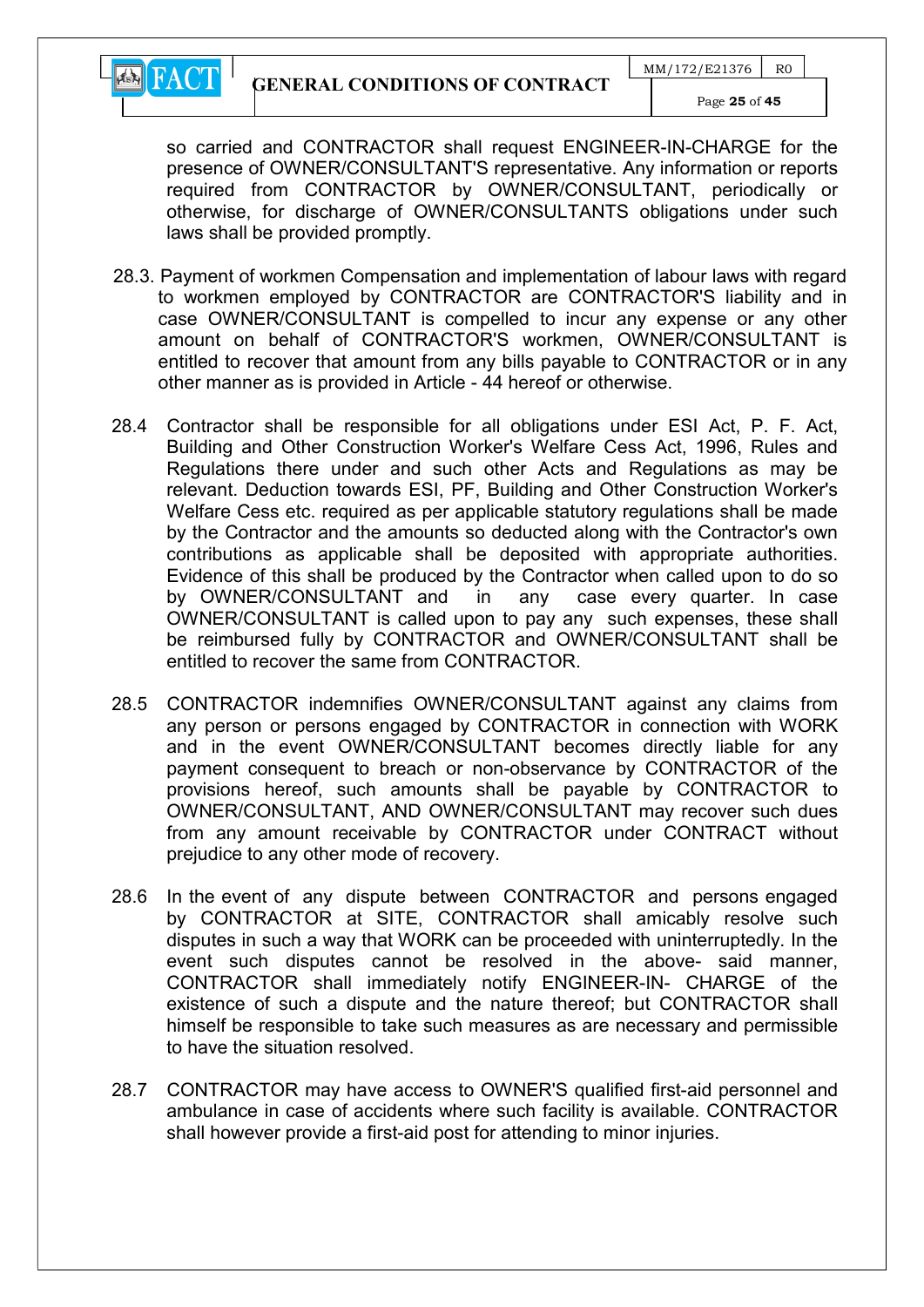

#### ARTICLE-29 APPRENTICES ACT

- 29.1 CONTRACTOR shall comply with provisions of the Apprentices Act, 1961 and any amendments thereto as well as any Rules made or orders issued there under from time to time.
- 29.2 CONTRACTOR shall submit to OWNER / CONSULTANT periodically statement giving the number of workmen engaged by CONTRACTOR in each category and the number of apprentices engaged in the corresponding category.

#### ARTICLE–30 WARRANTY AND MAINTENANCE PERIOD

- 30.1 CONTRACTOR warrants that WORK will be carried out in full conformity with drawings, designs and specifications provided by OWNER/CONSULTANT, in compliance with applicable statutory regulations for the time being in force, in accordance with recognized standards and codes of practice, as per good engineering practice and in a professional and workman-like manner.
- 30.2 In the event of any defect being noticed in the quality or workmanship of WORK or any part thereof or any material provided and used by CONTRACTOR in WORK, within a period twelve (12) months from the date if issue of completion certificate by OWNER/CONSULTANT it shall be rectified or replaced by CONTRACTOR at his own expense as deemed necessary by the Engineer-in-Charge. If CONTRACTOR fails to do so within reasonable period or if in the opinion of OWNER/CONSULTANT, CONTRACTOR is unable to do so, or the repair / replacement cannot wait till CONTRACTOR is able to do it, OWNER/CONSULTANT may either directly or through such other agencies as OWNER/CONSULTANT may deem fit, get defective part of WORK made good, all at the risk and cost of CONTRACTOR. Notwithstanding the period specified above, in case of civil constructions, the period of warranty will extend at least up to the end of first monsoon after the WORK is taken over videArticle-21.
- 30.3 An item of WORK so repaired or replaced shall carry a further warranty as per Article-30.2 above.
- 30.4 During the period of warranty, CONTRACTOR'S representative shall be available at SITE or at such place from where he can come to SITE immediately on request by OWNER/CONSULTANT and he shall be authorized by CONTRACTOR to carry out any repairs or maintenance as CONTRACTOR is obliged to carry out under the above warranty.
- 30.5 CONTRACTOR shall not be liable for any defect owing to defective design, specifications, drawings or information provided by OWNER/CONSULTANT in writing based on which WORK has been executed or to defective EQUIPMENT or material provided by OWNER/CONSULTANT or to improper use of WORK by OWNER/CONSULTANT. Normal wear and tear shall not be treated as defect in **WORK**
- 30.6 On expiry of the said warranty period or on completion of CONTRACTOR'S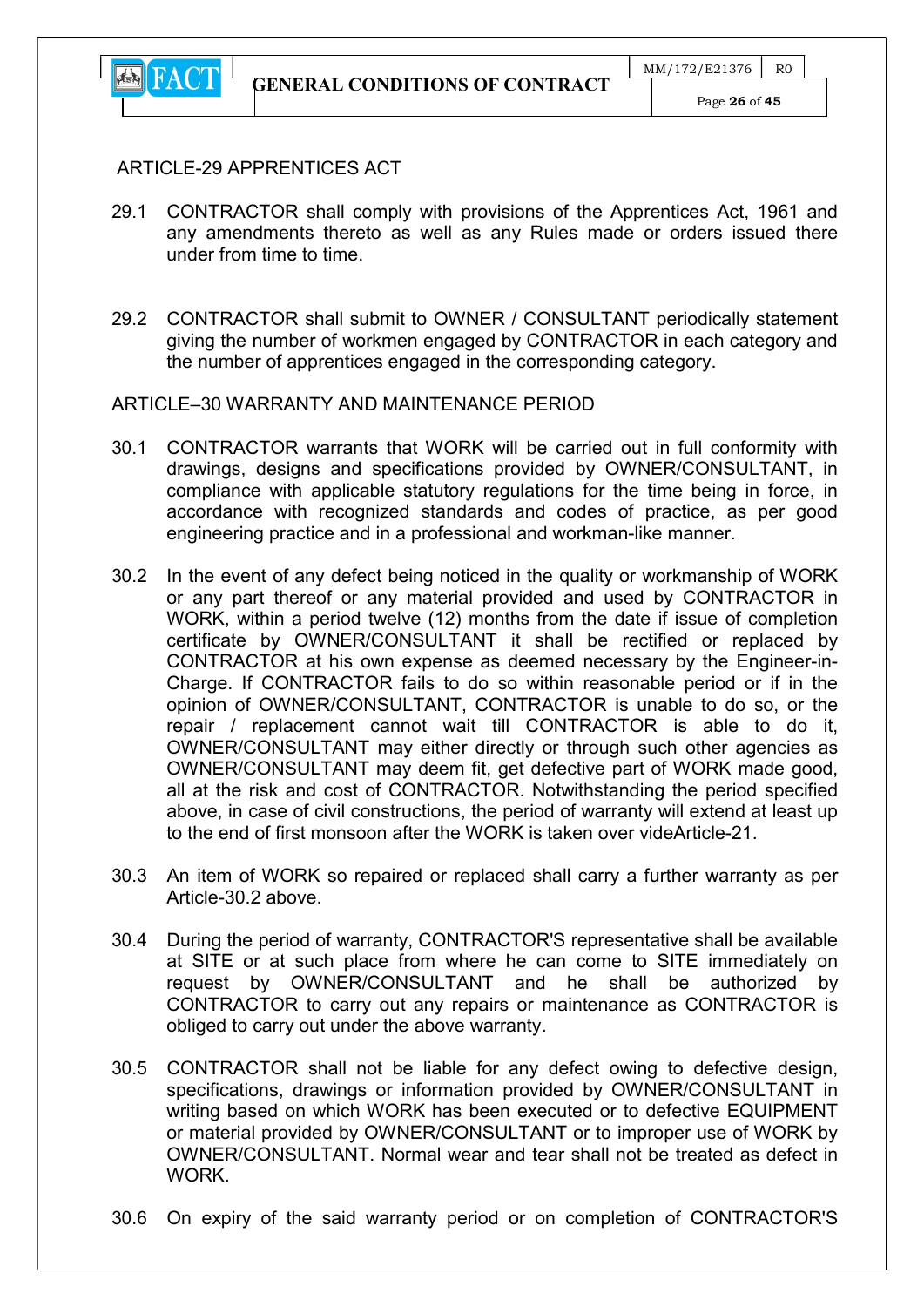

obligations under the warranty, whichever is later, OWNER/CONSULTANT shall issue to CONTRACTOR a Discharge Certificate, stating that CONTRACTOR is discharged of these warranties and release any amounts retained or other form of security held by OWNER/CONSULTANT in lieu of security by CONTRACTOR for said warranties.

ARTICLE-31 GUARANTEE FOR TIME SCHEDULE & CONTRACT PRICE REDUCTION

- 31.1 CONTRACTOR guarantees that WORK will be executed as per time schedule agreed to herein vide Article-4.
- 31.2 In the event of any delay in completion of WORK or part thereof as per agreed schedule, due to reasons other than those specifically exempted vide Articles-15.7, 32.2 and 40.3 hereof, OWNER/CONSULTANT may deduct from the considerations due to CONTRACTOR under CONTRACT or otherwise recover from CONTRACTOR, a sum calculated at half of one percent (0.5%) of the Contract Price due to CONTRACTOR for the portion of WORK agreed to be carried out by CONTRACTOR till the date on which the delayed item is due to be completed, for each week of delay, subject to a maximum of seven and a half (7.5%) percent of total Contract Price. Any payments recovered from CONTRACTOR for delays in earlier stages of WORK shall be reduced from the sums due under this Article-31.2. It is understood and agreed that such amounts due represent the losses suffered by OWNER/CONSULTANT because of delay in WORK by CONTRACTOR and it shall not be necessary for OWNER/CONSULTANT to establish the actual amount of losses suffered, irrespective of whether the WORK or part thereof could be put to any use by OWNER/CONSULTANT had it been completed by CONTRACTOR as per schedule.
- 31.3 For the purposes of Article-31.2 completion of WORK or part thereof shall mean taking over by OWNER/CONSULTANT of WORK or part thereof (as is applicable) after satisfactory completion of tests vide Article-21hereof.

## ARTICLE-32 DELAY BY CONSULTANT

- 32.1 In case of any delay in supply by OWNER/CONSULTANT of Designs and Drawings, EQUIPMENT, materials, Construction Equipment, Power and water for construction and/or any other item to be supplied by OWNER / CONSULTANT as per CONTRACT, or in the interruption of supply thereof, CONTRACTOR shall be informed in advance of such delay, wherever possible, and CONTRACTOR shall re-schedule WORK in such a manner that no infructuous expenditure is incurred.
- 32.2 In case delay by OWNER/CONSULTANT is of a substantial nature and has affected WORK or part thereof in such a manner that it cannot be proceeded with as per agreed schedule, the time-schedule for the part so affected shall be extended correspondingly. Decision of ENGINEER-IN-CHARGE shall be final in respect of any extension of time.
- 32.3 In any case CONTRACTOR shall not be entitled for any financial compensation or increase in Contract Price in consequence of such delay or interruption.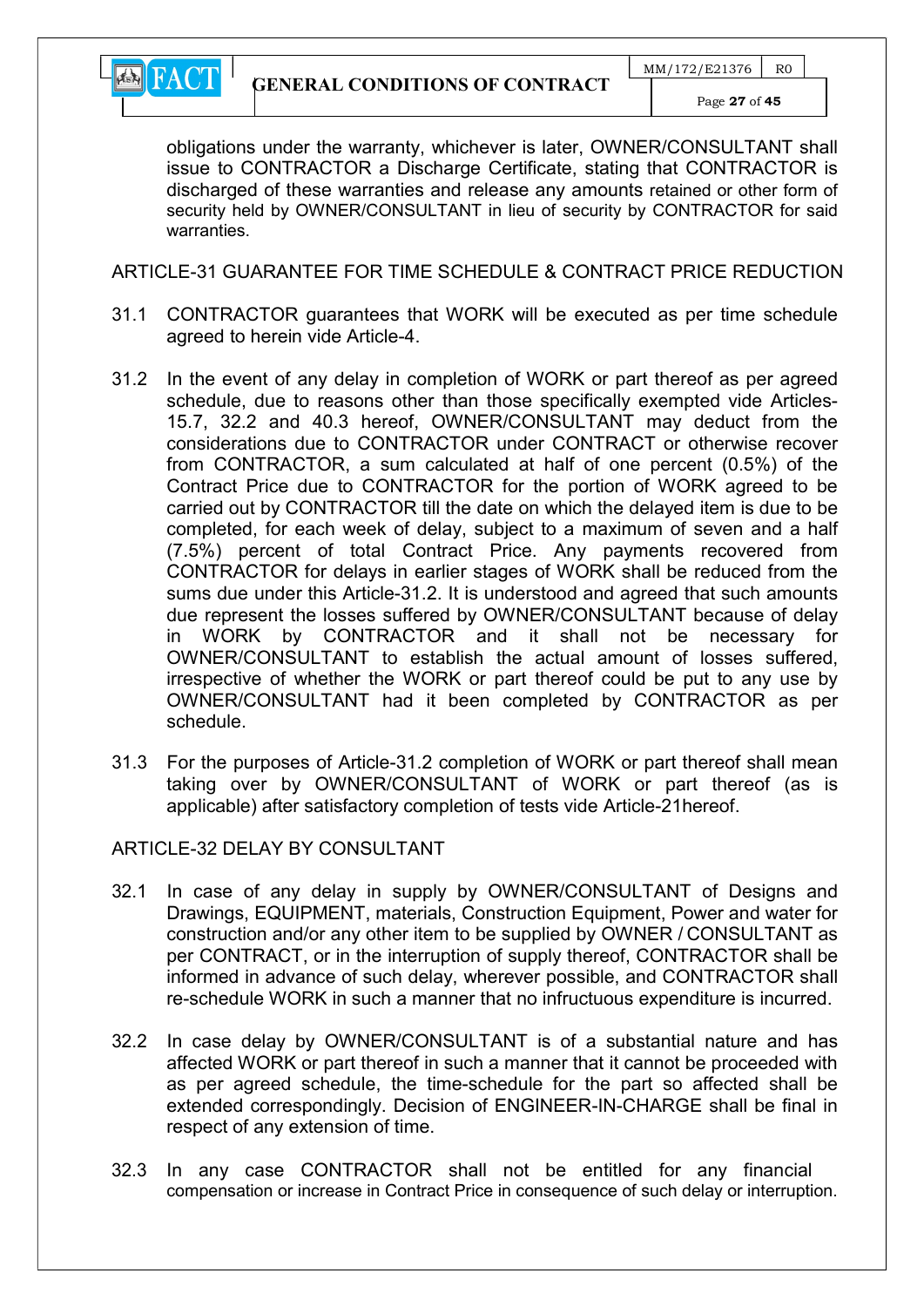

## ARTICLE-33 SPECIAL CONDITIONS OF CONTRACT

- 33.1 The Special Conditions of CONTRACT specified vide SCHEDULE-Q hereof shall form part of CONTRACT; and wherever the provisions under Special Conditions of CONTRACT are in conflict with any of the provisions vide Article-2 to Article-48 hereof, provisions in the Special Conditions of Contract shall prevail.
- 33.2 Definitions vide Article-1 hereof shall apply to special Conditions of contract also and any supplementary Definitions given therein need not necessarily apply to other sections of CONTRACT.

## ARTICLE-34 SUB-LETTING AND ASSIGNMENT

- 34.1 CONTRACT shall be binding and inure to the benefit of the parties hereto and to their successors in right and shall not be assignable by either unless the other party has given its consent in writing to such assignment.
- 34.2 CONTRACTOR shall not sub-let or sub-contract any or all of its obligations under CONTRACT to any other party without prior written consent of OWNER/CONSULTANT. In the event of CONTRACTOR sub-letting the WORK or part thereof to any other party or engaging any sub-contractor, CONTRACTOR shall still be responsible to OWNER/CONSULTANT for performance of the whole CONTRACT and shall ensure that such other party to whom WORK or part thereof is sub-let or sub-contracted perform the portion of WORK so sub-let or sub-contracted as per provisions herein and the persons employed at SITE by such other party shall be deemed employed by CONTRACTOR.

ARTICLE-35 CLAIMS

35.1 Claims by CONTRACTOR for any disputed items shall be lodged with ENGINEER-IN-CHARGE within thirty (30) days of disallowance of the same failing which the claim shall be deemed to have been waived.

#### ARTICLE-36 PATENTS

- 36.1 OWNER/CONSULTANT warrant on their part that any design or instruction given by OWNER/CONSULTANT shall not be such as will cause CONTRACTOR to infringe any Letters of Patent, Registered Designs, Trade Marks, Copy-right or other protected right valid in India, in the performance of WORK.
- 36.2 Subject to Article-36.1 CONTRACTOR indemnifies OWNER/CONSULTANT against any claim for infringement by CONTRACTOR of any Letters of Patent Registered Design, Registered trade mark of Copy-right or other protected right valid in India in performance of CONTRACT. In the event of any action being brought against or claims or demands being made on OWNER / CONSULTANT because of any infringement or alleged infringement by CONTRACTOR of any of the said rights, CONTRACTOR shall immediately be notified of the same and CONTRACTOR shall within a reasonable period of time and at its own cost, make such modifications in WORK as would make it non-infringing upon any such rights or any such claims or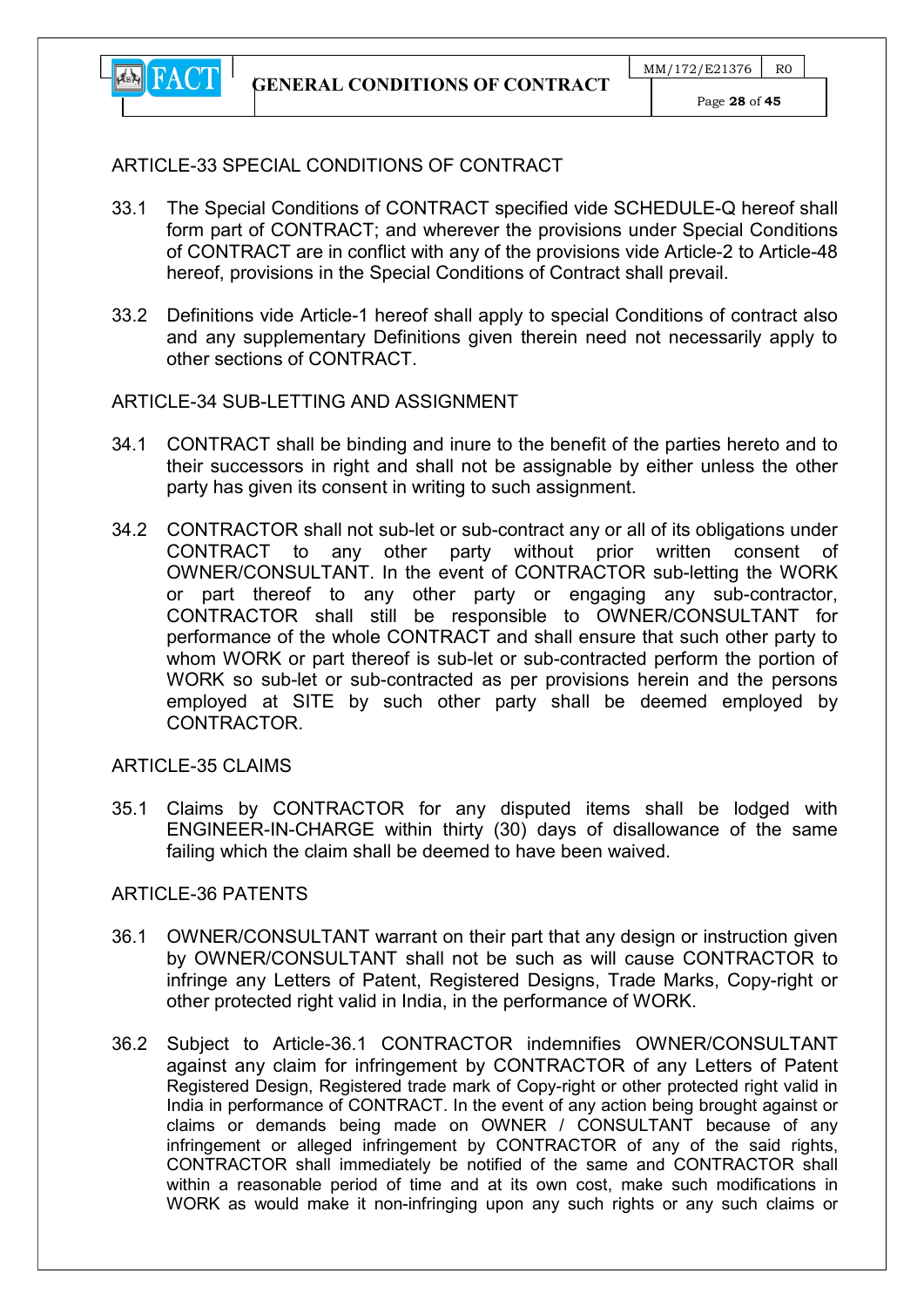

demands or otherwise procure for OWNER/CONSULTANT such rights as would enable OWNER/CONSULTANT to continue with the use of WORK without infringement of such rights. OWNER/CONSULTANT shall not settle such action or satisfy or compromise any such claims without the written consent of CONTRACTOR and in the event of any such infringement or alleged infringement leading to litigation CONTRACTOR shall conduct the same and OWNER/CONSULTANT shall co-operate with CONTRACTOR in all reasonable manner.

#### ARTICLE-37 SECRECY

- 37.1 All drawings, designs, specifications, and other documents and information contained herein and any instruction given by OWNER/CONSULTANT in the performance of CONTRACT, whether patented or patentable or not, shall always remain the exclusive property of OWNER/CONSULTANT and CONTRACTOR at no time shall question or dispute such right of OWNER/CONSULTANT. For a period of fifteen (15) years from the DATE OF CONTRACT, CONTRACTOR shall keep the above documents and information and the knowledge that OWNER/CONSULTANT'S employees information contained in said documents for PROJECT as secret and confidential and shall not reproduce them or divulge them to any third-party without the specific written approval of OWNER/CONSULTANT and shall not use them for any purpose other than those covered by the intents of CONTRACT. Such documents are given on loan by OWNER/CONSULTANT to CONTRACTOR for the limited purpose of execution of WORK and are subject to return on demand.
- 37.2 CONTRACTOR shall not publish or cause to be published any information on PROJECT, CONTRACT and WORK covered by CONTRACT or CONTRACTOR'S participation in it without the prior written consent of OWNER /CONSULTANT.
- 37.3 The provisions of this article shall survive expiry or earlier termination / suspension of CONTRACT.

#### ARTICLE-38 NON-WAIVER

38.1 Any failure by either party at any time, or from time to time to enforce or require strict observance performance of any of the terms and conditions of CONTRACT, or to exercise any rights hereunder, shall not constitute a waiver ofsuchtermsandconditionsorrights,unlesssuchrightshavelapsedunderspecific provisions elsewhere in CONTRACT, and shall not affect or impair same or the right of either party any time to avail the same.

AR TICLE-39 LANGUAGE & UNITS

39.1 CONTRACT is drawn up in the English Language. All correspondence between the parties in performance of CONTRACT shall be in the English Language. Metric system of measurement shall be followed.

#### ARTICLE-40 FORCE MAJEURE

40.1 Neither CONTRACTOR nor OWNER/CONSULTANT shall be considered in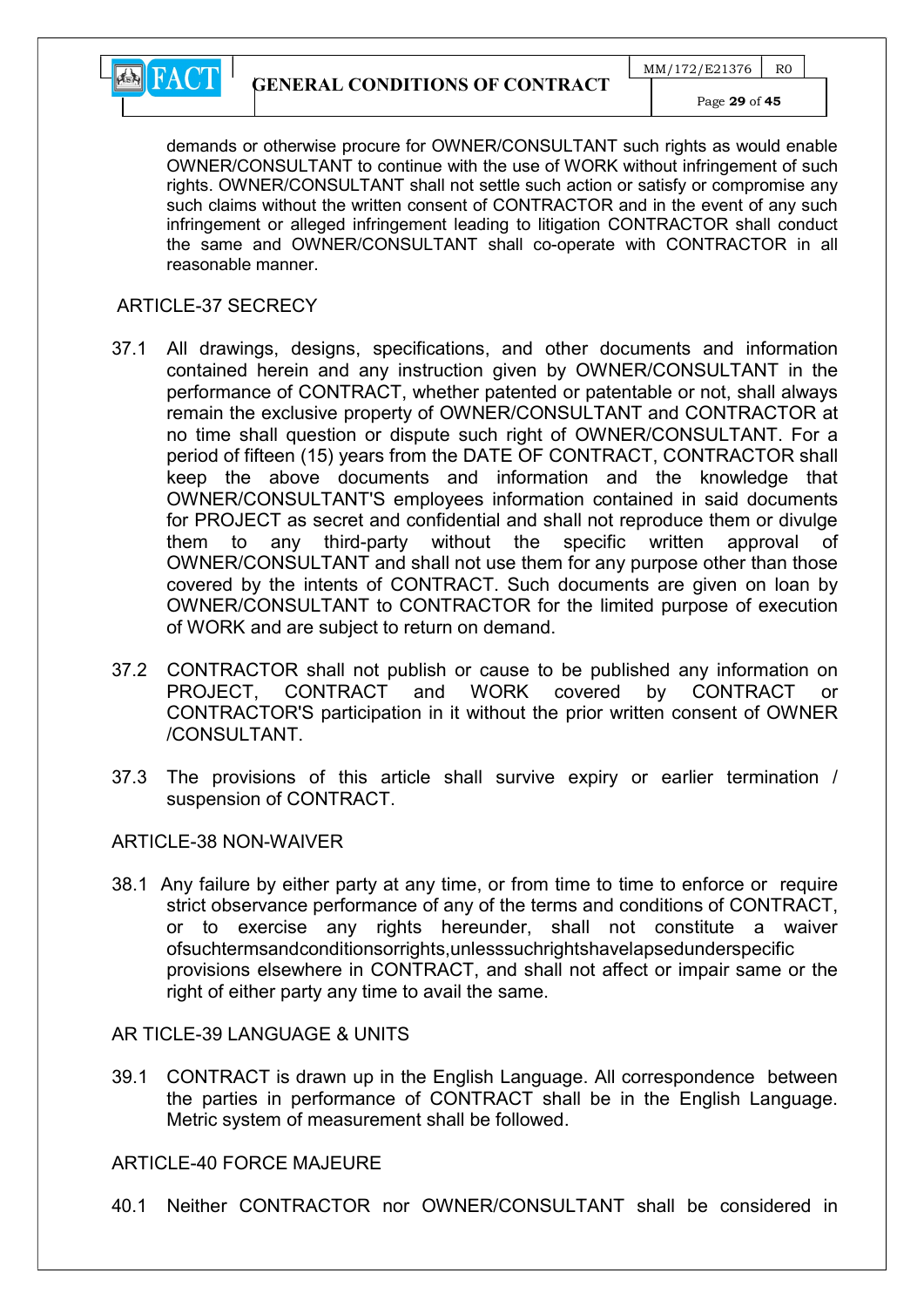

default in performance of CONTRACT if such performance is prevented or delayed due to circumstances of force Majeure provided that the party so affected notifies the other in writing promptly, in any case within fifteen (15) days of its occurrence, of the existence of a situation of Force Majeure giving evidence there for. For the purposes of this Article Force Majeure means:

- i) War or hostilities
- ii) Riot or civil commotion
- iii) Earthquake, flood, tempest, lightning or other natural calamities
- iv) Accident, fire or explosion on SITE not caused by willful negligence of CONTRACTOR, and/or
- v) Labour strike or lock-out exceeding ten (10) days in duration not caused by any deliberate act of indiscretion by CONTRACTOR.
- 40.2 If the situation of Force Majeure extends for a period exceeding thirty (30) days the parties shall meet together and discuss the further course of action, provided that if CONTRACTOR'S performance is affected OWNER / CONSULTANT may at his option and at any time remove from the scope of CONTRACTOR the portion of WORK so affected and have it executed by any other agency as OWNER/CONSULTANT may deem fit and reduce from the consideration payable to CONTRACTOR a proportionate amount.
- 40.3 CONTRACTOR shall be entitled for extension of time-schedule vide Article-4 for the performance of the portion of WORK affected by the situation of Force Majeure by a reasonable period but shall not be entitled to any financial compensation such as idle wages or escalation in cost. Decision by ENGINEER-IN-CHARGE shall be final in respect of any extension of time.

#### ARTICLE-41 SETTLEMENT OF DISPUTES AND ARBITRATION

41.1 If any dispute (s) arises out of or in connection with this contract, or in respect of any defined legal relationship associated therewith or derived there from, the parties agree to submit the disputes to arbitration under the ICADR(International Centre for Alternative Dispute Resolution) Arbitration Rules 1996. The authority to appoint the Arbitrator shall be the International Centre for Alternative Dispute Resolution. The number of Arbitrator shall be one and the language of the arbitration proceedings shall be English. The place of arbitration proceedings shall be Ernakulam in Kerala.

#### ARTICLE-42 LAW AND LEGAL JURISDICTION

- 42.1 CONTRACT shall be governed and construed by Laws of India.
- 42.2 Any legal proceedings relating to CONTRACT shall be limited to courts of law under the jurisdiction of the Kerala High Court at Ernakulam.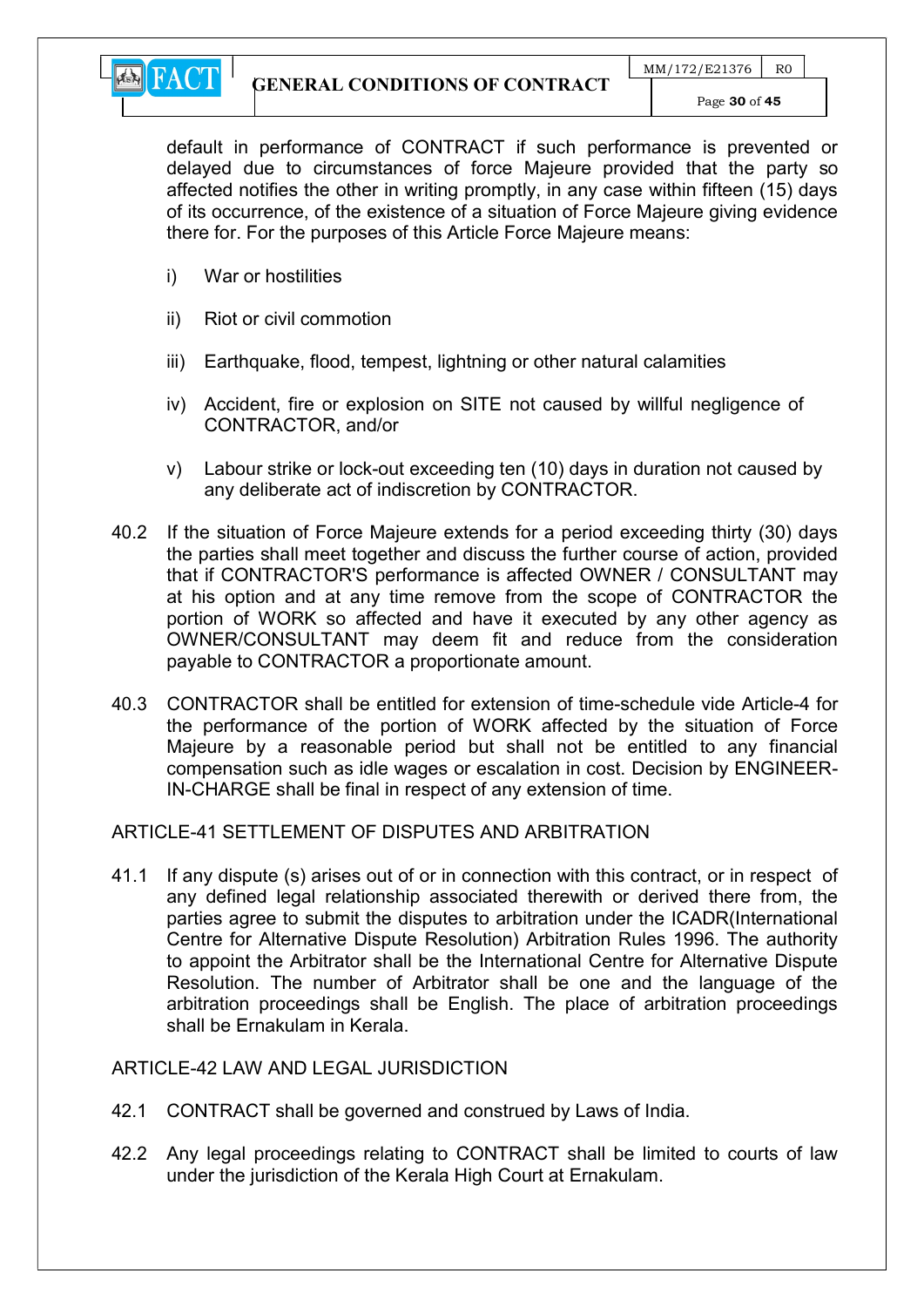

Page 31 of 45

## ARTICLE-43 SUSPENSION AND TERMINATION

- 43.1 In the event OWNER/CONSULTANT is unable or unwilling to complete or is compelled to postpone its activities relating to PROJECT at any stage during the currency of CONTRACT, OWNER/CONSULTANT may either suspend or terminate CONTRACT by giving CONTRACTOR thirty (30) days' notice.
- 43.2 If CONTRACTOR shall fail or neglect to execute work with all due diligence and expedition or shall refuse or neglect to comply with any reasonable orders given to him in writing by OWNER/CONSULTANT in connection with work or shall otherwise commit breach of any of the provisions of CONTRACT, OWNER/CONSULTANT may give CONTRACTOR notice in writing requiring to make good such failure, neglect or breach. Should CONTRACTOR fail to comply with the notice within the time specified therein, then OWNER/CONSULTANT shall, without prejudice to other rights of OWNER/CONSULTANT under CONTRACT, be at liberty to have such WORK or portion of WORK as CONTRACTOR has failed or neglected to execute, executed directly or through any other agency OWNER/CONSULTANT deems fit at the risk and cost of CONTRACTOR; and OWNER/CONSULTANT shall have the free use of all of CONTRACTOR'S equipment, materials and other things for the time being available at SITE for getting the WORK completed in the above-said manner to the exclusion of any right of CONTRACTOR for fair wear and tear thereof.

OWNER/CONSULTANT shall further be entitled to apply the proceeds of such equipment and unused materials of CONTRACTOR and any balance amount that may be due to CONTRACTOR for WORK actually executed towards any claims on OWNER/CONSULTANT from third parties in consequence of failure, neglect, refusal or contravention by CONTRACTOR and / or towards any expense that OWNER/CONSULTANT might have incurred in getting the

WORK completed in the above-said manner, in excess of what OWNER / CONSULTANT would have had to pay CONTRACTOR as per CONTRACT.

- 43.3 If CONTRACTOR shall become bankrupt or insolvent or have a receiving order made against him or shall compound with his creditors or shall commence to be wound up otherwise than for the purpose of reconstruction or shall carry on its business under a Receiver for the benefit of its creditors, OWNER/CONSULTANT may at its sole discretion either;
	- a) terminate CONTRACT forthwith by notice in writing to CONTRACTOR or the Receiver or the Liquidator or to any other person in whom the CONTRACT may become rested and have the remaining WORK executed at the risk and cost of CONTRACTOR in the same manner as specified in Article-43.2 above ,or
	- b) give such Receiver, Liquidator or other person as aforesaid the option of carrying out the CONTRACT subject to his providing security for the due and faithful performance of CONTRACT up to such amount as may be mutually agreed upon.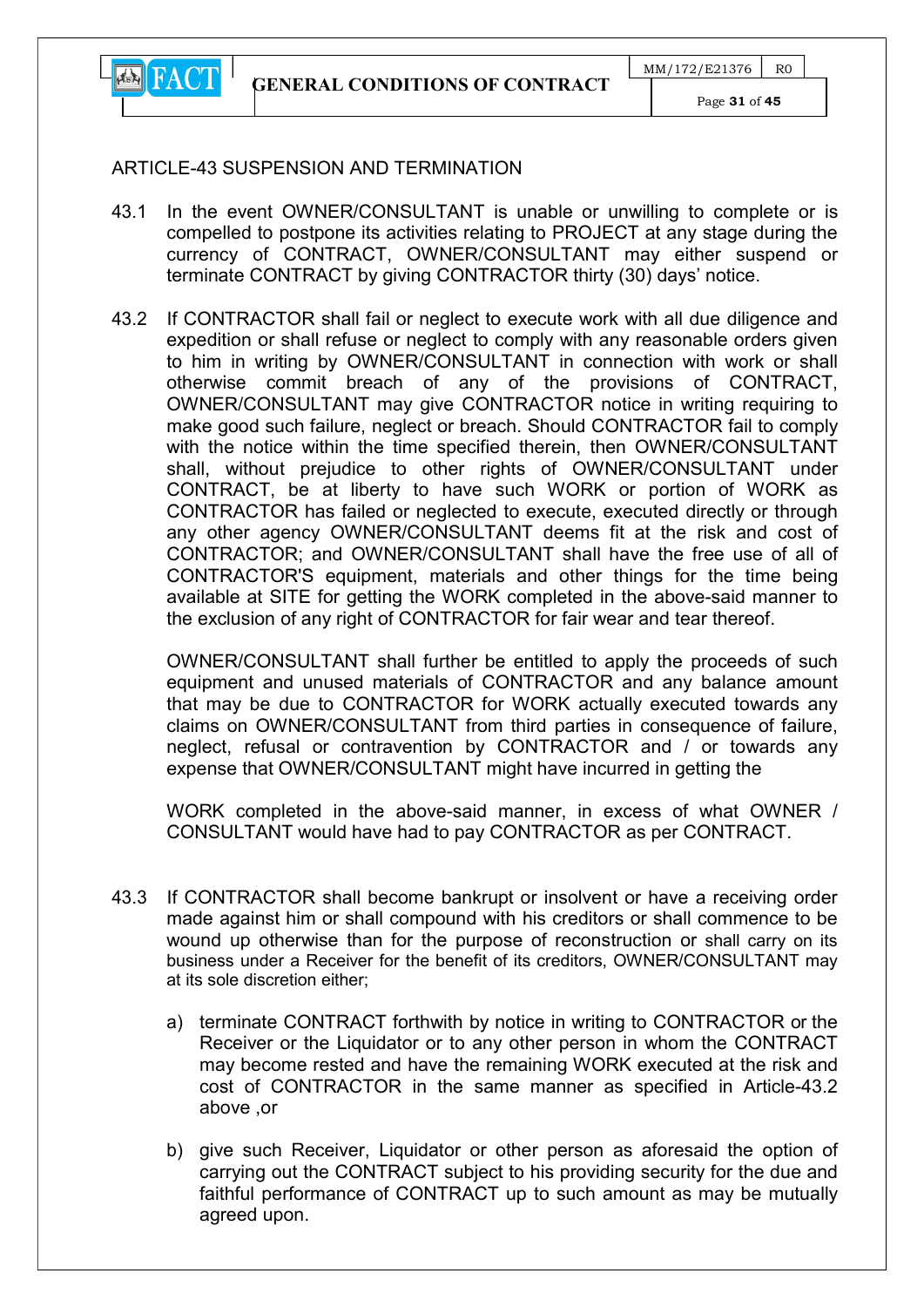GENERAL CONDITIONS OF CONTRACT

 $MM/172/E21376$  RO



Page 32 of 45

- 43.4 In the event of suspension of CONTRACT vide Article-43.1 above, immediately on receipt of notice therefore from OWNER/CONSULTANT, CONTRACTOR shall suspend all activities at SITE expect those essentially to be carried out to safe-guard and secure WORK for the time being in progress in a safe manner without wastage of materials and temporarily disband or reassign CONTRACTOR'S workmen except those essentially required at SITE such as for security of CONTRACTOR'S equipments and materials. CONTRACTOR shall remobilise its workmen and re-commence WORK within fifteen (15) days of receipt of notice from OWNER/CONSULTANT requiring CONTRACTOR to do so. All costs reasonably incurred by CONTRACTOR in connection with temporarily winding up WORK, maintenance of SITE during period of suspension and remobilisation on withdrawal of suspension order shall be paid by OWNER/CONSULTANT in addition to Contract Price specified herein, and the amount of such additional sum shall be mutually agreed to between the parties base on detailed information provided by CONTRACTOR. CONTRACTOR shall further be entitled for extension of time- schedule corresponding to the period of suspension including permitted period for re-mobilisation.
- 43.5 In the event of termination of CONTRACT vide Article-43.1 above, immediately on receipt of notice therefore from OWNER/CONSULTANT, CONTRACTOR shall take all steps for winding up work such as cancellation of any pending orders and termination of any sub-contracts that CONTRACTOR might have entered into with others in connection with WORK, safe-guarding and securing of any WORK in progress in a safe manner, disbanding of workmen, removal of temporary construction made by CONTRACTOR at SITE and return of all EQUIPMENT, special tools, un-used materials and documents that OWNER/CONSULTANT has supplied to CONTRACTOR. OWNER/CONSULTANT shall pay CONTRACTOR for the portion of WORK executed till such termination less amounts already paid, together with any reasonable cost necessarily incurred by CONTRACTOR pursuant to such termination as may be mutually agreed upon between the parties hereto based on detailed information provided by CONTRACTOR. CONTRACTOR shall not be entitled for any payment in respect of the portion of WORK left unexecuted.
- 43.6 Upon termination of CONTRACT for any reason, obligations of the parties hereto shall cease except for the liabilities of either party to the other in respect of obligations that accrued prior to, the date of such termination.

## ARTICLE-44 RECOVERY OF DUES FROM CONTRACTOR

- 44.1 OWNER/CONSULTANT shall have recourse to CONTRACTOR for any costs, claims, demands, proceedings, damages and expenses whatsoever arising out of or in connection with any failure of CONTRACTOR to perform any of his obligations under the terms of CONTRACT.
- 44.2 Any amount due from CONTRACTOR as per CONTRACT shall be deducted from money due or becoming due to CONTRACTOR under CONTRACT or under any other account or may be recovered by arbitration vide Article-41 or by action at law.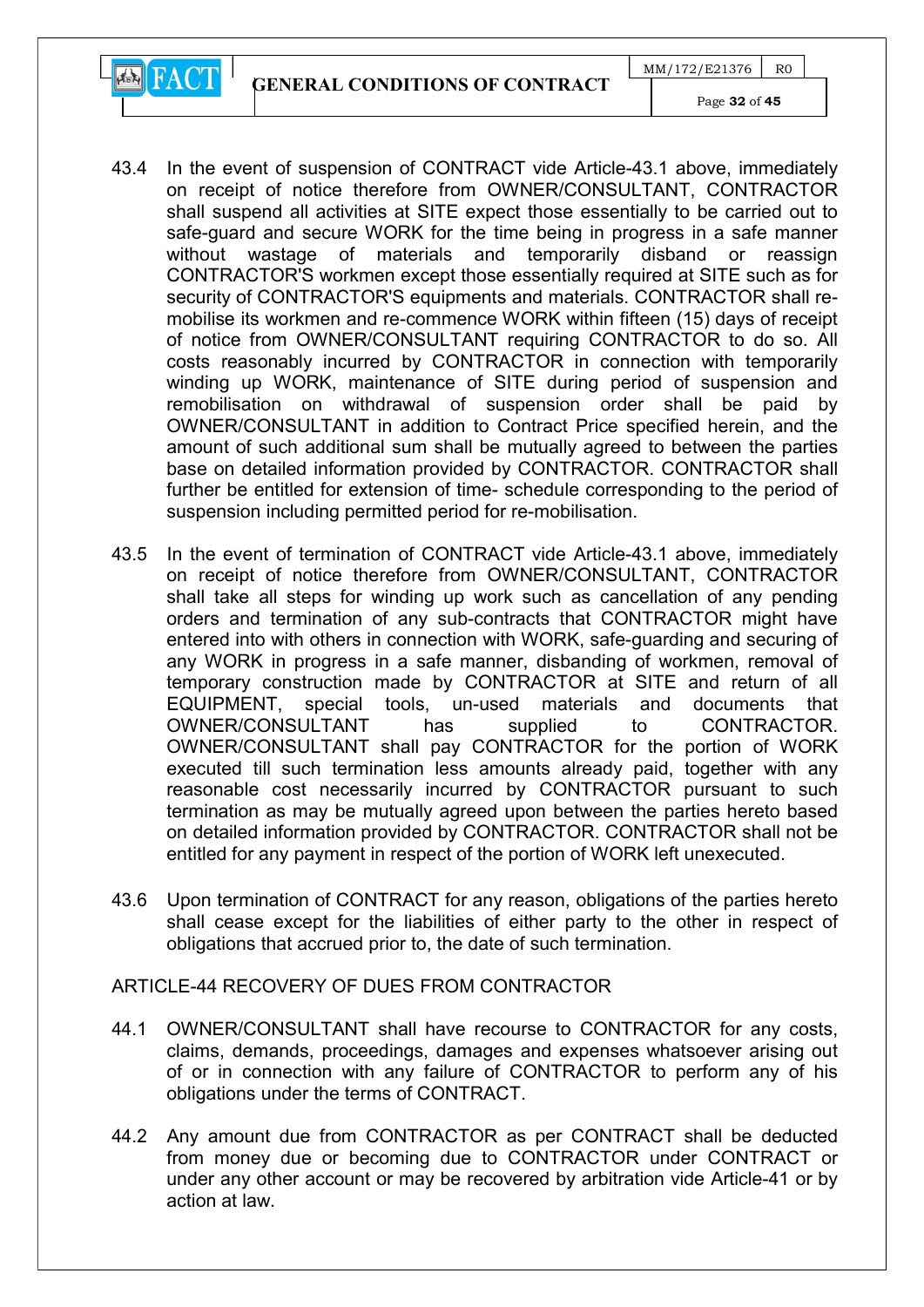

#### ARTICLE-45 CONSEQUENTIAL LOSSES

- 45.1 Liabilities of either party to the other are limited to those specifically provided for herein.
- 45.2 Neither OWNER/CONSULTANT nor CONTRACTOR shall under any circumstances be liable in respect of any in direct or consequential loss or loss of business or loss of profit suffered by the other party in connection with or arising out of CONTRACT except as specified in Article-31 hereof.

#### AR TICLE-46 EFFECTIVE DATE AND VALIDITY

- 46.1 CONTRACT shall become effective on signature by either party after the other.
- 46.2 Unless terminated by OWNER/CONSULTANT, CONTRACT shall remain valid till obligations of both parties are fulfilled.

#### ARTICLE-47 NOTICES & ADDRESSES

- 47.1 All notices under CONTRACT shall be in writing.
- 47.2 Except as otherwise specified in CONTRACT, it shall be sufficient in all respects if notices are either delivered at or sent by registered post at following addresses;
	- a) To OWNER/CONSULTANT:
	- b) To CONTRACTOR:
- 47.3 Any telegram or telex messages sent shall be confirmed in writing in the abovesaid manner.

#### ARTICLE-48 ENTIRE AGREEMENT

- 48.1 CONTRACT to the exclusion of all prior arrangements, statements or representation, whether oral or written constitutes the full agreement between the parties hereto relating of WORK.
- 48.2 No variations to the terms of CONTRACT shall be valid unless it is made in writing and signed on behalf of both OWNER/CONSULTANT and CONTRACTOR by their respective authorized representatives.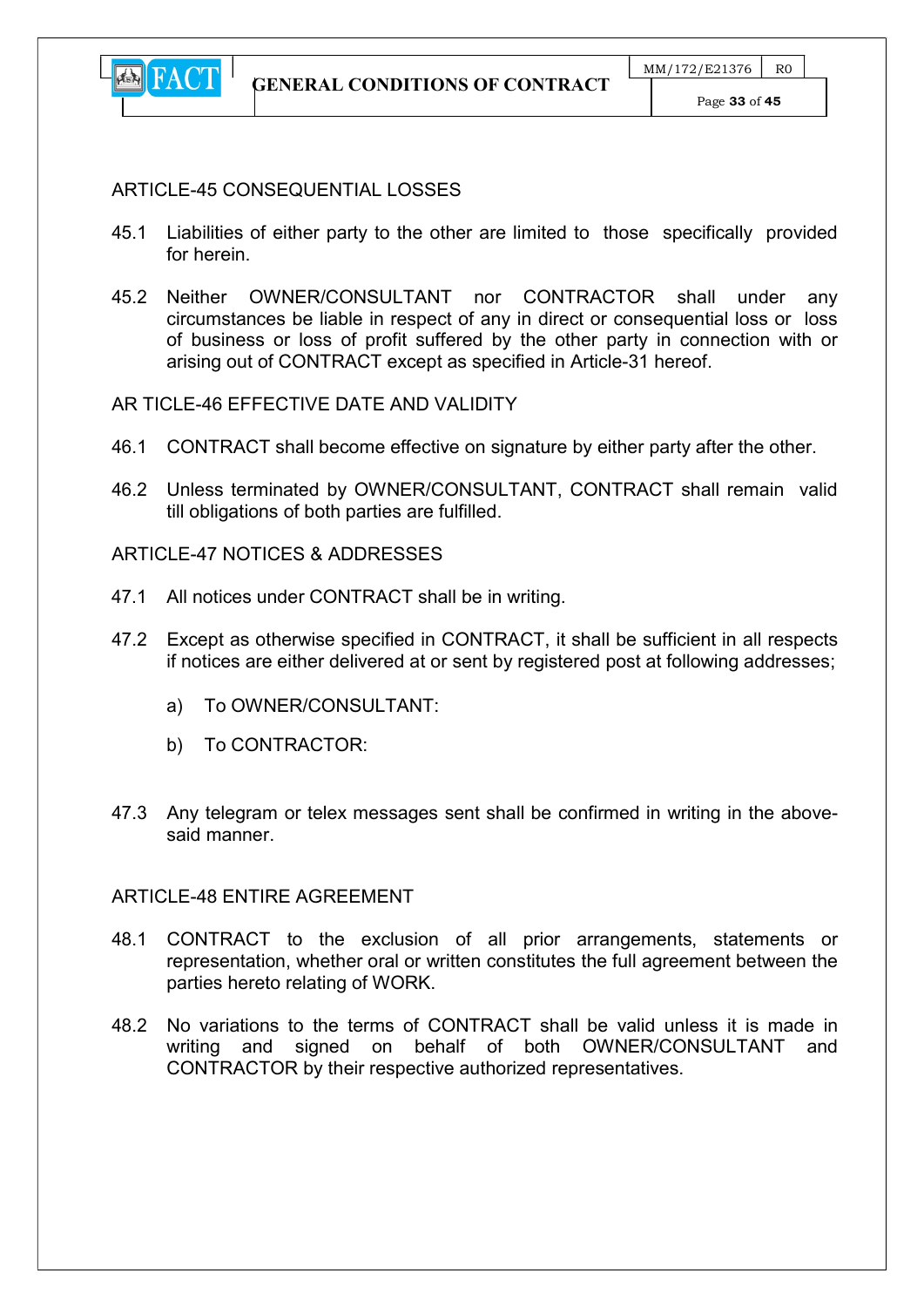

Page 34 of 45

SCHEDULE-A

#### SCOPE OF WORK

Name of Work: Fabrication & supply of 1 no. self-propelled barge (excluding fabrication of bullets) for transportation of Liquefied ammonia gas (LAG)

#### 1. Introduction

- 1.1 The Fertilisers and Chemicals Travancore Limited(FACT) hereinafter also referred to as "OWNER" is a Government of India Public Sector undertaking involved in the manufacture and marketing of nitrogenous, phosphatic and potassic fertilizers as well as a variety of industrial chemical products. The company has presently two manufacturing units, one at FACT-CD, Ambalamugal and the other at FACT-UC, Udyogamandal, both located in the state of Kerala.
- 1.2 FACT intends to have one number of New barge by Fabrication & supply of 1 no. self-propelled barge (excluding fabrication of bullets) for transportation of Liquefied ammonia gas (LAG). In the barge the subject bullets are to be installed for carrying the Liquified Ammonia Gas.
- 1.3 FACT has assigned the Project Management Consultancy (PMC) works to its own Engineering Division – The FACT Engineering and Design Organisation (herein after referred to as FEDO). FACT Engineering Works(FEW), the Fabrication Division of FACT shall be Managing the contract for FACT after the award of Work.

#### 2.0 SCOPE OF WORK

- 2.1 The Scope of work includes Fabrication of 4 nos. of ammonia bullets. All the works covered in this tender shall be carried out as per specifications, applicable drawings, codes and standards given in the tender. 28 nos. 32 thk plates of size 2.5mx12m conforming to SA 537 CL.1 shall be issued free of cost by FACT Engineering Works(FEW).
- 2.2 Detailed Scope of Work is described in the Special Conditions of Contract and technical documentation attached.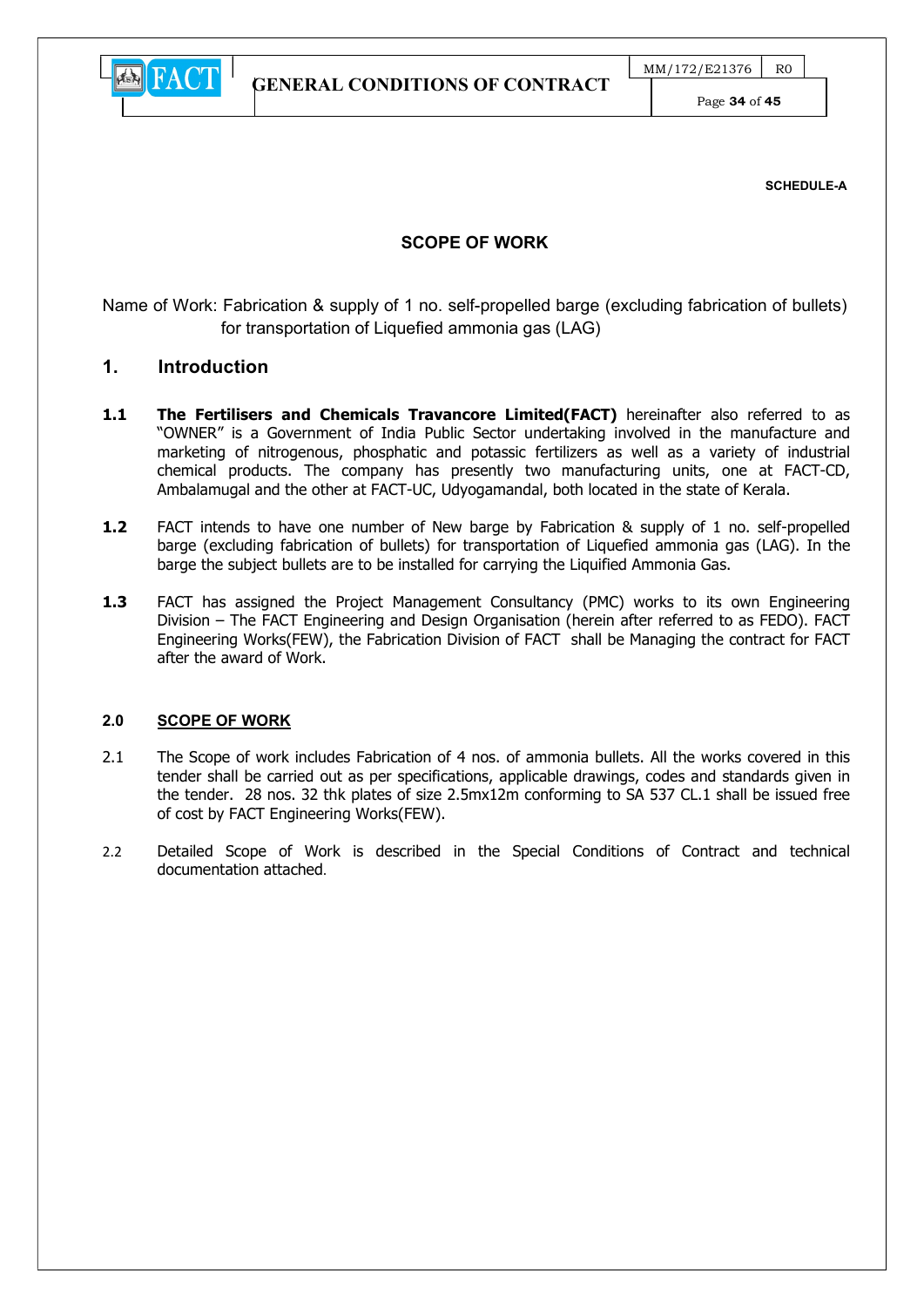

Page 35 of 45

SCHEDULE-B

#### PROGRAMME OF WORK

Name of Work: Fabrication of 4 nos. Ammonia Bullets

- i. The entire work including fabrication and testing shall be completed within a period of 6 months from the date of work to proceed notice. Since the work is very critical and to be urgently executed, the contractor shall arrange work in all the three shifts, if necessary including Sundays & holidays. TIME OVERRUN AND COST OVERRUN SHALL NOT BE ALLOWED.
- ii. The BIDDER shall adhere to the Programme of Work as per Bar Chart.
- iii. The priorities of execution shall be as fixed by the Engineer–in– Charge at the time of execution.

Name, Signature & Address of BIDDER (or digitally signed)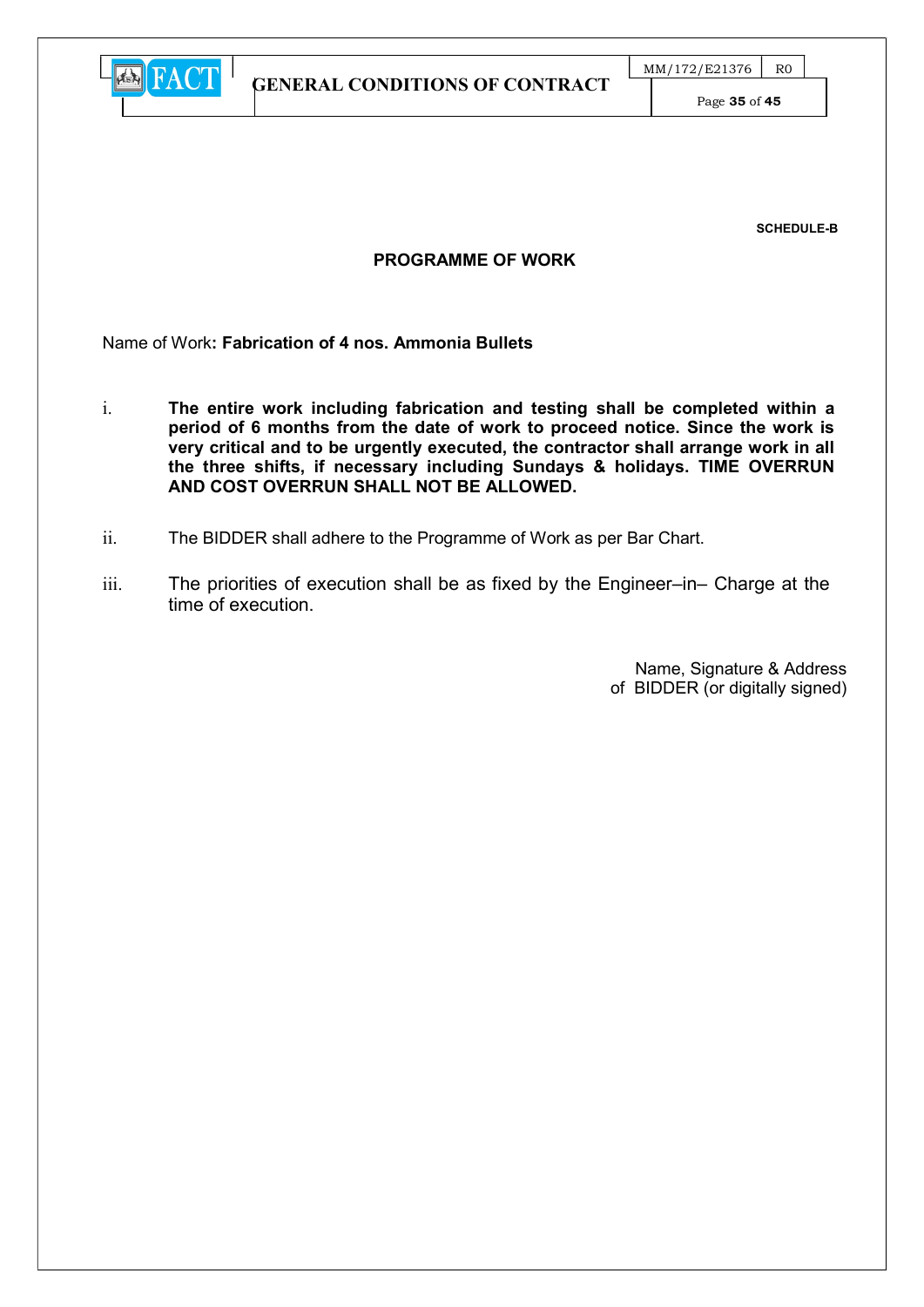

Page 36 of 45

SCHEDULE-C

## TECHNICAL DOCUMENT

Name of Work: Fabrication of 4 nos. Ammonia Bullets

The technical documentation applicable for the WORK is attached separately.

SCHEDULE-D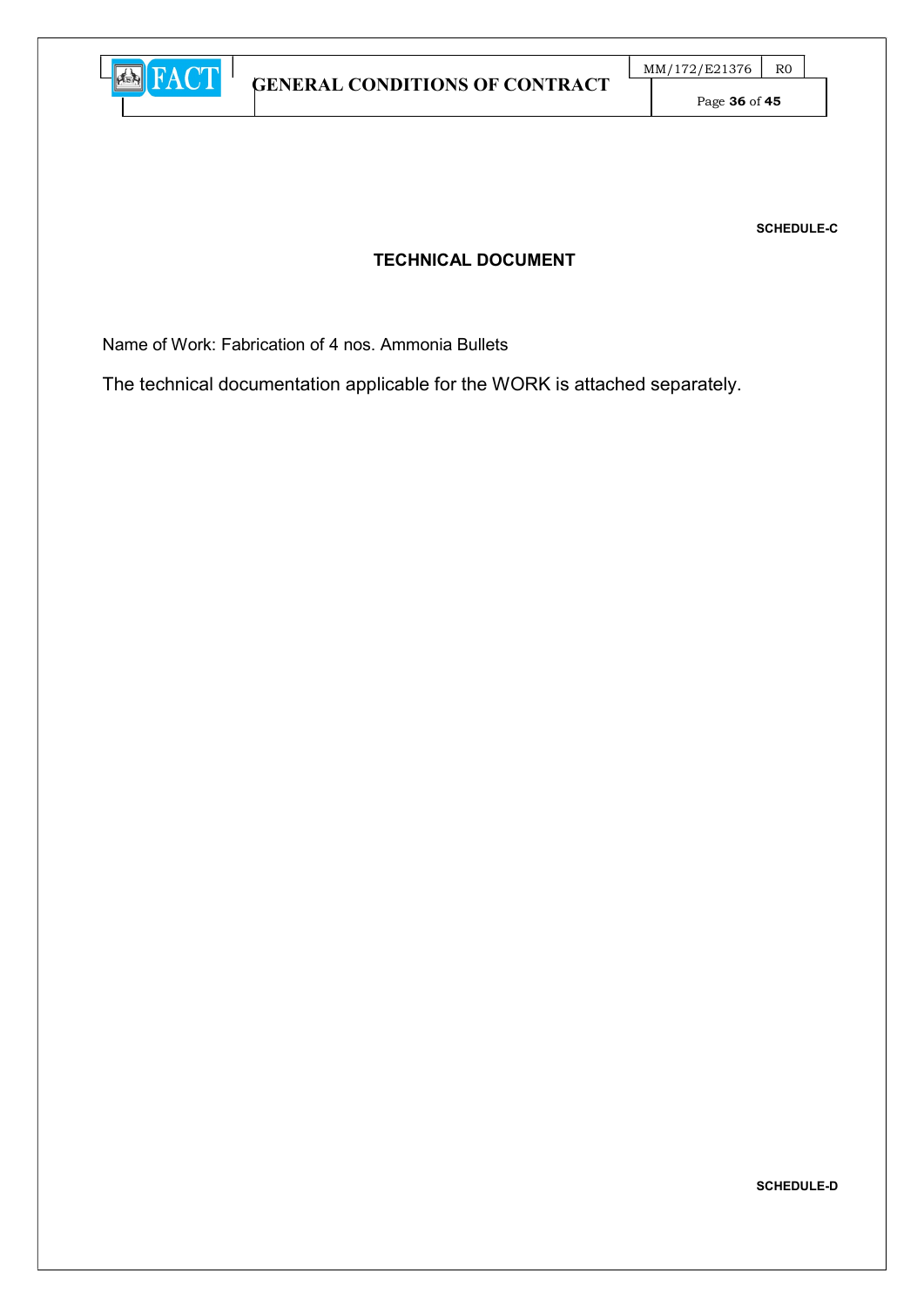

Page 37 of 45

## SITE CONDITION

Name of Work: Fabrication of 4 nos. Ammonia Bullets

## NOT APPLICABLE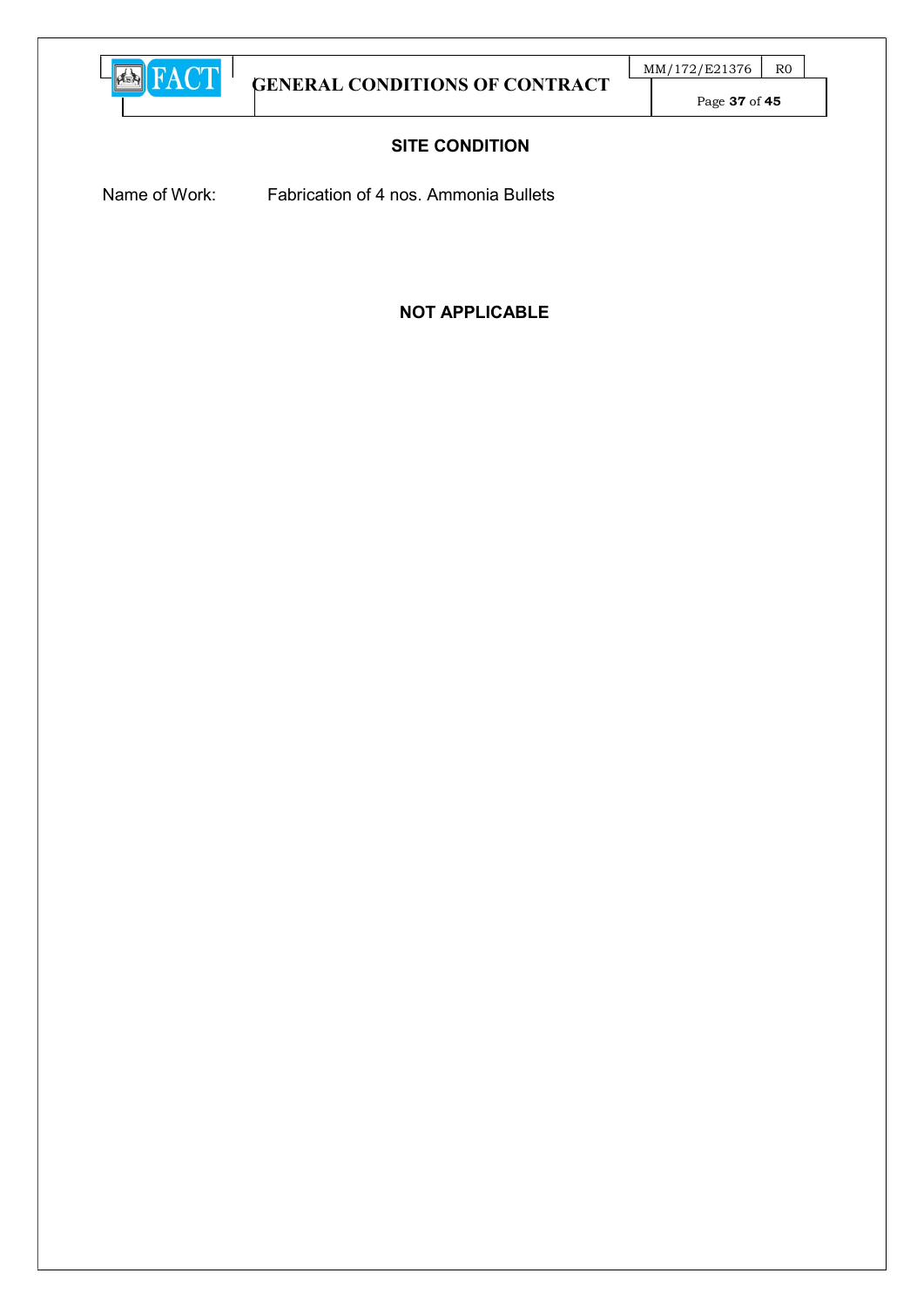

Page 38 of 45

SCHEDULE-E

#### SUPPLIES BY OWNER

Name of Work: Fabrication of 4 nos. Ammonia Bullets

## The following materials shall be issued free of cost by FEW:-

28 nos. 32 thk plates of size 2.5mx12m conforming to SA 537 CL.1.

NO tools/tackles/materials/scaffolding/machinery/man power, any/all incidental items shall be supplied by the OWNER/FACT/FEDO/FEW.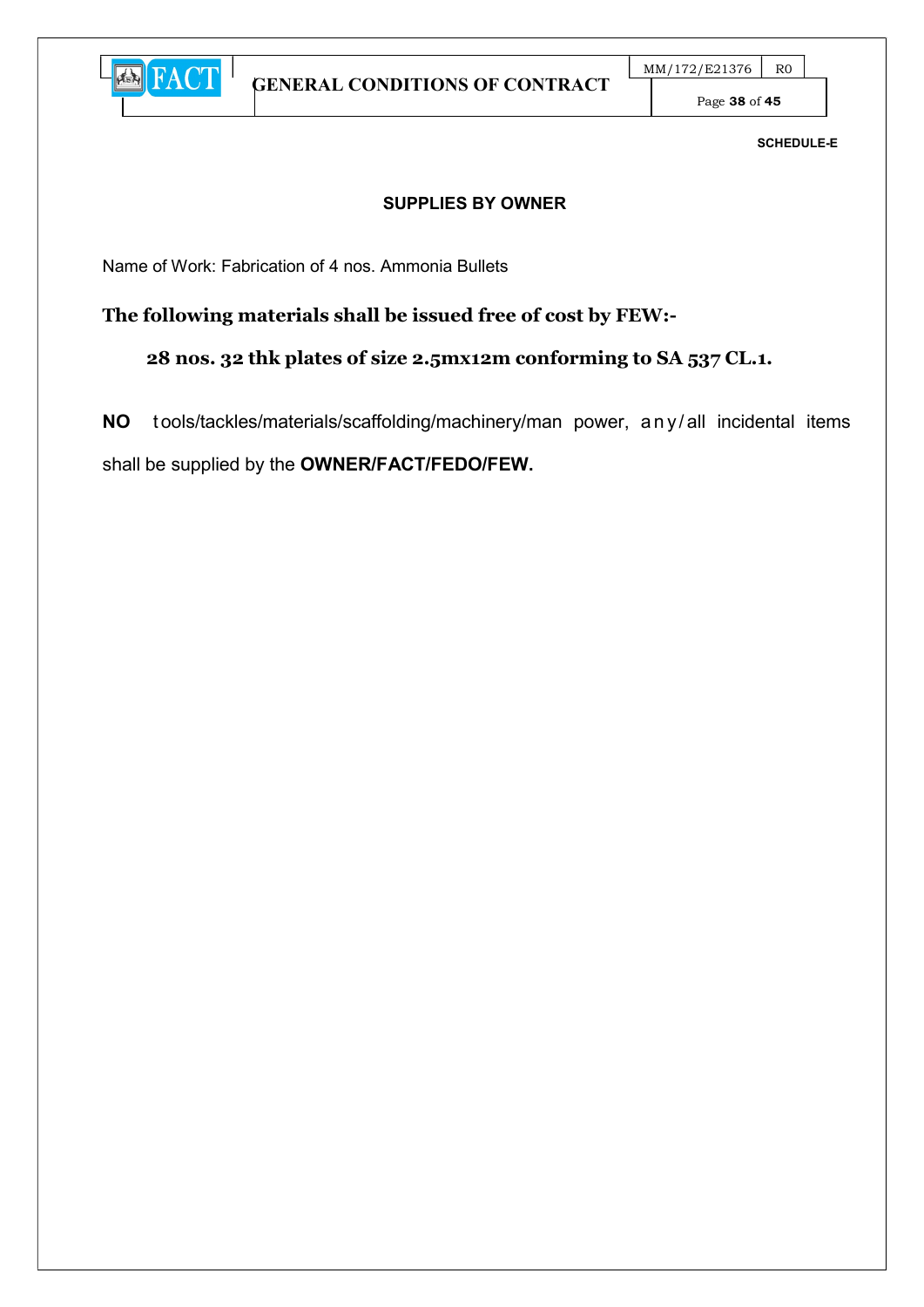

SCHEDULE-F

#### SCHEDULE OF PRICES

Name of Work: Fabrication of 4 nos. Ammonia Bullets

#### THE FOLLOWING SHEETS WILL FORM THE

## SCHEDULE OF PRICE OF THE CONTRACT

#### FORM -F

- a) Form F1- Schedules of Quantities of Work without rates NOT APPLICABLE
- b) Form F2-Schedule of Rates for Extra items of work (1 Page)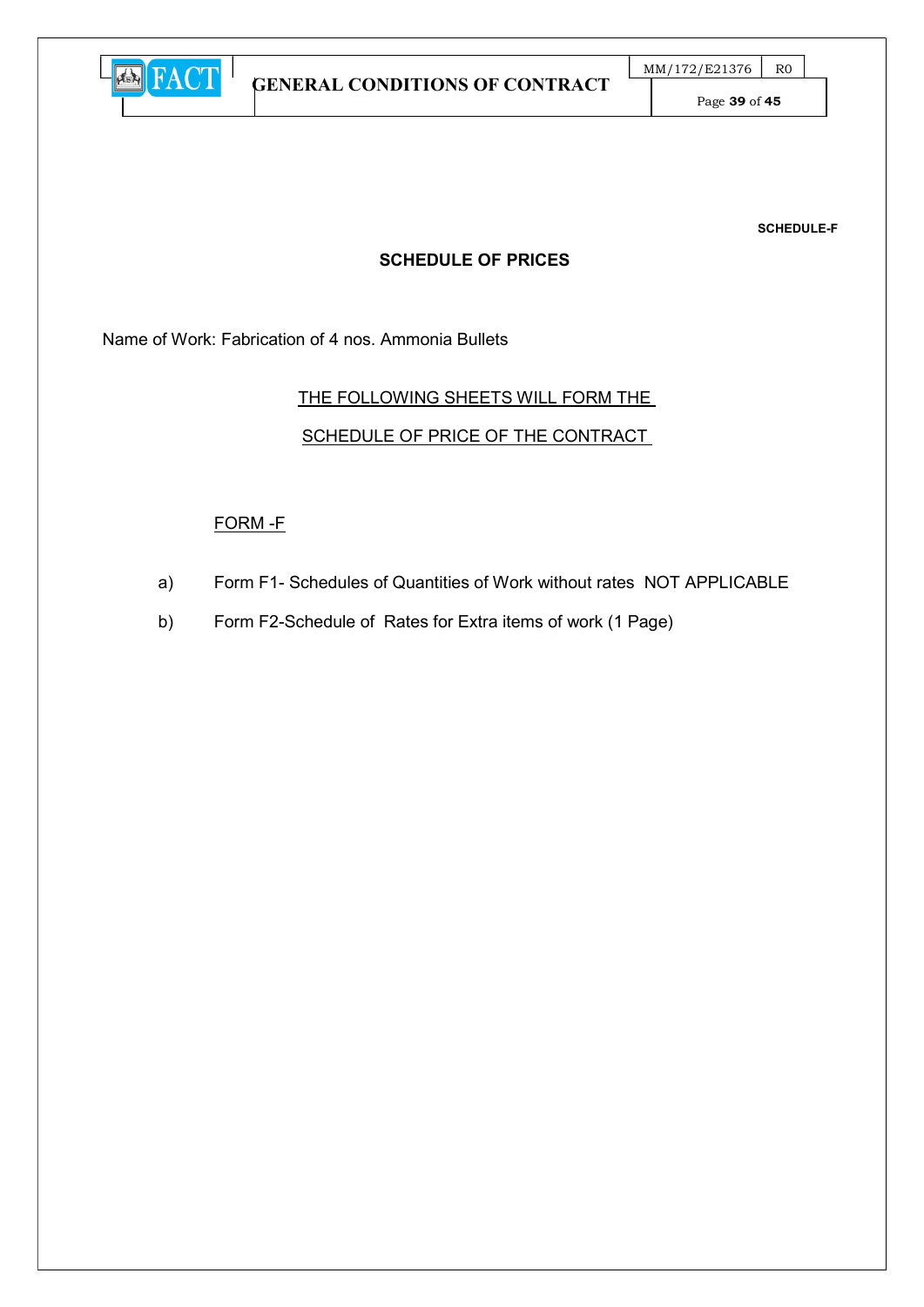

Page 40 of 45

#### SCHEDULE-F2

#### SCHEDULE OF RATES FOR EXTRA ITEMS OF WORK

Name of Work: Fabrication of 4 nos. Ammonia Bullets

The following procedure shall be followed for arriving at unit rates for extra items of work

- a) Derive from rates for similar items of work already available in the Schedule of Items of Work
- b) If rates as per (a) above are not available, rates shall be worked out from data on the basis of which the estimate for the work was prepared, to which over all Tender variation shall be applied.
- c) If rates cannot be worked out on the basis of (a) and (b) above, then rates shall be derived on the basis of actual cost of materials used, labour engaged, hire charges of machinery used and all that is necessary for the work, plus a margin of 10 % towards Contractor's profit and overheads.

 Name, Signature & Address of contractor (or digitally signed)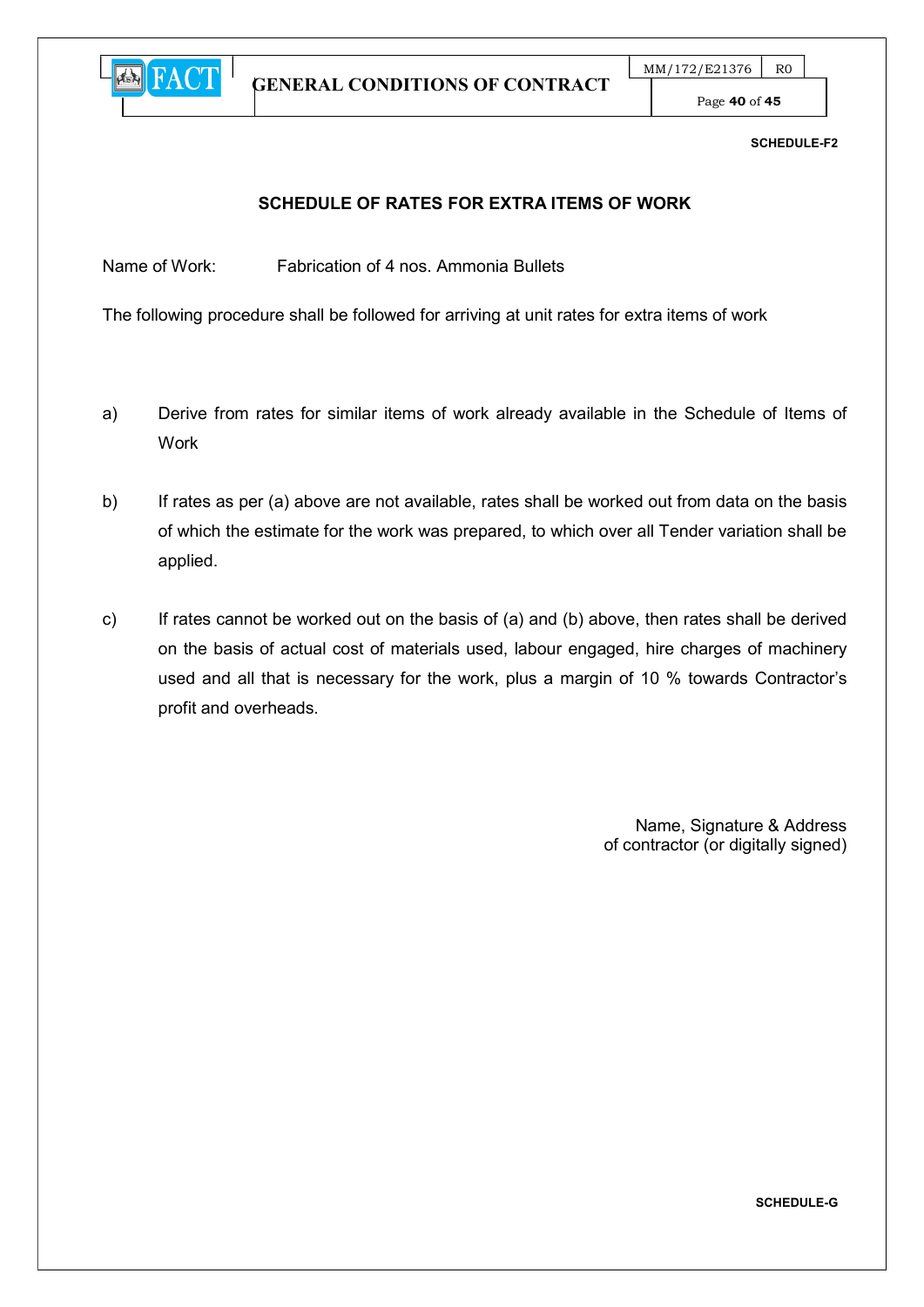

Page 41 of 45

## PAYMENT SCHEDULE

Name of Work: Fabrication of 4 nos. Ammonia Bullets

- 1. Mobilisation Advance will NOT be paid for the work.
- 2. PAYMENT OF WAGES TO THE WORKERS shall be made only through bank transactions and proof thereof to be submitted along with the bill. Payment of wages to the staff of the contractor shall not be linked to the clearance of bills by FEDO/FACT

## 3. RUNNING BILLS

**E** FACT

Interim payment will be made against running bills for the value of part of WORK executed and for which tests prescribed, if any, are completed, after deductions on following accounts:

- a) Cost of departmental issues proportionate to quantity used in WORK, measured and billed for, including wastage and losses.
- b) Hire charges for OWNER'S Construction Equipment used till date of respective running bills.
- c) Income Tax at prevailing rates.

d) Any other amount due from CONTRACTOR to OWNER

## 4. FINAL PAYMENT

Final Contract price based on WORK actually performed, will be paid after completion of work in all respects, issue of taking over certificate by OWNER, settlement of account of all departmental issues and reconciliation of its use/ return, clearance of SITE and removal of Temporary Structures and debris and settlement of all pending claims on account of labour employment by CONTRACTOR at SITE as applicable, after adjustment for the following:

- i) Deduction of all previous payments made.
- ii) Recovery of value of departmental supplies including penal recoveries if any.
- iii) Recovery of hire charges for OWNER'S Construction Equipment made available for the WORK.
- iv) Price Reduction for delay, if any.
- v) Income Tax at prevailing rate.
- vi) Any other amount due from CONTRACTOR to OWNER.
- vii) TDS or GST (If applicable).

At the time of FINAL PAYMENT, CONTRACTOR shall submit, a Clearance Certificate from the OWNER/FEDO through the ENGINEER-IN-CHARGE of the WORK.

> Name, Signature & Address of BIDDER (or digitally signed)

> > SCHEDULE-H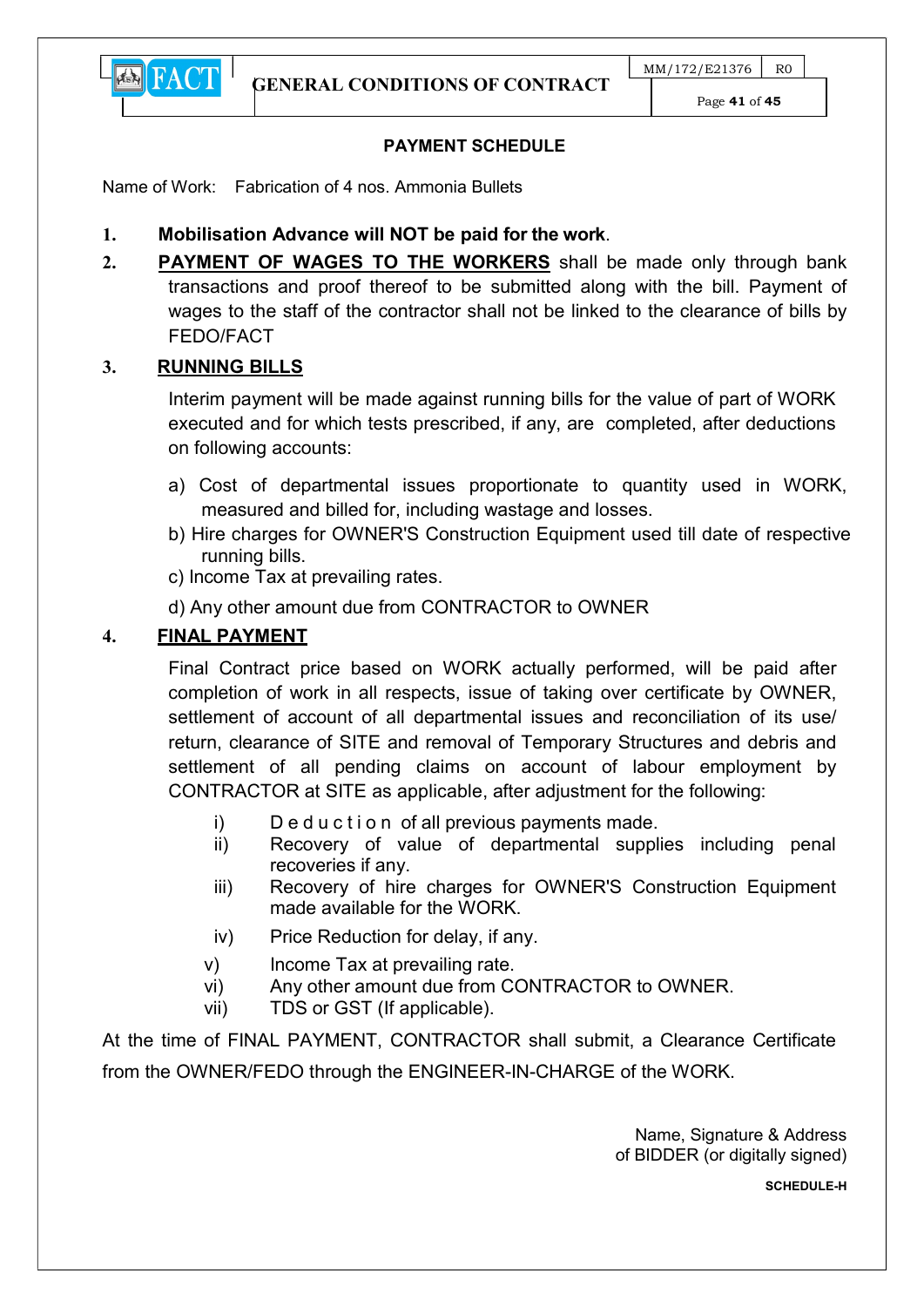

Page 42 of 45

## SITE FACILITIES

Name of Work: Fabrication of 4 nos. Ammonia Bullets

# NOT APPLICABLE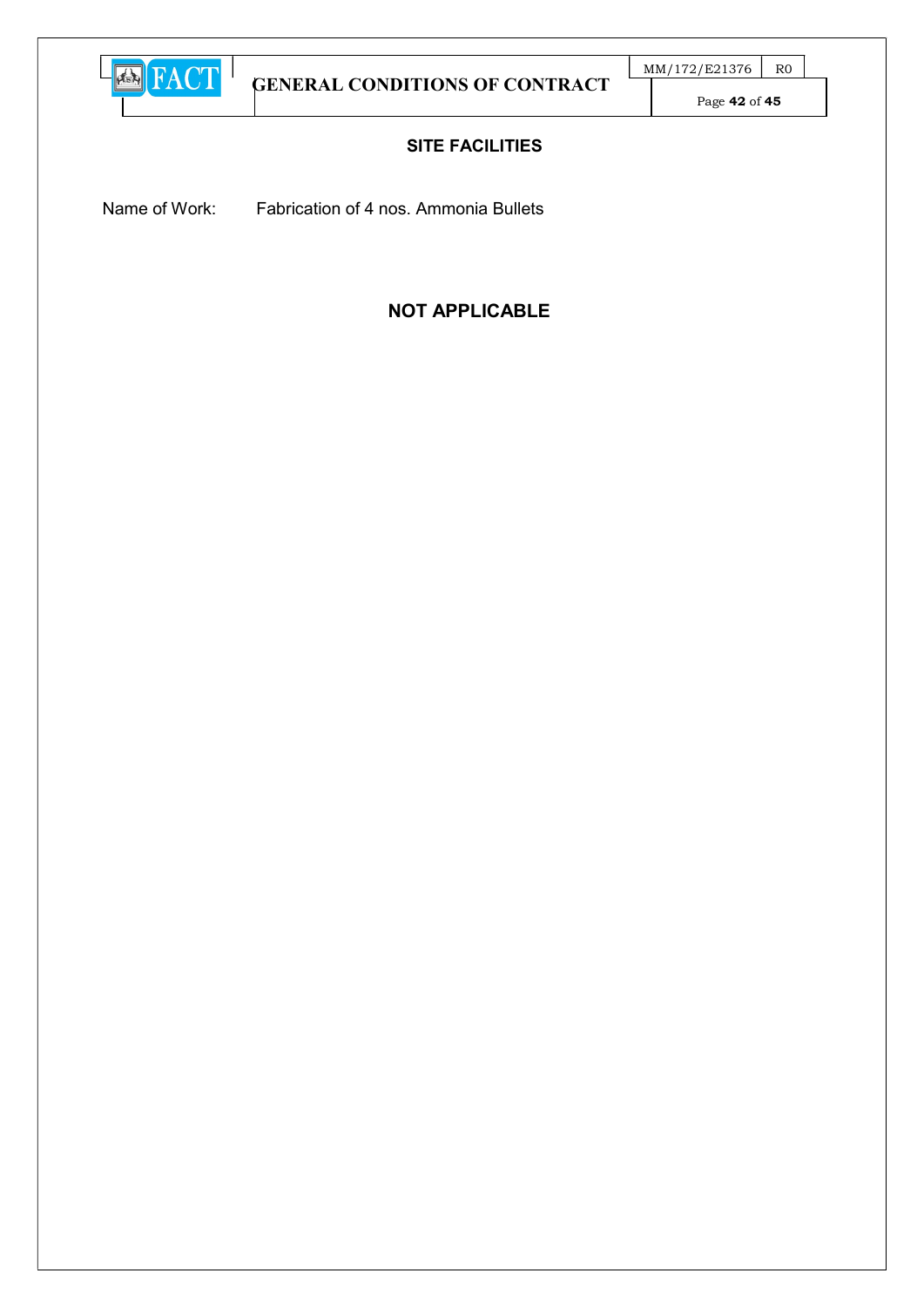

 $MM/172/E21376$  R0

Page 43 of 45

SCHEDULE-L

#### FORM OF BANK GAURANTEE FOR SECURITY DEPOSIT

(In Rs.500/- stamp paper)

#### NAME OF BANK & BRANCH ADDRESS

M/S. FERTILISERS AND CHEMICALS TRAVANCORE LIMITED (FACT) UDYOGAMANDAL, KERALA - 683501 ----------------------------------------

Sirs,

Guarantee No: ………………………… Amount of Guarantee – Rs. Guarantee cover from ……………………to …………………………… Last date for lodgment of claim: .......................

This Deed of Guarantee executed by the ………………..(Name of Bank), constituted under the …………………(Name of Act) having its Central Office at …………………. and amongst other places, a branch at …………………… (hereinafter referred to as the 'Bank') in favour of M/S FACT, UDYOGAMANDAL (hereinafter referred to as the 'Beneficiary'), for an amount not exceeding a Rs. …………../- (Rupees ………………….. only) at the request of ………………………………... (Hereinafter referred to as the 'Contractor').

This guarantee is issued subject to the condition that the liability of the Bank under this guarantee is limited to a maximum of Rs.…………../- (Rupees ………………….. only) and guarantee shall remain in full force up to …………………. and cannot be invoked otherwise than by a written demand or claim under this Guarantee served on the Bank on or before ………………….. (Last date of claim).

WHEREAS M/s Fertilizers and Chemicals, Travancore, Ltd, Udyogamandal P.O. Kerala (hereinafter referred to as the Company) has placed a Work Order No…………… dtd………………with ……………………… (Hereinafter called the Contractor) for the work- …………………… (Name of work) and whereas it is one of the conditions of the said work order that the contractor shall either remit a sum of Rs.…………../- (Rupees ………………….. only) or furnish a bank guarantee for Rs..…………../- (Rupees ………………….. only) as Security Deposit for the due fulfillment of the said work order by the said Contractor.

In consideration of the Company having agreed to accept a Bank guarantee from us towards such security deposit in lieu of the cash deposit in accordance with the terms and conditions of the above work order, we The ………………..(Name of Bank) the Bank (hereinafter referred to as the Bank) do hereby undertake to pay the Company merely on demand any sum or sums from time to time demanded by the Company up to a maximum of Rs.…………../- (Rupees ………………….. only) being the amount of the security deposit against any loss or damage caused to or suffered by or would be caused to or suffered by the Company by reason of any breach by the said Contractor of any of the terms and conditions contained in the said WORK **ORDER** 

We, the said Bank, do hereby undertake to pay the amount so demanded by the Company without any demur merely on a demand from the Company stating that the amount claimed is due by way of loss or damage caused to or suffered or would be caused to or suffered by the Company by reason of breach by the said contractor of any of the terms and conditions contained in the said contract. Any such demand made on the Bank shall be conclusive as regards the amount due and payable by the Bank under this guarantee.

We undertake to pay to the Company any money so demanded notwithstanding any dispute or disputes raised by the said contractor in any suit or proceedings pending before any court or tribunal relating thereto our liability under this present being absolute and unequivocal.

The payment so made by us under this guarantee shall be a valid discharge of our liability for payment there under and the said contractor shall have no claim against us for making such payment.

We, ………………..(Name of Bank) further agree that the guarantee herein contained shall remain in full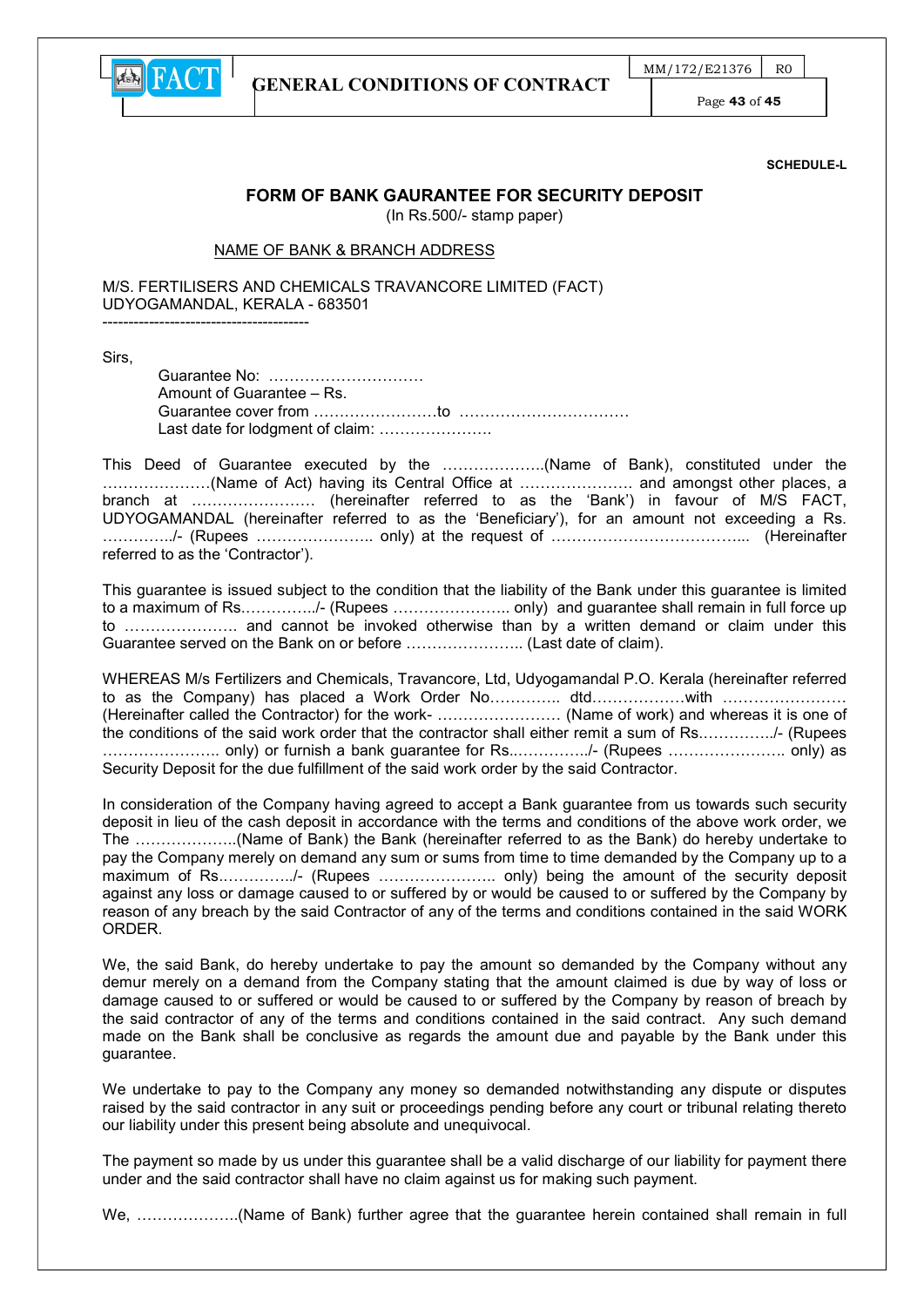

force and effect during the period that would be taken for the performance of the said contractor and that it shall continue to be enforceable till all the dues of the Company under or by virtue of the said contract have been fully paid and its claim satisfied or discharged or till the Company certified that the terms and conditions of the said contract have been fully and properly carried out by the said contractor and accordingly discharges this guarantee.

We, ………………(The Name of Bank) further agree with the said Company that they shall have the fullest liberty without our consent and without affecting in any manner our obligations hereunder to vary any of the terms and conditions of the said contract or to extend time of performance by the said contractor or to postpone for any time and from time to time any of the powers exercisable by it against the said contractor and either to enforce or forebear from enforcing any of the terms and conditions governing the said contract or securities available to the Company and the said Bank shall not be released from its liability under these presents by any exercise by the Company of the liberty with reference to the matters aforesaid or by reason of time being given to the said contractor or any other forbearance act or omission on the part of the Company or any indulgence by the Company to the said contractor any other matter or thing whatsoever which under the law relating to sureties, but for this provision, have the effect of so relieving us.

This guarantee shall not be affected by any change in the constitution of the Bank or the Company or the said contractor not shall this guarantee be affected by the change in the constitution of the Company or the said contractor by absorption with any other body or corporation and this guarantee shall be available to or enforceable by such body or corporation.

Our guarantee shall remain in force until …………………… unless a claim or demand is made before the expiry of the above date all the Company's right under the guarantee shall be deemed as waived/ forfeited and we shall be relieved and discharged from all liabilities hereunder, notwithstanding anything contained herein before our liability under this guarantee shall limited to an amount not exceeding Rs..…………../- (Rupees ………………….. only).

Any notice by way of request, demand or otherwise hereunder may be sent by post to the Bank addressed as aforesaid and if sent by post, it shall be deemed to have been given at the time when it would be delivered in due course of post and in proving such notices when given by post, it shall be sufficient to prove that the envelope containing the notice was posted and certificate signed by an officer of the Company that the envelope was so posted, shall be conclusive.

Disputes, differences if any relating to or arising out of this Bank Guarantee shall be settled by courts having jurisdiction over Udyogamandal in Kerala State where the registered office of the Company is situated and no other court shall have jurisdiction in the matter.

We, …………………….(Name of Bank) lastly undertake not to revoke this guarantee during its currency except with the previous, consent of the Company in writing.

Dated this the ……………………..day of ……………….. Two Thousand and ………

For (Name of Bank)

Authorized Official Name **Designation** 

Place: Date:

Full Address of the Branch issuing This Guarantee.